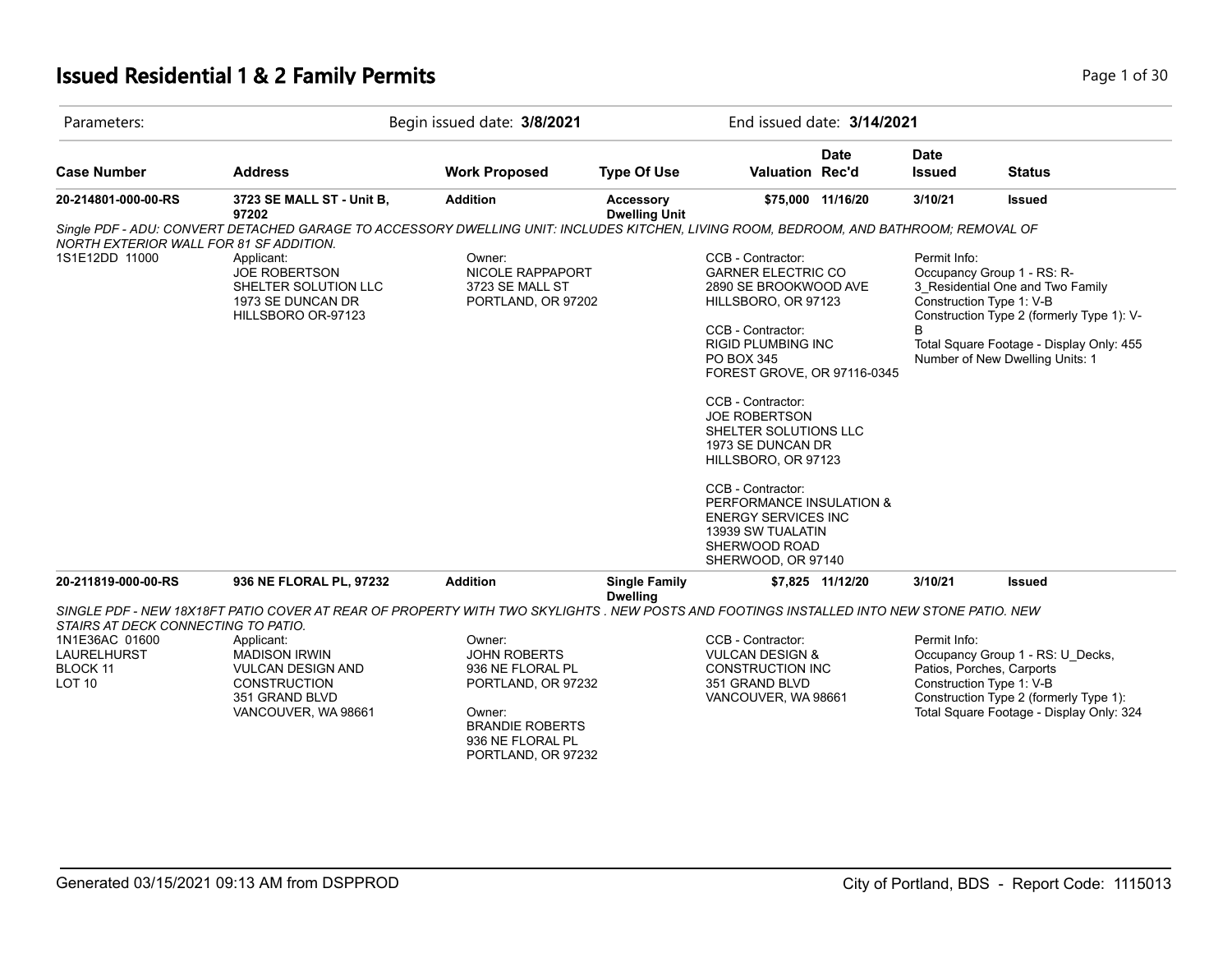## **Issued Residential 1 & 2 Family Permits Page 1 and 2011 12 July 120 2008 2 of 30**

| <b>Case Number</b>                                                                                                      | <b>Address</b>                                                                                                                                                                                                                                                                                                                                                      | <b>Work Proposed</b>                                                                                                                                            | <b>Type Of Use</b>                      | <b>Valuation Rec'd</b>                                                                                                                                                                                                                                                                            | <b>Date</b> | Date<br><b>Issued</b> | <b>Status</b>                                                                                                                                                                       |
|-------------------------------------------------------------------------------------------------------------------------|---------------------------------------------------------------------------------------------------------------------------------------------------------------------------------------------------------------------------------------------------------------------------------------------------------------------------------------------------------------------|-----------------------------------------------------------------------------------------------------------------------------------------------------------------|-----------------------------------------|---------------------------------------------------------------------------------------------------------------------------------------------------------------------------------------------------------------------------------------------------------------------------------------------------|-------------|-----------------------|-------------------------------------------------------------------------------------------------------------------------------------------------------------------------------------|
| 20-176867-000-00-RS                                                                                                     | 6750 SE 76TH AVE, 97206                                                                                                                                                                                                                                                                                                                                             | <b>Addition</b>                                                                                                                                                 | <b>Single Family</b><br><b>Dwelling</b> | \$46,290 8/13/20                                                                                                                                                                                                                                                                                  |             | 3/8/21                | <b>Issued</b>                                                                                                                                                                       |
|                                                                                                                         | SINGLE PDF - ADDITION TO REAR OF HOUSE 378 SQ FT, INCLUDING NEW BATHROOM, ROOF TRUSSES DEFERRED *** TRADE PERMITS SEPARATE                                                                                                                                                                                                                                          |                                                                                                                                                                 |                                         |                                                                                                                                                                                                                                                                                                   |             |                       |                                                                                                                                                                                     |
| 1S2E20AB 15900<br><b>HORNINGS ADD</b><br>BLOCK 3<br><b>LOT 21</b>                                                       | CCB - Contractor:<br>Applicant:<br>Owner:<br><b>DOUGLAS MOORE</b><br><b>RUBY SIPES</b><br>DOUGLAS A MOORE<br>DOUG MOORE CONSTRUCTION<br>6750 SE 76TH AVE<br>1989 MARGARET ST<br>1989 MARGARET ST<br>PORTLAND, OR 97206<br>EUGENE, OR 97401<br><b>EUGENE, OR 94401</b><br>Owner:<br><b>SHANE LUSBY</b><br>6750 SE 76TH AVE<br>PORTLAND, OR 97206<br>\$54,005 9/28/20 |                                                                                                                                                                 |                                         | Permit Info:<br>Occupancy Group 1 - RS: R-<br>3 Residential One and Two Family<br>Construction Type 1: V-B<br>Construction Type 2 (formerly Type 1):<br>Total Square Footage - Display Only: 378                                                                                                  |             |                       |                                                                                                                                                                                     |
| 20-194359-000-00-RS                                                                                                     | 6518 SE 50TH AVE, 97206                                                                                                                                                                                                                                                                                                                                             | <b>Addition</b>                                                                                                                                                 | <b>Single Family</b>                    |                                                                                                                                                                                                                                                                                                   |             | 3/8/21                | <b>Issued</b>                                                                                                                                                                       |
| PERMITS TO BE OBTAINED SEPARATELY***<br>1S2E19BA 02000<br><b>GLENDALE PK</b><br>BLOCK <sub>2</sub><br>LOT <sub>14</sub> | FLOOR. REMOVE AND INFILL WINDOW IN EXISTING BATHROOM ON MAINFLOOR. CREATE OPENING IN EXTERIOR WALL FROM KITCHEN TO NEW ADDITION.***TRADE<br>Applicant:<br>PEDRO TORRES<br>NOBLE PAINTING AND<br><b>CONSTRUCTION</b><br>1640 W LINCOLN ST<br>WOODBURN, OREGON 97071                                                                                                  | Owner:<br><b>SUSAN MILLER-JOSSELYN</b><br>6518 SE 50TH AVE<br>PORTLAND, OR 97206<br>Owner:<br><b>KEITH JOSSELYN</b><br>6518 SE 50TH AVE<br>PORTLAND, OR 97206   |                                         | CCB - Contractor:<br>NOBLE CONSTRUCTION CORP<br>PO BOX 1191<br>WOODBURN, OR 97071                                                                                                                                                                                                                 |             | Permit Info:<br>B     | Occupancy Group 1 - RS: R-<br>3_Residential One and Two Family<br>Construction Type 1: V-B<br>Construction Type 2 (formerly Type 1): V-<br>Total Square Footage - Display Only: 747 |
| 21-016493-000-00-RS                                                                                                     | 4542 NE 27TH AVE, 97211                                                                                                                                                                                                                                                                                                                                             | <b>Addition</b>                                                                                                                                                 | <b>Single Family</b><br><b>Dwelling</b> | \$42,249 2/22/21                                                                                                                                                                                                                                                                                  |             | 3/9/21                | <b>Under Inspection</b>                                                                                                                                                             |
|                                                                                                                         | * SINGLE PDF *NEW SINGLE FLOOR ADDITION TO THE REAR OF EXISTING DWELLING TO CREATE A NEW DINING ROOM AND BATHROOM(2nd).                                                                                                                                                                                                                                             |                                                                                                                                                                 |                                         |                                                                                                                                                                                                                                                                                                   |             |                       |                                                                                                                                                                                     |
| 1N1E24BC 21100<br><b>ELBERTA</b><br>BLOCK 18<br>LOT <sub>2</sub>                                                        | Applicant:<br><b>COREY WALL</b><br>WALL DESIGN BUILD INC<br>PO BOX 13085<br>PORTLAND OR 97213                                                                                                                                                                                                                                                                       | Owner:<br><b>GRACE HOLLANDSWORTH</b><br>4542 NE 27TH AVE<br>PORTLAND, OR 97211<br>Owner:<br><b>ERIC HOLLANDSWORTH</b><br>4542 NE 27TH AVE<br>PORTLAND, OR 97211 |                                         | CCB - Contractor:<br><b>WILLIAM BELDEN</b><br><b>EVERGREEN GAS INC</b><br>16385 SW LANGER DRIVE<br>SHERWOOD, OR 97140<br>CCB - Contractor:<br>MULTIPHASE ELECTRIC LLC<br>PO BOX 1416<br>OREGON CITY, OR 97045<br>CCB - Contractor:<br>WALL DESIGN BUILD INC<br>PO BOX 13085<br>PORTLAND, OR 97213 |             | Permit Info:          | Occupancy Group 1 - RS: R-<br>3 Residential One and Two Family<br>Construction Type 1: V-B<br>Construction Type 2 (formerly Type 1):<br>Total Square Footage - Display Only: 345    |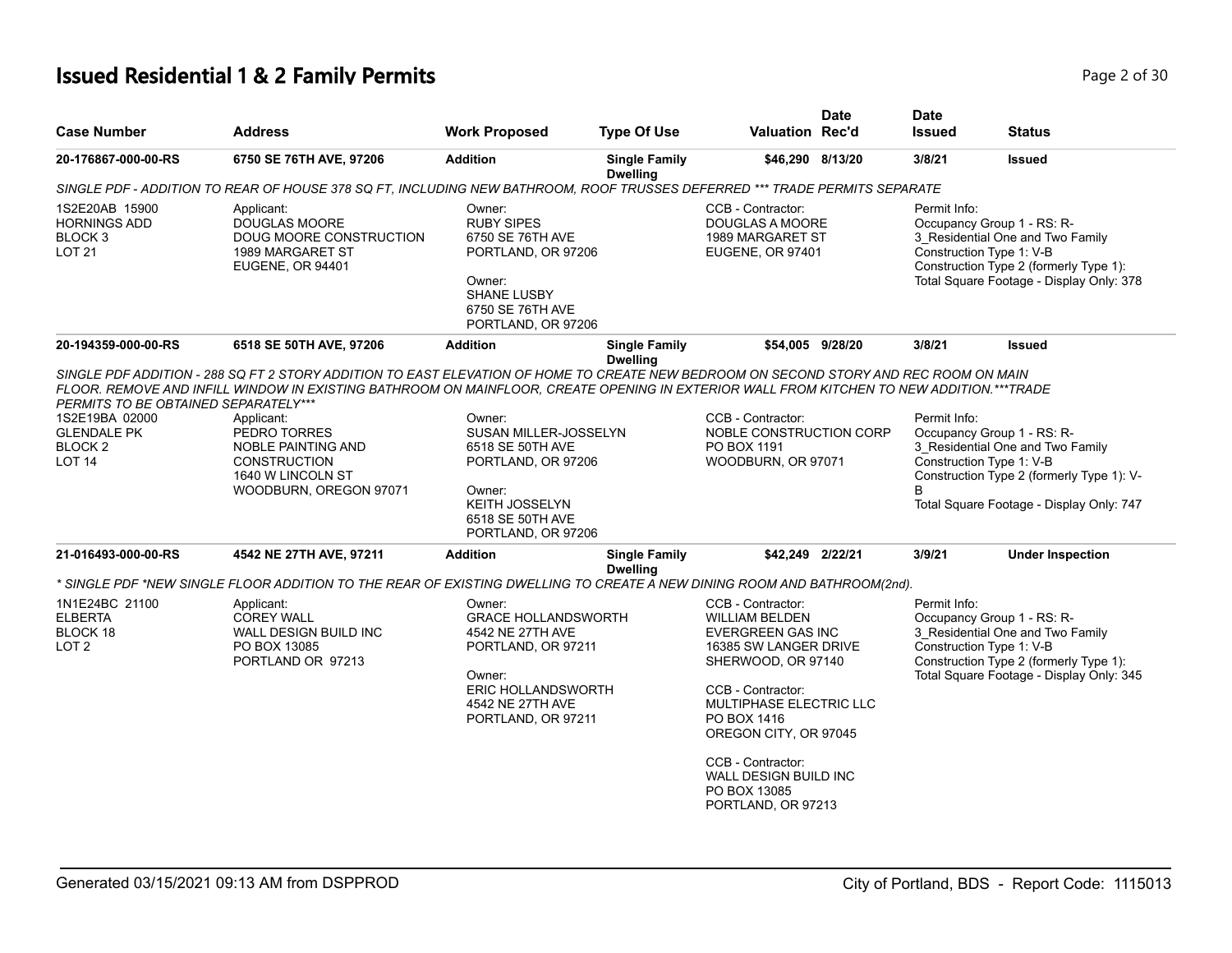#### **Issued Residential 1 & 2 Family Permits Page 1 and 20 July 10 and 20 July 10 and 20 July 10 and 20 Page 3 of 30**

| <b>Case Number</b>                                                         | <b>Address</b>                                                                                                                                                                                                                                                                                                                                                                           | <b>Work Proposed</b>                                                                                                                                       | <b>Type Of Use</b>                      | <b>Valuation Rec'd</b>                                                                                                                                                                                                                                                                                                                                                                           | <b>Date</b> | <b>Date</b><br><b>Issued</b>             | <b>Status</b>                                                                                                                                           |
|----------------------------------------------------------------------------|------------------------------------------------------------------------------------------------------------------------------------------------------------------------------------------------------------------------------------------------------------------------------------------------------------------------------------------------------------------------------------------|------------------------------------------------------------------------------------------------------------------------------------------------------------|-----------------------------------------|--------------------------------------------------------------------------------------------------------------------------------------------------------------------------------------------------------------------------------------------------------------------------------------------------------------------------------------------------------------------------------------------------|-------------|------------------------------------------|---------------------------------------------------------------------------------------------------------------------------------------------------------|
| 20-188852-000-00-RS                                                        | 4056 NE 16TH AVE, 97212                                                                                                                                                                                                                                                                                                                                                                  | <b>Addition</b>                                                                                                                                            | <b>Single Family</b><br><b>Dwelling</b> | \$22,747 9/15/20                                                                                                                                                                                                                                                                                                                                                                                 |             | 3/9/21                                   | <b>Issued</b>                                                                                                                                           |
|                                                                            | SINGLE PDF ADDITION OF 140 SQ FT FOR NEW KITCHEN AND 232 SQ FT NEW DECK******TRADE PERMITS OBTAINED SEPERATELY****                                                                                                                                                                                                                                                                       |                                                                                                                                                            |                                         |                                                                                                                                                                                                                                                                                                                                                                                                  |             |                                          |                                                                                                                                                         |
| 1N1E23DB 16700<br><b>IRVINGTON HTS</b><br>BLOCK 9<br>LOT <sub>6</sub>      | Applicant:<br><b>WINSTON BISCHOT</b><br>SQFT STUDIOS LLC<br>PORTLAND OR<br><b>USA</b>                                                                                                                                                                                                                                                                                                    | Owner:<br><b>MORGAN HAKKI</b><br>4056 NE 16TH AVE<br>PORTLAND, OR 97212-1331                                                                               |                                         | CCB - Contractor:<br><b>SCHUYLER SILVA</b><br>SQFT STUDIOS LLC<br>929 NE 23RD AVE<br>PORTLAND, OR 97232                                                                                                                                                                                                                                                                                          |             | Permit Info:<br>Construction Type 1: V-B | Occupancy Group 1 - RS: R-<br>3_Residential One and Two Family<br>Construction Type 2 (formerly Type 1): V-<br>Total Square Footage - Display Only: 372 |
| 21-022798-000-00-RS                                                        | 2304 NE PRESCOTT ST, 97211                                                                                                                                                                                                                                                                                                                                                               | <b>Addition</b>                                                                                                                                            | <b>Single Family</b><br><b>Dwelling</b> | \$7,348 3/8/21                                                                                                                                                                                                                                                                                                                                                                                   |             | 3/10/21                                  | Issued                                                                                                                                                  |
| 1N1E23DA 01400<br><b>VERNON</b><br>BLOCK <sub>71</sub><br>W 1/2 OF LOT 1&2 | KITCHEN REMODEL, EXPAND DORMER FOR BATHROOM REMODEL AND ADD POWDER ROOM. RESIZE 5 WINDOWS AND REPLACE REMAINING. NEW SERVICE. WIRE<br>REMOLDELED AREAS TO CODE. INSTALL 95% DIRECT VENT FURNACE, NEW RANGE HOOD AND BATH FANS. PLUMBING FOR KITCHEN ND BATH REMODELS.<br>Applicant:<br>APOLINARIO ANCHETA<br>PURCH AND HOLDING INC<br>11740 SE SALMON ST<br>PORTLAND, OR 97216           | Owner:<br><b>BRITTNEY LAWLER</b><br>2304 NE PRESCOTT ST<br>PORTLAND, OR 97211<br>Owner:<br><b>ADAM LAWLER</b><br>2304 NE PRESCOTT ST<br>PORTLAND, OR 97211 |                                         | CCB - Contractor:<br>PC ELECTRIC INC<br>PO BOX 517<br>NEWBERG, OR 97132<br>CCB - Contractor:<br><b>AMELA ALIC</b><br>TEH LLC<br>10117 SE SUNNYSIDE STE F 123<br>CLACKAMAS, OR 97015<br>CCB - Contractor:<br><b>VIRIDIS PLUMBING &amp; HEATING</b><br><b>INC</b><br>PO BOX 220144<br>PORTLAND, OR 97269<br>CCB - Contractor:<br>PURCH AND HOLDING INC<br>11740 SE SALMON ST<br>PORTLAND, OR 97216 |             | Permit Info:<br>Construction Type 1: V-B | Occupancy Group 1 - RS: R-<br>3 Residential One and Two Family<br>Construction Type 2 (formerly Type 1):<br>Total Square Footage - Display Only: 60     |
| 21-013783-000-00-RS                                                        | <b>1305 SE MARTINS ST, 97202</b>                                                                                                                                                                                                                                                                                                                                                         | <b>Addition</b>                                                                                                                                            | <b>Single Family</b>                    | \$40,167 2/11/21                                                                                                                                                                                                                                                                                                                                                                                 |             | 3/9/21                                   | <b>Under Inspection</b>                                                                                                                                 |
| 1S1E14CD 04400<br>P J MARTINS TR<br>BLOCK 12<br>LOT 7&8 TL 4400            | *single PDF* Kitchen remodel and addition of 328 sqft to main floor kitchen with 213 sqft basement and 199 sqft second floor. Revise electrical to code for all altered spaces. Add a<br>bathroom to second floor. Alter existing HVAC to accommodate new space.<br>Applicant:<br><b>MELISSA PELOQUIN</b><br>CIRCULATION CONSTRUCTION<br>CO.<br>4148 SE TAGGART ST<br>PORTLAND, OR 97202 | Owner:<br><b>KAREN BARNETT</b><br>1305 SE MARTINS ST<br>PORTLAND, OR 97202<br>Owner:<br><b>ANDY BARNETT</b><br>1305 SE MARTINS ST<br>PORTLAND, OR 97202    | <b>Dwelling</b>                         | CCB - Contractor:<br><b>CIRCULATION CONSTRUCTION</b><br>CO<br>3439 NE SANDY BLVD #223<br>PORTLAND, OR 97232                                                                                                                                                                                                                                                                                      |             | Permit Info:<br>Construction Type 1: V-B | Occupancy Group 1 - RS: R-<br>3_Residential One and Two Family<br>Construction Type 2 (formerly Type 1):<br>Total Square Footage - Display Only: 328    |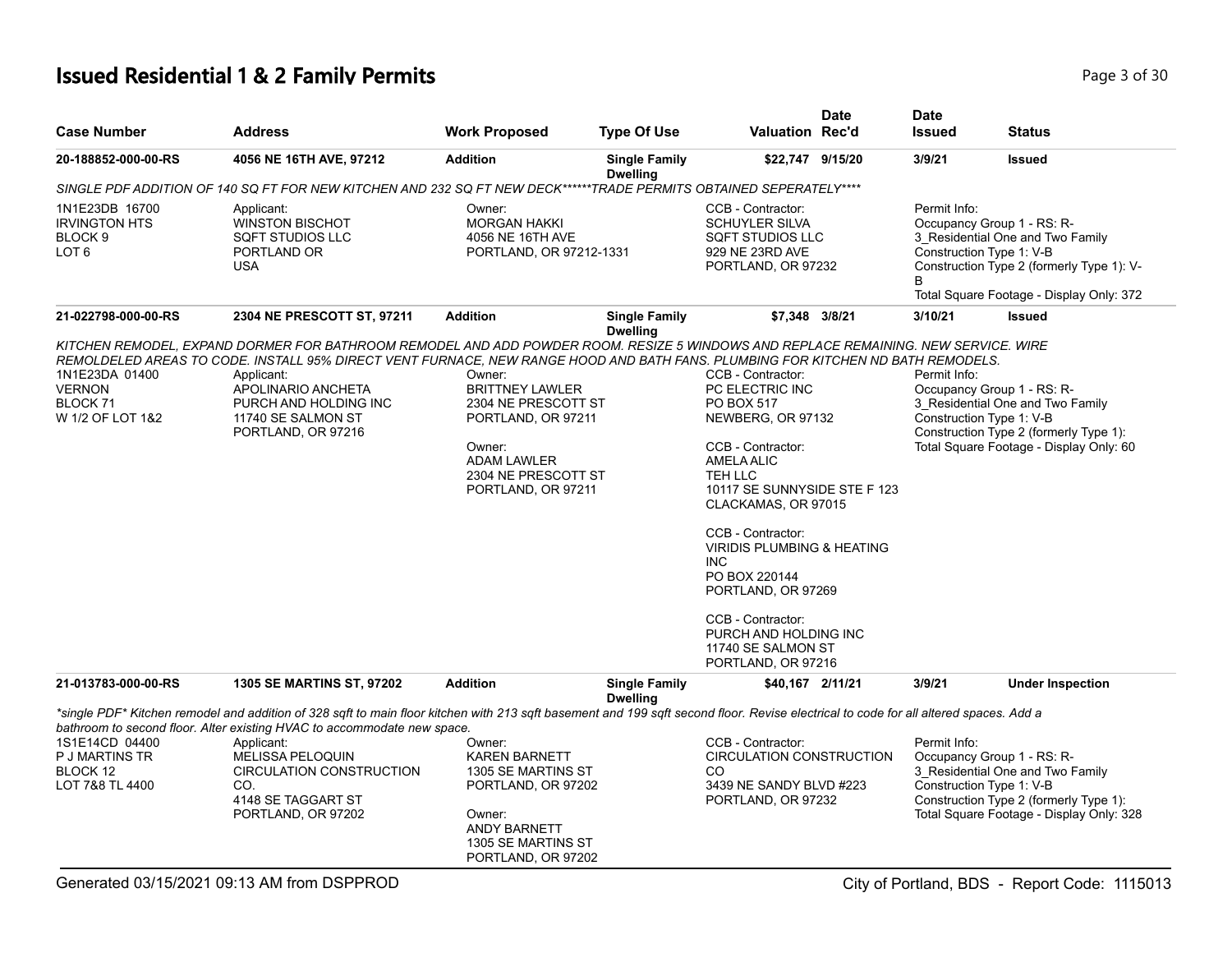#### **Issued Residential 1 & 2 Family Permits Page 1 of 30** Page 4 of 30

| <b>Case Number</b>                                                                                        | <b>Address</b>                                                                                                                         | <b>Work Proposed</b>                                                                                                                              | <b>Type Of Use</b>                       | <b>Valuation Rec'd</b>                                                                                              | <b>Date</b>      | <b>Date</b><br><b>Issued</b>                                                                                                                    | Status                                                                                                                                                |  |
|-----------------------------------------------------------------------------------------------------------|----------------------------------------------------------------------------------------------------------------------------------------|---------------------------------------------------------------------------------------------------------------------------------------------------|------------------------------------------|---------------------------------------------------------------------------------------------------------------------|------------------|-------------------------------------------------------------------------------------------------------------------------------------------------|-------------------------------------------------------------------------------------------------------------------------------------------------------|--|
| Total # of RS Addition permits issued: 8                                                                  |                                                                                                                                        |                                                                                                                                                   |                                          |                                                                                                                     |                  |                                                                                                                                                 | Total valuation of RS Addition permits issued: \$295,631                                                                                              |  |
| 21-024089-000-00-RS                                                                                       | 321 NE 92ND PL, 97220                                                                                                                  | <b>Alteration</b>                                                                                                                                 | Decks, Fences,<br><b>Retaining Walls</b> |                                                                                                                     | \$18,910 3/11/21 | 3/11/21                                                                                                                                         | <b>Issued</b>                                                                                                                                         |  |
|                                                                                                           | replace damaged existing patio cover. move water heater to garage                                                                      |                                                                                                                                                   |                                          |                                                                                                                     |                  |                                                                                                                                                 |                                                                                                                                                       |  |
| 1N2E33DB 09700<br><b>ELLA HTS</b><br><b>BLOCK2</b><br>LOT 4 TL 9700<br>SPLIT LEVY R156200<br>(R246000494) | Applicant:<br>Christopher Flurry<br>EDELWEISS CONSTRUCTION<br><b>LLC</b><br>PO BOX 463<br>GRESHAM, OR 97030                            | Owner:<br><b>JOAN MILLER</b><br>321 NE 92ND PL<br>PORTLAND, OR 97220<br>Owner:<br><b>JOHN MILLER</b><br>321 NE 92ND PL<br>PORTLAND, OR 97220      |                                          | CCB - Contractor:<br><b>CHRIS FLURRY</b><br>EDELWEISS CONSTRUCTION<br><b>LLC</b><br>PO BOX 463<br>GRESHAM, OR 97030 |                  | Permit Info:                                                                                                                                    | Occupancy Group 1 - RS: U_Decks,<br>Patios, Porches, Carports<br>Construction Type 1: V-B<br>Construction Type 2 (formerly Type 1):                   |  |
| 21-011283-000-00-RS                                                                                       | 5242 SE 62ND AVE, 97206                                                                                                                | <b>Alteration</b>                                                                                                                                 | Decks, Fences,                           |                                                                                                                     | \$5.100 2/8/21   | 3/10/21                                                                                                                                         | <b>Issued</b>                                                                                                                                         |  |
|                                                                                                           | SINGLE PDF - REPAIR AND REPLACE A 13FT LONG PORTION OF EXISTING DRIVEWAY RETAINING WALL ADJACENT TO THE DUPLEX                         |                                                                                                                                                   | <b>Retaining Walls</b>                   |                                                                                                                     |                  |                                                                                                                                                 |                                                                                                                                                       |  |
|                                                                                                           |                                                                                                                                        |                                                                                                                                                   |                                          |                                                                                                                     |                  |                                                                                                                                                 |                                                                                                                                                       |  |
| 1S2E17BC 06200<br>THIRD ELECTRIC ADD<br>BLOCK <sub>2</sub><br>WLY 1/2 OF LOT 3                            | Applicant:<br>RALPH TURNBAUGH<br>TM RIPPEY CONSULTING<br><b>ENGINEERS</b><br>7650 SW BEVELAND ST SUITE<br>100<br>TIGARD OR 97223       | Owner:<br><b>MARGARET YOUNG</b><br>5023 SE 45TH AVE<br>PORTLAND, OR 97206<br>Owner:<br><b>ANN YOUNG</b><br>5023 SE 45TH AVE<br>PORTLAND, OR 97206 |                                          | CCB - Contractor:<br>OREGON HOME IMPROVEMENT<br>CO INC<br>17255 PILKINGTON RD<br>LAKE OSWEGO, OR 97035-8595         |                  | Permit Info:<br>Occupancy Group 1 - RS: U_Private<br>Garage\Utility Misc.<br>Construction Type 1: V-B<br>Construction Type 2 (formerly Type 1): |                                                                                                                                                       |  |
| 21-022996-000-00-RS                                                                                       | 4140 NE 41ST AVE, 97211                                                                                                                | <b>Alteration</b>                                                                                                                                 | Decks, Fences,<br><b>Retaining Walls</b> | \$24,000 3/9/21                                                                                                     |                  | 3/9/21                                                                                                                                          | Issued                                                                                                                                                |  |
|                                                                                                           | CONSTRUCT DECK WITH UPPER AND LOWER AREAS AND STAIRWAY                                                                                 |                                                                                                                                                   |                                          |                                                                                                                     |                  |                                                                                                                                                 |                                                                                                                                                       |  |
| 1N1E24DA 20900<br><b>WILSHIRE</b><br>BLOCK 19<br>S 53' OF N 107' OF LOT 7                                 | Applicant:<br><b>KEITH JENSEN</b><br>REDFISH CONTRACTORS LLC<br>PO BOX 13176<br>PORTLAND, OR 97213                                     | Owner:<br><b>CHRISTINE COOK</b><br>4140 NE 41ST AVE<br>PORTLAND, OR 97211-8242                                                                    |                                          | CCB - Contractor:<br>REDFISH CONTRACTORS LLC<br>PO BOX 13176<br>PORTLAND, OR 97213                                  |                  | Permit Info:                                                                                                                                    | Occupancy Group 1 - RS: U_Decks,<br>Patios, Porches, Carports<br>Construction Type 1: V-B<br>Construction Type 2 (formerly Type 1):                   |  |
| 21-012283-000-00-RS                                                                                       | 5418 NE HASSALO ST, 97213                                                                                                              | Alteration                                                                                                                                        | <b>Duplex</b>                            |                                                                                                                     | \$20,000 2/11/21 | 3/12/21                                                                                                                                         | Issued                                                                                                                                                |  |
|                                                                                                           | SINGLE PDF - CONVERT THE 5418 PORTION OF DUPLEX BASEMENT TO HABITABLE LIVING SPACE. TO INCLUDE: ONE BEDROOM W/ONE EXISTING AND ONE NEW |                                                                                                                                                   |                                          |                                                                                                                     |                  |                                                                                                                                                 |                                                                                                                                                       |  |
|                                                                                                           | EGRESS WINDOW AND WELL. NEW BATHROOM AND LAUNDRY ROOM. *** TRADES SEPARATE                                                             |                                                                                                                                                   |                                          |                                                                                                                     |                  |                                                                                                                                                 |                                                                                                                                                       |  |
| 1N2E31AB 06100                                                                                            | Applicant:<br><b>JOHN NUTTBROCK</b><br>LIFEAT1807 LLC<br>1807 NE 50TH AVE<br>PORTLAND, OR 97213                                        | Owner:<br>LIFEAT1807 LLC<br>1807 NE 50TH AVE<br>PORTLAND, OR 97213-2035                                                                           |                                          | CCB - Contractor:<br><b>QUALITY CRAFT</b><br><b>CONSTRUCTION LLC</b><br>4238 SE HONSER TERRACE<br>GRESHAM, OR 97080 |                  | Permit Info:                                                                                                                                    | Occupancy Group 1 - RS: R-3_Remodel<br>Construction Type 1: V-B<br>Construction Type 2 (formerly Type 1):<br>Total Square Footage - Display Only: 248 |  |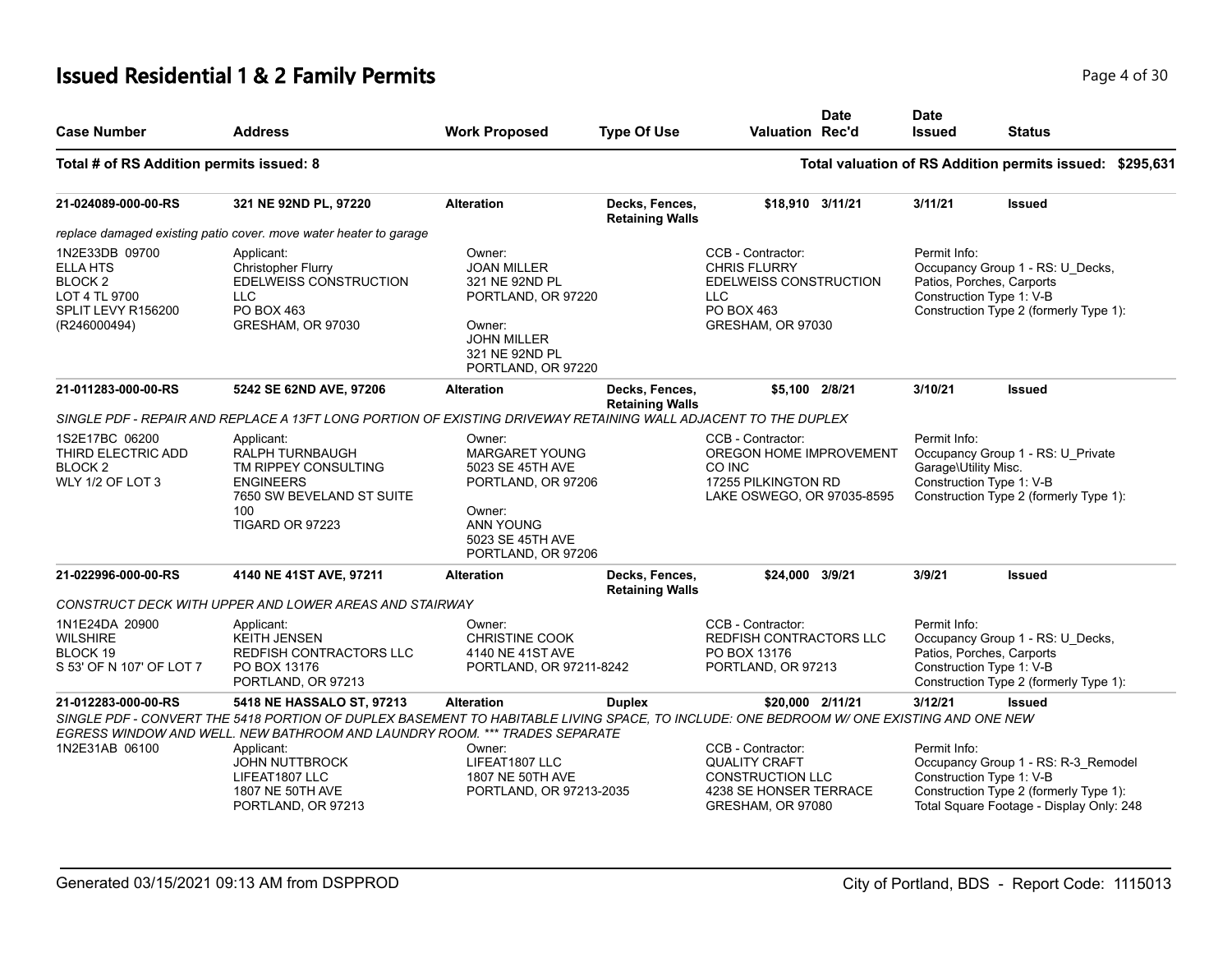#### **Issued Residential 1 & 2 Family Permits Page 1 and 20 July 10 and 20 July 10 and 20 July 10 and 20 Page 5 of 30**

| <b>Case Number</b>           | <b>Address</b>                                                                                                                                                                                                                                  | <b>Work Proposed</b>                  | <b>Type Of Use</b>                      | Valuation Rec'd                    | <b>Date</b>       | <b>Date</b><br><b>Issued</b> | Status                                                          |
|------------------------------|-------------------------------------------------------------------------------------------------------------------------------------------------------------------------------------------------------------------------------------------------|---------------------------------------|-----------------------------------------|------------------------------------|-------------------|------------------------------|-----------------------------------------------------------------|
| 20-205502-000-00-RS          | 1704 NE BRYANT ST, 97211                                                                                                                                                                                                                        | <b>Alteration</b>                     | <b>Single Family</b><br><b>Dwelling</b> |                                    | \$21,590 10/22/20 | 3/11/21                      | <b>Issued</b>                                                   |
|                              | SINGLE PDF - ALTERATION TO CONVERT PORTION OF BASEMENT TO HABITABLE SPACE TO INCLUDE BEDROOM AND FULL BATHROOM, NEW WINDOWS. CREATE                                                                                                             |                                       |                                         |                                    |                   |                              |                                                                 |
|                              | LAUNDRY, MECH AND STORAGE ROOMS. ***PLUMBING, ELECTRICAL AND MECHANICAL PERMITS TO BE OBTAINED SEPARATELY***                                                                                                                                    |                                       |                                         |                                    |                   |                              |                                                                 |
| 1N1E14AC 09300               | Applicant:                                                                                                                                                                                                                                      | Owner:                                |                                         | CCB - Contractor:                  |                   | Permit Info:                 |                                                                 |
| <b>LOWELL ADD</b><br>BLOCK 4 | Sam Brookham<br>1704 NE Bryant St                                                                                                                                                                                                               | SAM A J BROOKHAM<br>1704 NE BRYANT ST |                                         | RENE LEE BAGLEY<br>931 SE 69TH AVE |                   |                              | Occupancy Group 1 - RS: R-3_Remodel<br>Construction Type 1: V-B |
| LOT 1                        | Portland, OR 97211                                                                                                                                                                                                                              | PORTLAND, OR 97211-4714               |                                         | PORTLAND, OR 97215                 |                   |                              | Construction Type 2 (formerly Type 1):                          |
| W 3' OF LOT 2                |                                                                                                                                                                                                                                                 |                                       |                                         |                                    |                   |                              | Total Square Footage - Display Only: 529                        |
|                              |                                                                                                                                                                                                                                                 | Owner:                                |                                         |                                    |                   |                              |                                                                 |
|                              |                                                                                                                                                                                                                                                 | LUCY BROOKHAM                         |                                         |                                    |                   |                              |                                                                 |
|                              |                                                                                                                                                                                                                                                 | 1704 NE BRYANT ST                     |                                         |                                    |                   |                              |                                                                 |
|                              |                                                                                                                                                                                                                                                 | PORTLAND, OR 97211-4714               |                                         |                                    |                   |                              |                                                                 |
| 21-010418-000-00-RS          | 2648 NE 107TH AVE, 97220                                                                                                                                                                                                                        | <b>Alteration</b>                     | <b>Single Family</b>                    | \$75,000 2/3/21                    |                   | 3/12/21                      | <b>Issued</b>                                                   |
|                              |                                                                                                                                                                                                                                                 |                                       | <b>Dwelling</b>                         |                                    |                   |                              |                                                                 |
|                              | SINGLE PDF - REPAIR FIRE DAMAGE, REPLACING ALL ROOF FRAMING. ADD TOILET ROOM TO UTILITY ROOM (2 TOILETS TOTAL) REMOVING AND IN-FILLING<br>EXTERIOR DOOR. REMOVE FIREPLACE IN FAMILY ROOM AND IN-FILL WALL. DFS ROOF TRUSSES *** TRADES SEPARATE |                                       |                                         |                                    |                   |                              |                                                                 |
| 1N2E27BD 10600               | Applicant:                                                                                                                                                                                                                                      | Owner:                                |                                         | CCB - Contractor:                  |                   | Permit Info:                 |                                                                 |
| <b>PARKROSE HTS</b>          | RALPH TURNBAUGH                                                                                                                                                                                                                                 | <b>JENSEN, A FERN TR</b>              |                                         | OREGON HOME IMPROVEMENT            |                   |                              | Occupancy Group 1 - RS: R-3_Remodel                             |
| BLOCK 12                     | TM RIPPEY CONSULTING                                                                                                                                                                                                                            | 2648 NE 107TH AVE                     |                                         | CO INC                             |                   |                              | Construction Type 1: V-B                                        |
| S 1/2 OF LOT 1               | <b>ENGINEERS</b>                                                                                                                                                                                                                                | PORTLAND, OR 97220-2821               |                                         | 17255 PILKINGTON RD                |                   |                              | Construction Type 2 (formerly Type 1):                          |
|                              | 7650 SW BEVELAND ST., STE 100                                                                                                                                                                                                                   |                                       |                                         | LAKE OSWEGO, OR 97035-8595         |                   |                              |                                                                 |
|                              | TIGARD OR 97223                                                                                                                                                                                                                                 | Owner:<br>HOLMGREN, CHARLENE F TR     |                                         |                                    |                   |                              |                                                                 |
|                              |                                                                                                                                                                                                                                                 | 2648 NE 107TH AVE                     |                                         |                                    |                   |                              |                                                                 |
|                              |                                                                                                                                                                                                                                                 | PORTLAND, OR 97220-2821               |                                         |                                    |                   |                              |                                                                 |
|                              |                                                                                                                                                                                                                                                 | Owner:                                |                                         |                                    |                   |                              |                                                                 |
|                              |                                                                                                                                                                                                                                                 | FRANK, GAIL L TR                      |                                         |                                    |                   |                              |                                                                 |
|                              |                                                                                                                                                                                                                                                 | 2648 NE 107TH AVE                     |                                         |                                    |                   |                              |                                                                 |
|                              |                                                                                                                                                                                                                                                 | PORTLAND, OR 97220-2821               |                                         |                                    |                   |                              |                                                                 |
| 21-022741-000-00-RS          | 7234 N DENVER AVE - UNIT A,<br>97217                                                                                                                                                                                                            | <b>Alteration</b>                     | <b>Single Family</b><br><b>Dwelling</b> | \$3,500 3/8/21                     |                   | 3/8/21                       | <b>Final</b>                                                    |
|                              | SINGLE PDF CONSTRUCT NEW ESCAPE WELL IN BASEMENT, INSTALL NEW ESCAPE WINDOW. BASEMENT IS CURRENTLY STORAGE/UTILITY, NOT A CONVERSION.                                                                                                           |                                       |                                         |                                    |                   |                              |                                                                 |
| 1N1E16AA 09300               | Applicant:                                                                                                                                                                                                                                      | Owner:                                |                                         | CCB - Contractor:                  |                   | Permit Info:                 |                                                                 |
| <b>WORLDS FAIR ADD</b>       | <b>MEGAN BEAVER</b>                                                                                                                                                                                                                             | <b>CHARLES LAKINS</b>                 |                                         | <b>MEGAN BEAVER</b>                |                   |                              | Occupancy Group 1 - RS: R-                                      |
| BLOCK <sub>5</sub>           | EIGHT PENNY NAIL LLC                                                                                                                                                                                                                            | 7234 N DENVER AVE                     |                                         | EIGHT PENNY NAIL LLC               |                   |                              | 3 Residential One and Two Family                                |
| <b>LOT 16</b>                | 3426 NE 13TH AVE                                                                                                                                                                                                                                | PORTLAND, OR 97217                    |                                         | 3426 NE 13TH AVE                   |                   |                              | Construction Type 1: V-B                                        |
|                              | PORTLAND, OR 97212                                                                                                                                                                                                                              | Owner:                                |                                         | PORTLAND, OR 97212                 |                   |                              | Construction Type 2 (formerly Type 1):                          |
|                              |                                                                                                                                                                                                                                                 | KATHLEEN LAKINS                       |                                         |                                    |                   |                              |                                                                 |
|                              |                                                                                                                                                                                                                                                 | 7234 N DENVER AVE                     |                                         |                                    |                   |                              |                                                                 |
|                              |                                                                                                                                                                                                                                                 | PORTLAND, OR 97217                    |                                         |                                    |                   |                              |                                                                 |
|                              |                                                                                                                                                                                                                                                 | Owner:                                |                                         |                                    |                   |                              |                                                                 |
|                              |                                                                                                                                                                                                                                                 | <b>SUMMER OLSSON</b>                  |                                         |                                    |                   |                              |                                                                 |
|                              |                                                                                                                                                                                                                                                 | 7234 N DENVER AVE                     |                                         |                                    |                   |                              |                                                                 |
|                              |                                                                                                                                                                                                                                                 | PORTLAND, OR 97217                    |                                         |                                    |                   |                              |                                                                 |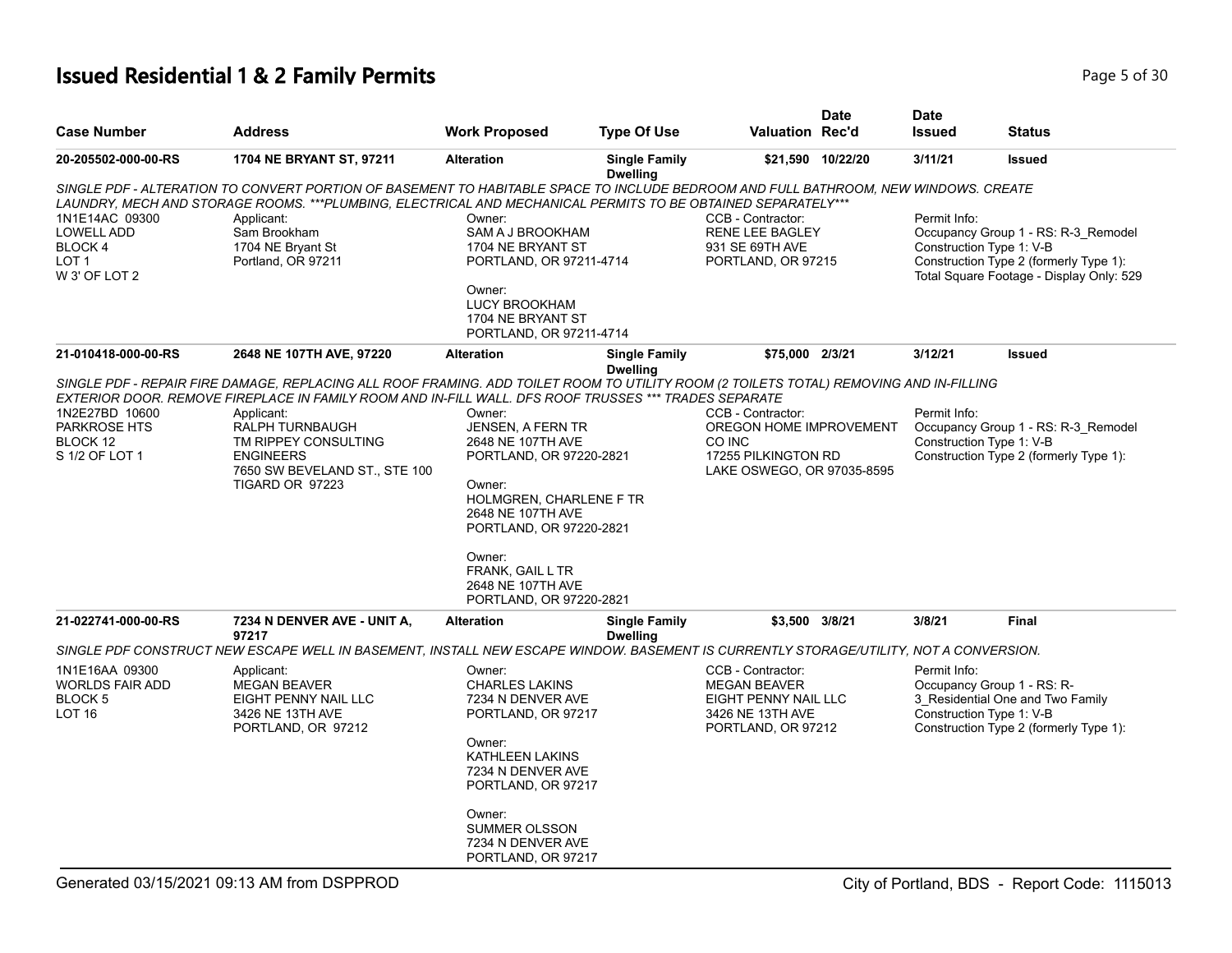## **Issued Residential 1 & 2 Family Permits Page 1 and 20 July 10 and 20 July 10 and 20 July 10 and 20 Page 6 of 30**

| <b>Case Number</b>                                                           | Address                                                                                                                                 | <b>Work Proposed</b>                                                                                                                                                  | <b>Type Of Use</b>                      | Valuation Rec'd                                                                                                 | <b>Date</b>   | <b>Date</b><br><b>Issued</b>             | <b>Status</b>                                                                                                                        |
|------------------------------------------------------------------------------|-----------------------------------------------------------------------------------------------------------------------------------------|-----------------------------------------------------------------------------------------------------------------------------------------------------------------------|-----------------------------------------|-----------------------------------------------------------------------------------------------------------------|---------------|------------------------------------------|--------------------------------------------------------------------------------------------------------------------------------------|
| 21-004467-000-00-RS                                                          | 7555 N WASHBURNE AVE,<br>97217                                                                                                          | <b>Alteration</b>                                                                                                                                                     | <b>Single Family</b><br><b>Dwelling</b> | \$18,165 1/31/21                                                                                                |               | 3/8/21                                   | <b>Under Inspection</b>                                                                                                              |
| <b>SEPARATE</b>                                                              | SINGLE PDF - BASEMENT CONVERSION TO HABITABLE SPACE W/BATHROOM. NEW LIBRARY. BATHROOM TO BE MOVED TO NEW LOCATION IN BASEMENT*** TRADES |                                                                                                                                                                       |                                         |                                                                                                                 |               |                                          |                                                                                                                                      |
| 1N1E08DD 10600<br><b>SCENIC PL</b><br>BLOCK <sub>5</sub><br>LOT <sub>7</sub> | Applicant:<br>ROBERT STOUT<br>7555 N. Washburne Ave<br>Portland, OR 97217                                                               | Owner:<br><b>ROBERT STOUT</b><br>7555 N WASHBURNE AVE<br>PORTLAND, OR 97217-5940<br>Owner:<br><b>MELISSA STOUT</b><br>7555 N WASHBURNE AVE<br>PORTLAND, OR 97217-5940 |                                         |                                                                                                                 |               | Permit Info:<br>Construction Type 1: V-B | Occupancy Group 1 - RS: R-3_Remodel<br>Construction Type 2 (formerly Type 1):<br>Total Square Footage - Display Only: 445            |
| 20-191701-REV-01-RS                                                          | 6250 NE 6TH AVE - Unit B, 97211                                                                                                         | <b>Alteration</b>                                                                                                                                                     | <b>Single Family</b><br><b>Dwelling</b> |                                                                                                                 | $$0$ $1/2/21$ | 3/11/21                                  | <b>Issued</b>                                                                                                                        |
|                                                                              | SINGLE PDF REVISION TO UPDATE 1 HR FLOOR TO CEILING ASSEMBLY                                                                            |                                                                                                                                                                       |                                         |                                                                                                                 |               |                                          |                                                                                                                                      |
| 1N1E14CB 13400                                                               | Applicant:<br><b>ETHAN BROWN</b><br>6250 ne 6TH aVE<br>PORTLAND, OREGON 97211                                                           | Owner:<br><b>ETHAN ZIRIN-BROWN</b><br>6250 NE 6TH AVE<br>PORTLAND, OR 97211<br>Owner:<br><b>DEBORAH ZIRIN</b><br>6250 NE 6TH AVE<br>PORTLAND, OR 97211                |                                         |                                                                                                                 |               | Permit Info:<br>Construction Type 1: V-B | Occupancy Group 1 - RS: R-3_Remodel<br>Construction Type 2 (formerly Type 1):<br>Total Square Footage - Display Only: 658            |
| 21-011256-REV-01-RS                                                          | 3114 SE 161ST AVE, 97236                                                                                                                | <b>Alteration</b>                                                                                                                                                     | <b>Single Family</b><br><b>Dwelling</b> |                                                                                                                 | $$0$ 3/11/21  | 3/11/21                                  | <b>Final</b>                                                                                                                         |
|                                                                              | SINGLE PDF REVISION TO REMOVE ONE TRUSS FROM BEING REPLACED                                                                             |                                                                                                                                                                       |                                         |                                                                                                                 |               |                                          |                                                                                                                                      |
| 1S2E12AD 01100<br><b>EUNICE'S PARK</b><br>LOT 8                              | Applicant:<br><b>MANUEL CASAS</b><br>MANNY CASAS CONSTRUCTION<br><b>LLC</b><br>PORTLAND OR<br><b>USA</b>                                | Owner:<br>MARIA CORNEJO-MONROY<br>3114 SE 161ST AVE<br>PORTLAND, OR 97236<br>Owner:<br>YESENIA MONROY-MOTA<br>3114 SE 161ST AVE<br>PORTLAND, OR 97236                 |                                         | CCB - Contractor:<br><b>MANNY CASAS CONSTRUCTION</b><br><b>LLC</b><br>17032 SE MCKINLEY RD<br>GRESHAM, OR 97080 |               | Permit Info:                             | Occupancy Group 1 - RS: R-<br>3_Residential One and Two Family<br>Construction Type 1: V-B<br>Construction Type 2 (formerly Type 1): |
| 21-023292-000-00-RS                                                          | 3434 NE 25TH AVE, 97212                                                                                                                 | <b>Alteration</b>                                                                                                                                                     | <b>Single Family</b><br><b>Dwelling</b> | \$99,885 3/9/21                                                                                                 |               | 3/9/21                                   | <b>Issued</b>                                                                                                                        |
|                                                                              | KITCHEN REMODEL. OPEN A NON BEARING WALL. CHANGE WINDOW AND DOOR.                                                                       |                                                                                                                                                                       |                                         |                                                                                                                 |               |                                          |                                                                                                                                      |
| 1N1E25BB 04400<br><b>EDGEMONT</b><br>BLOCK 6<br>LOT <sub>19</sub>            |                                                                                                                                         | Owner:<br>ANN VRABEL REV LIV TR<br>3434 NE 25TH AVE<br>PORTLAND, OR 97212                                                                                             |                                         | CCB - Contractor:<br>TOM MILLER REMODELING INC<br>3636 SE GLENWOOD ST<br>PORTLAND, OR 97202                     |               | Permit Info:                             | Occupancy Group 1 - RS: R-<br>3 Residential One and Two Family<br>Construction Type 1: V-B<br>Construction Type 2 (formerly Type 1): |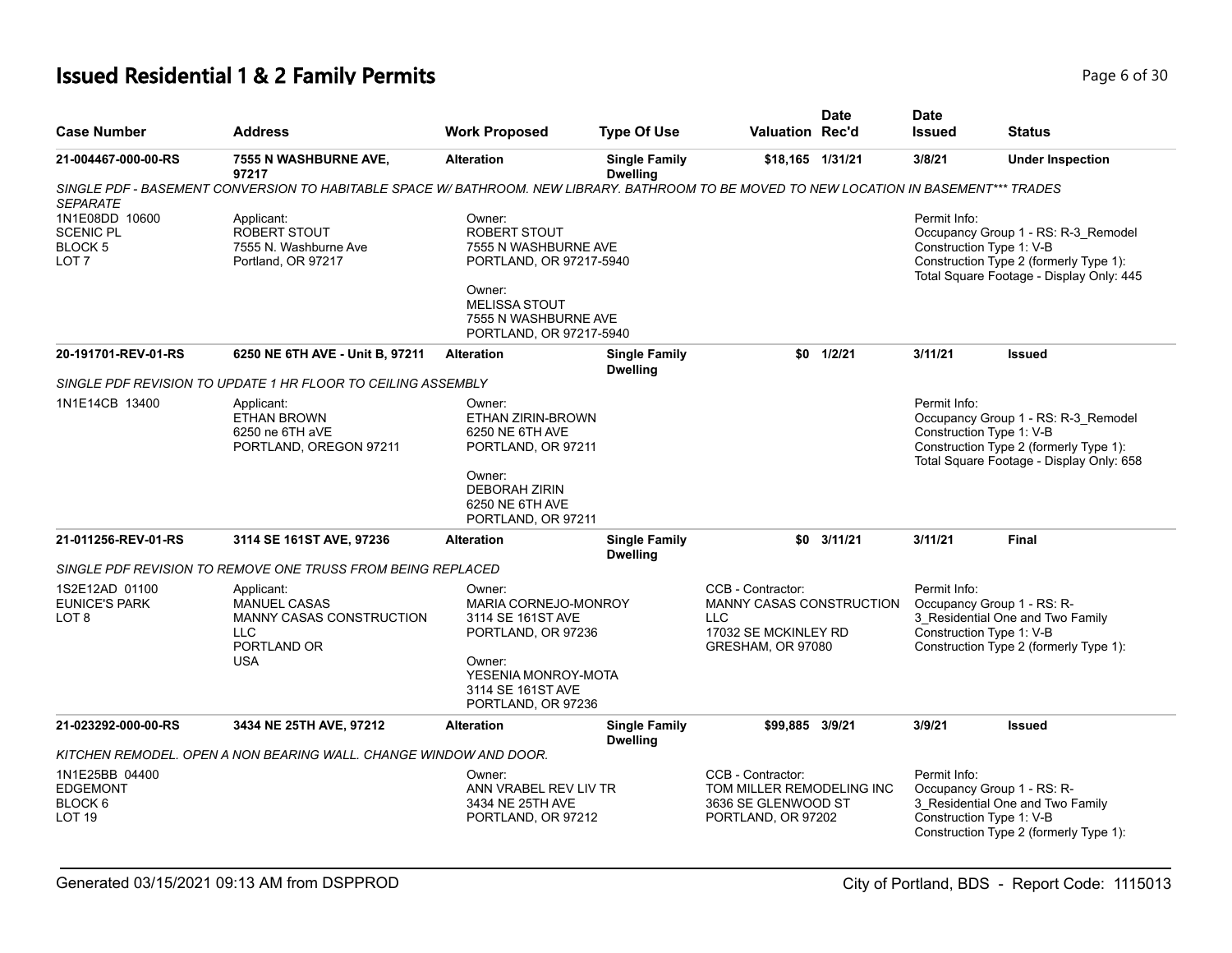#### **Issued Residential 1 & 2 Family Permits Page 7 of 30 Page 7 of 30**

|                | Page 7 of 3 |  |
|----------------|-------------|--|
|                |             |  |
| D <sub>0</sub> |             |  |

| <b>Case Number</b>                                                                          | <b>Address</b>                                                                                                                                                                                                                | <b>Work Proposed</b>                                                                            | <b>Type Of Use</b>                      | <b>Valuation Rec'd</b>                                                                                                                              | <b>Date</b>      | <b>Date</b><br><b>Issued</b>             | <b>Status</b>                                                                                                             |
|---------------------------------------------------------------------------------------------|-------------------------------------------------------------------------------------------------------------------------------------------------------------------------------------------------------------------------------|-------------------------------------------------------------------------------------------------|-----------------------------------------|-----------------------------------------------------------------------------------------------------------------------------------------------------|------------------|------------------------------------------|---------------------------------------------------------------------------------------------------------------------------|
| 21-014808-000-00-RS                                                                         | 2840 SE HARNEY ST, 97202                                                                                                                                                                                                      | <b>Alteration</b>                                                                               | <b>Single Family</b><br><b>Dwelling</b> | \$15,000 2/24/21                                                                                                                                    |                  | 3/12/21                                  | <b>Issued</b>                                                                                                             |
|                                                                                             | SINGLE PDF - REPAIR ROOF TRUSSES DAMAGED BY A FALLEN TREE                                                                                                                                                                     |                                                                                                 |                                         |                                                                                                                                                     |                  |                                          |                                                                                                                           |
| 1S1E24CD 06300<br><b>BURLEY HTS &amp; AMD PLAT</b><br>BLOCK <sub>2</sub><br>LOT 1&2 TL 6300 | Applicant:<br><b>CAMERON CARROLL</b><br><b>MSC ENGINEERS, INC</b><br>3470 PIPEBEND PLACE NE,<br>SUITE 120<br><b>SALEM, OR 97301</b>                                                                                           | Owner:<br><b>DANIELLE TRAPHAGEN</b><br><b>242 CALLE MIRAMAR</b><br>REDONDO BEACH, CA 90277-6206 |                                         | CCB - Contractor:<br><b>INFINITY RESTORATION &amp;</b><br><b>REMODELING INC</b><br>12209 NE FOURTH PLAIN BLVD<br>STE F<br>VANCOUVER, WA 98682       |                  | Permit Info:<br>Construction Type 1: V-B | Occupancy Group 1 - RS: R-<br>3_Residential One and Two Family<br>Construction Type 2 (formerly Type 1):                  |
| 21-006698-000-00-RS                                                                         | 3966 NE 11TH AVE, 97212                                                                                                                                                                                                       | <b>Alteration</b>                                                                               | <b>Single Family</b><br><b>Dwelling</b> | \$6,750 2/3/21                                                                                                                                      |                  | 3/12/21                                  | <b>Issued</b>                                                                                                             |
|                                                                                             | SINGLE PDF - SOLAR 5.00KW ROOF TOP MOUNTED SOLAR PV SYSTEM: ENGINEERED                                                                                                                                                        |                                                                                                 |                                         |                                                                                                                                                     |                  |                                          |                                                                                                                           |
| 1N1E23CD 05000<br><b>NORTH IRVINGTON</b><br>BLOCK <sub>8</sub><br>LOT <sub>2</sub>          | Applicant:<br><b>CHRISTINE STAMPER</b><br><b>ELEMENTAL ENERGY</b><br>1339 SE 8TH AVE, SUITE B<br>PORTLAND, OR 97214                                                                                                           | Owner:<br><b>SARAH SKUTT</b><br>3966 NE 11TH AVE<br>PORTLAND, OR 97212                          |                                         | CCB - Contractor:<br>ELEMENTAL ENERGY LLC<br>1339 SE 8TH AVE #B<br>PORTLAND, OR 97214                                                               |                  | Permit Info:<br>Construction Type 1: V-B | Occupancy Group 1 - RS: R-<br>3 Residential One and Two Family<br>Construction Type 2 (formerly Type 1):                  |
| 20-227214-000-00-RS                                                                         | 7915 N EXETER AVE, 97203                                                                                                                                                                                                      | <b>Alteration</b>                                                                               | <b>Single Family</b><br><b>Dwelling</b> |                                                                                                                                                     | \$9.389 1/12/21  | 3/8/21                                   | <b>Issued</b>                                                                                                             |
|                                                                                             | SINGLE PDF - LEGALIZE GARAGE CONVERSION, INCLUDING: REMOVAL OF GARAGE DOOR - REPLACE W/ STANDARD EXTERIOR DOOR AND NEW EXTERIOR WALL,<br>NEW BEDROOM AND BATHROOM. (2 TOILETS TOTAL) *** TRADES SEPARATE *** SEE 20-144963-HS |                                                                                                 |                                         |                                                                                                                                                     |                  |                                          |                                                                                                                           |
| 1N1E07AD 22000<br>PORTSMOUTH VILLA<br><b>EXTD</b><br><b>BLOCK D</b><br>LOT <sub>18</sub>    | Applicant:<br><b>CLIFTON PAGE</b><br><b>CLIFTON PAGE CONSTRUCTION</b><br>16620 SE BUSH ST<br>PORTLAND, OR 97236                                                                                                               | Owner:<br><b>AMIN VIJAN</b><br>6010 E SONORAN TRAIL<br>SCOTTSDALE, AZ 85262                     |                                         | CCB - Contractor:<br><b>CLIFTON PAGE</b><br>16620 SE BUSH ST<br>PORTLAND, OR 97236                                                                  |                  | Permit Info:<br>Construction Type 1: V-B | Occupancy Group 1 - RS: R-3_Remodel<br>Construction Type 2 (formerly Type 1):<br>Total Square Footage - Display Only: 230 |
| 20-194935-000-00-RS                                                                         | 7917 SE BYBEE BLVD, 97206                                                                                                                                                                                                     | <b>Alteration</b>                                                                               | <b>Single Family</b><br><b>Dwelling</b> |                                                                                                                                                     | \$6.750 10/16/20 | 3/8/21                                   | <b>Issued</b>                                                                                                             |
|                                                                                             | SINGLE PDF - SOLAR 5.44KW ROOF TOP MOUNTED PV SYSTEM: ENGINEERED                                                                                                                                                              |                                                                                                 |                                         |                                                                                                                                                     |                  |                                          |                                                                                                                           |
| 1S2E20AA 10400<br>SECTION 20 1S 2E<br>TL 10400 0.16 ACRES                                   | Applicant:<br><b>TAMARA MANZO</b><br>PRESTIGE POWER SYSTEMS<br><b>LLC</b><br>13479 SE ROLLING MEADOWS<br>DR.<br>HAPPY VALLEY OR 97086                                                                                         | Owner:<br>ELIZABETH THOMPSON<br>7917 SE BYBEE BLVD<br>PORTLAND, OR 97206                        |                                         | CCB - Contractor:<br><b>TAMARA MANZO</b><br>PRESTIGE POWER SYSTEMS<br><b>LLC</b><br>13479 SE ROLLING MEADOWS<br><b>DR</b><br>HAPPY VALLEY, OR 97086 |                  | Permit Info:<br>Construction Type 1: V-B | Occupancy Group 1 - RS: R-<br>3_Residential One and Two Family<br>Construction Type 2 (formerly Type 1):                  |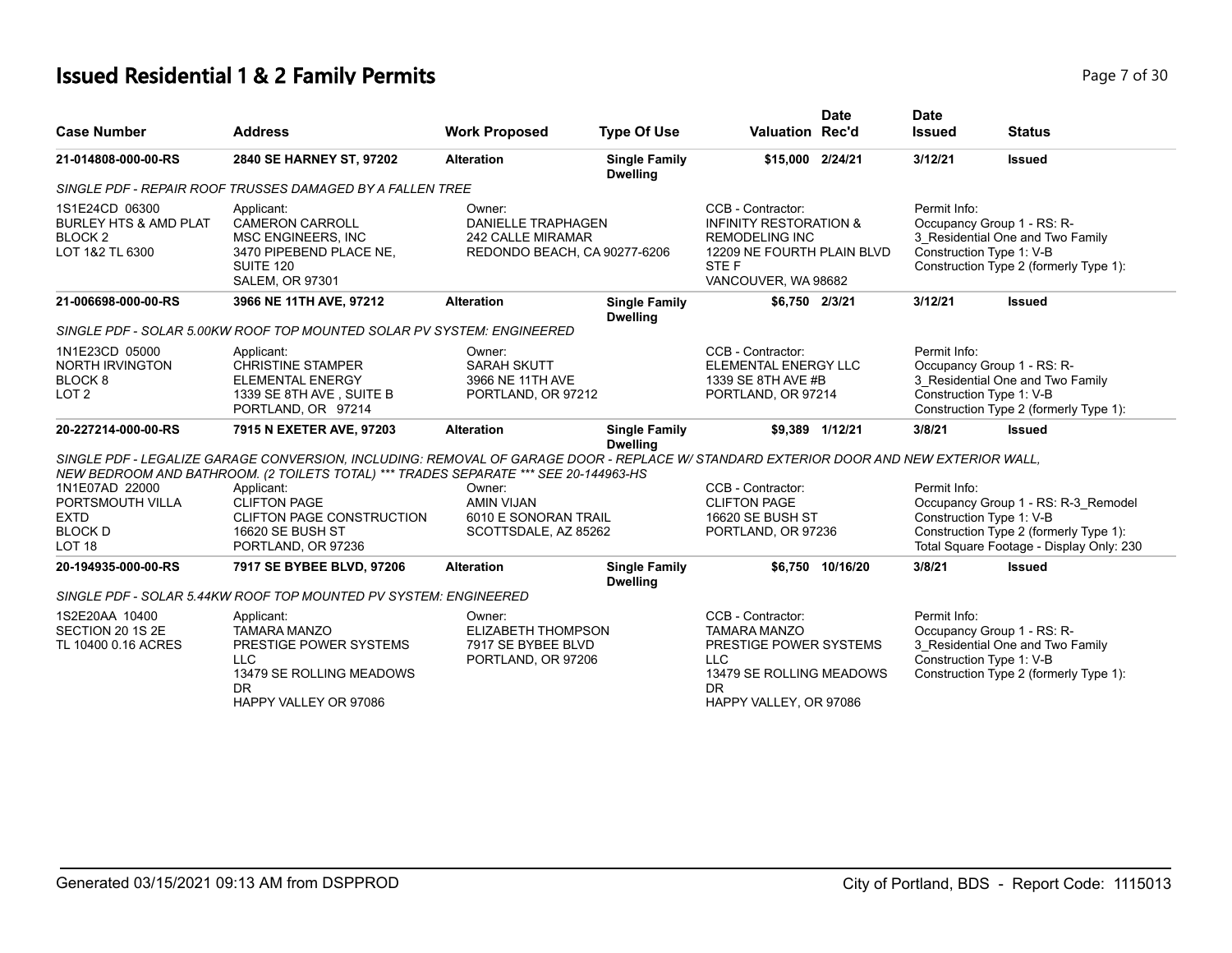#### **Issued Residential 1 & 2 Family Permits Page 8 of 30 Page 8 of 30**

| <b>Case Number</b>                                                           | <b>Address</b>                                                                                                                         | <b>Work Proposed</b>                                                                                                                          | <b>Type Of Use</b>                      | <b>Valuation Rec'd</b>                                                                          | <b>Date</b>       | <b>Date</b><br><b>Issued</b>             | <b>Status</b>                                                                                                                                                |
|------------------------------------------------------------------------------|----------------------------------------------------------------------------------------------------------------------------------------|-----------------------------------------------------------------------------------------------------------------------------------------------|-----------------------------------------|-------------------------------------------------------------------------------------------------|-------------------|------------------------------------------|--------------------------------------------------------------------------------------------------------------------------------------------------------------|
| 21-001248-000-00-RS                                                          | 5044 NE 34TH AVE, 97211                                                                                                                | <b>Alteration</b>                                                                                                                             | <b>Single Family</b><br><b>Dwelling</b> | \$30,000 1/12/21                                                                                |                   | 3/11/21                                  | <b>Issued</b>                                                                                                                                                |
|                                                                              | SINGLE PDF CREATE HABITABLE SPACE IN BASEMENT; BEDROOM; WINDOW WELLS; LAUNDRY ROOM *ET, PT, MT SEPARATE                                |                                                                                                                                               |                                         |                                                                                                 |                   |                                          |                                                                                                                                                              |
| 1N1E24AB 20100<br><b>WILLAMETTE ADD</b><br>BLOCK 17<br><b>LOT 1&amp;2</b>    | Applicant:<br><b>KOLE MOGEL</b><br>10905 SE 105TH AVE<br>HAPPY VALLEY OR 97086                                                         | Owner:<br><b>ROBERT K III TERHUNE</b><br>5044 NE 34TH AVE<br>PORTLAND, OR 97211<br>Owner:<br><b>KELLI TERHUNE</b>                             |                                         | CCB - Contractor:<br><b>BSPOKE HOMES LLC</b><br>10905 SE 105TH AVENUE<br>HAPPY VALLEY, OR 97086 |                   | Permit Info:<br>Construction Type 1: V-B | Occupancy Group 1 - RS: R-3 Remodel<br>Construction Type 2 (formerly Type 1):<br>Total Square Footage - Display Only: 700                                    |
|                                                                              |                                                                                                                                        | 5044 NE 34TH AVE                                                                                                                              |                                         |                                                                                                 |                   |                                          |                                                                                                                                                              |
| 21-010847-000-00-RS                                                          | 3830 SE 62ND AVE, 97206                                                                                                                | PORTLAND, OR 97211<br><b>Alteration</b>                                                                                                       | <b>Single Family</b><br><b>Dwelling</b> | \$500                                                                                           | 3/11/21           | 3/11/21                                  | <b>Issued</b>                                                                                                                                                |
|                                                                              | SINGLE PDF - SOLAR 5.11KW ROOF TOP MOUNTED SOLAR PV SYSTEM: PRESCRIPTIVE                                                               |                                                                                                                                               |                                         |                                                                                                 |                   |                                          |                                                                                                                                                              |
| 1S2E08CB 12200<br><b>LAURELWOOD PK</b><br>BLOCK 10<br>LOT 10&11              | Applicant:<br><b>SEAN FLORES</b><br><b>SUNLIGHT SOLAR</b><br>7935 East Burnside Street<br>Portland, OR 97215                           | Owner:<br><b>JOHN TELFORD</b><br>3830 SE 62ND AVE<br>PORTLAND, OR 97206                                                                       |                                         | CCB - Contractor:<br>SUNLIGHT SOLAR ENERGY INC<br>50 SE SCOTT STREET 13<br>BEND, OR 97702       |                   | Permit Info:<br>Construction Type 1: V-B | Occupancy Group 1 - RS: R-3_Remodel<br>Construction Type 2 (formerly Type 1):                                                                                |
|                                                                              |                                                                                                                                        | Owner:<br><b>ERIN TELFORD</b><br>3830 SE 62ND AVE<br>PORTLAND, OR 97206                                                                       |                                         |                                                                                                 |                   |                                          |                                                                                                                                                              |
| 20-217713-000-00-RS                                                          | 4814 NE 32ND PL - Unit B, 97211                                                                                                        | <b>Alteration</b>                                                                                                                             | <b>Single Family</b><br><b>Dwelling</b> |                                                                                                 | \$19,960 12/15/20 | 3/11/21                                  | <b>Issued</b>                                                                                                                                                |
|                                                                              | SINGLE PDF - ADU: CONVERT EXISTING BASEMENT TO HABITABLE SPACE FOR ACCESSORY DWELLING UNIT. TO INCLUDE: LIVING ROOM, BEDROOM W/ EGRESS |                                                                                                                                               |                                         |                                                                                                 |                   |                                          |                                                                                                                                                              |
| 1N1E24BD 01200                                                               | WINDOW AND WALK-IN CLOSET, LAUNDRY, AND KITCHEN<br>Applicant:<br><b>ERIC POCIASK</b><br>4814 NE 32nd Place<br>PORTLAND, OR 97211       | Owner:<br><b>ERIC POCIASK</b><br>4814 NE 32ND PL<br>PORTLAND, OR 97211                                                                        |                                         |                                                                                                 |                   | Permit Info:<br>Construction Type 1: V-B | Occupancy Group 1 - RS: R-3_Remodel<br>Construction Type 2 (formerly Type 1):<br>Total Square Footage - Display Only: 484<br>Number of New Dwelling Units: 1 |
| 20-210462-000-00-RS                                                          | 1015 N WATTS ST, 97217                                                                                                                 | <b>Alteration</b>                                                                                                                             | <b>Single Family</b><br><b>Dwelling</b> |                                                                                                 | \$6,750 11/17/20  | 3/10/21                                  | <b>Issued</b>                                                                                                                                                |
|                                                                              | SINGLE PDF - SOLAR 6.0KW ROOF TOP MOUNTED PV SYSTEM WITH STANDBY GENERATOR: NON-PRESCRIPTIVE                                           |                                                                                                                                               |                                         |                                                                                                 |                   |                                          |                                                                                                                                                              |
| 1N1E10CB 01300<br><b>FAIRPORT</b><br>BLOCK 8<br>E 10' OF LOT 13<br>LOT 14&15 | Applicant:<br><b>CHRISTINE STAMPER</b><br><b>ELEMENTAL ENERGY</b><br>1339 SE 8TH AVE, SUITE B<br>PORTLAND, OR 97214                    | Owner:<br><b>TAMI FULK</b><br>1015 N WATTS ST<br>PORTLAND, OR 97217<br>Owner:<br><b>MICHAEL FULK</b><br>1015 N WATTS ST<br>PORTLAND, OR 97217 |                                         | CCB - Contractor:<br>ELEMENTAL ENERGY LLC<br>1339 SE 8TH AVE #B<br>PORTLAND, OR 97214           |                   | Permit Info:<br>Construction Type 1: V-B | Occupancy Group 1 - RS: R-<br>3 Residential One and Two Family<br>Construction Type 2 (formerly Type 1):                                                     |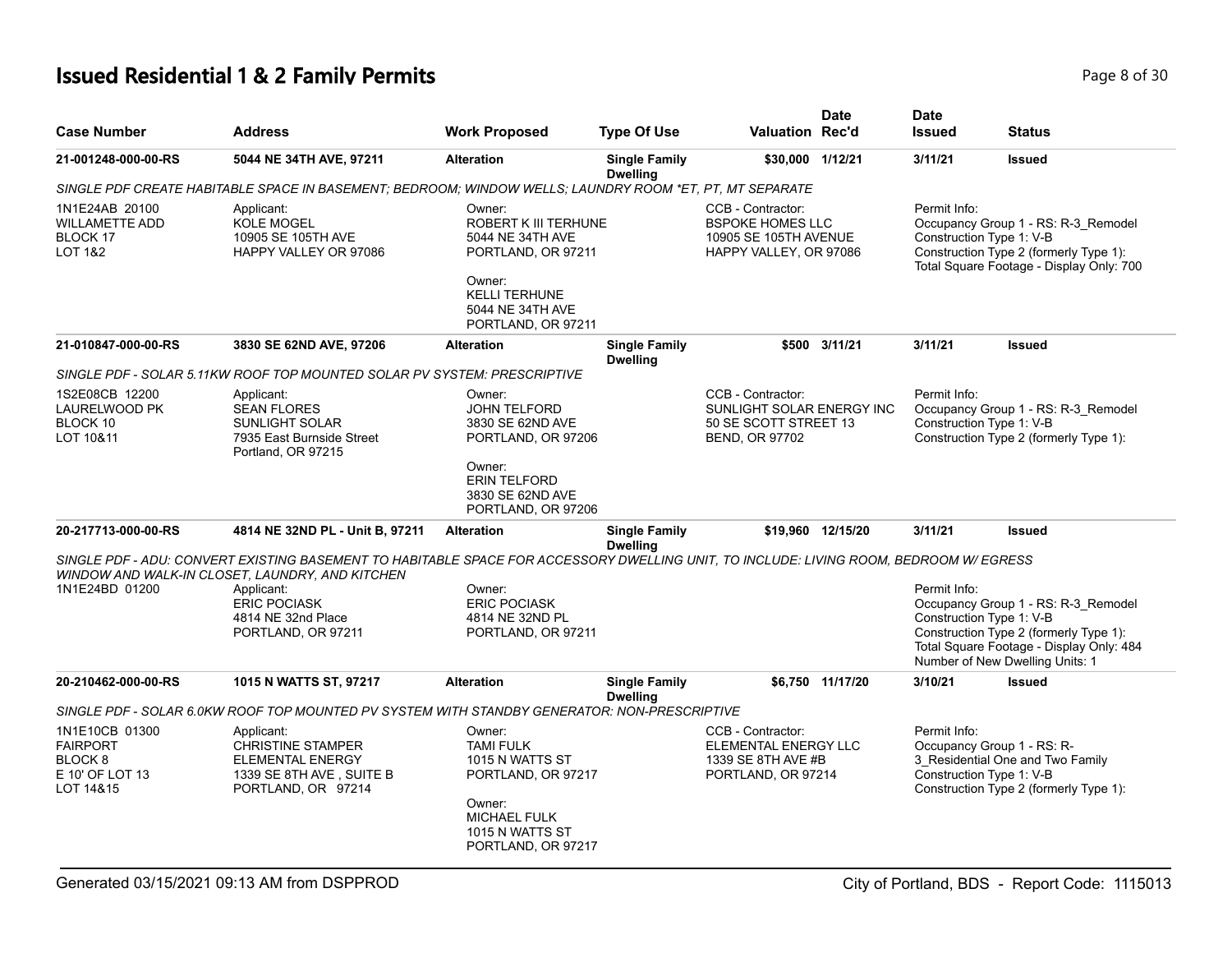#### **Issued Residential 1 & 2 Family Permits Page 1 and 20 Interval 2 and 2 Page 9 of 30**

|                                                                                               |                                                                                                       |                                                                                                                                                        |                                         |                                                                                                              | <b>Date</b> | <b>Date</b>                                                            |                                                                                                                           |
|-----------------------------------------------------------------------------------------------|-------------------------------------------------------------------------------------------------------|--------------------------------------------------------------------------------------------------------------------------------------------------------|-----------------------------------------|--------------------------------------------------------------------------------------------------------------|-------------|------------------------------------------------------------------------|---------------------------------------------------------------------------------------------------------------------------|
| <b>Case Number</b>                                                                            | <b>Address</b>                                                                                        | <b>Work Proposed</b>                                                                                                                                   | <b>Type Of Use</b>                      | <b>Valuation Rec'd</b>                                                                                       |             | <b>Issued</b>                                                          | <b>Status</b>                                                                                                             |
| 21-023026-000-00-RS                                                                           | 4354 NE 92ND AVE, 97220                                                                               | <b>Alteration</b>                                                                                                                                      | <b>Single Family</b><br><b>Dwelling</b> | \$20,000 3/9/21                                                                                              |             | 3/11/21                                                                | <b>Under Inspection</b>                                                                                                   |
|                                                                                               | MAYWOOD PARK PERMIT TRANSFER - REPAIRS FROM FIRE DAMAGE                                               |                                                                                                                                                        |                                         |                                                                                                              |             |                                                                        |                                                                                                                           |
| 1N2E21DB 06600<br><b>MAYWOOD PK &amp; PLATS</b><br>28384<br><b>BLOCK1</b><br>LOT <sub>6</sub> |                                                                                                       | Owner:<br><b>STEVE REIDLINGER</b><br>4354 NE 92ND AVE<br>PORTLAND, OR 97220-5042<br>Owner:<br><b>LEANNE REIDLINGER</b><br>4354 NE 92ND AVE             |                                         |                                                                                                              |             | Permit Info:<br>Occupancy Group 1 - RS: R-<br>Construction Type 1: V-B | 3_Residential One and Two Family<br>Construction Type 2 (formerly Type 1):                                                |
|                                                                                               |                                                                                                       | PORTLAND, OR 97220-5042                                                                                                                                |                                         |                                                                                                              |             |                                                                        |                                                                                                                           |
| 21-004530-000-00-RS                                                                           | 6835 N BANK ST, 97203                                                                                 | <b>Alteration</b>                                                                                                                                      | <b>Single Family</b><br><b>Dwelling</b> | \$5,540 2/1/21                                                                                               |             | 3/12/21                                                                | <b>Issued</b>                                                                                                             |
|                                                                                               | SINGLE PDF - REMOVE ATTACHED LEAD-CONTAMINATED PATIO COVER AND CONCRETE SLAB.                         |                                                                                                                                                        |                                         |                                                                                                              |             |                                                                        |                                                                                                                           |
| 1N1E06DB 11100<br><b>EAST ST JOHNS</b><br>BLOCK <sub>29</sub><br>LOT 37&38                    | Applicant:<br><b>JEREMY LADEN</b><br>LOVETT DECONSTRUCTION<br>2034 NE SANDY BLVD<br>PORTLAND OR 97232 | Owner:<br>Jesse Cheng<br>West Delta Properties LLC<br>6835 N. Bank St.<br>Portland, Or 97203                                                           |                                         | CCB - Contractor:<br>LOVETT DECONSTRUCTION INC<br>2522 SE 16TH AVE<br>PORTLAND, OR 97202                     |             | Permit Info:<br>Patios, Porches, Carports<br>Construction Type 1: V-B  | Occupancy Group 1 - RS: U_Decks,<br>Construction Type 2 (formerly Type 1):<br>Total Square Footage - Display Only: 340    |
| 20-222482-000-00-RS                                                                           | 7106 SW 31ST AVE, 97219                                                                               | <b>Alteration</b>                                                                                                                                      | <b>Single Family</b><br><b>Dwelling</b> | \$20,410 1/6/21                                                                                              |             | 3/12/21                                                                | <b>Issued</b>                                                                                                             |
|                                                                                               | SINGLE PDF - CONVERSION OF EXISTING ROOM TO BEDROOM                                                   |                                                                                                                                                        |                                         |                                                                                                              |             |                                                                        |                                                                                                                           |
| 1S1E20AB 12800<br><b>LAUDENKREST</b><br>LOT 2 EXC N 65.40' OF W<br>84.5'                      | Applicant:<br><b>SHAWN MCEUEN</b><br>7106 SW 31ST<br>PORTLAND OREGON 97219                            | Owner:<br><b>SHAWN MCEUEN</b><br>7106 SW 31ST AVE<br>PORTLAND, OR 97219                                                                                |                                         |                                                                                                              |             | Permit Info:<br>Construction Type 1: V-B                               | Occupancy Group 1 - RS: R-3_Remodel<br>Construction Type 2 (formerly Type 1):<br>Total Square Footage - Display Only: 500 |
| 21-022793-000-00-RS                                                                           | 3153 SW VIEW PL, 97205                                                                                | <b>Alteration</b>                                                                                                                                      | <b>Single Family</b><br><b>Dwelling</b> | \$60,000 3/8/21                                                                                              |             | 3/9/21                                                                 | <b>Issued</b>                                                                                                             |
| <b>FIR Program Registration</b>                                                               |                                                                                                       |                                                                                                                                                        |                                         |                                                                                                              |             |                                                                        |                                                                                                                           |
| 1N1E32CD 03200<br>ARLINGTON HTS & RPLT<br>BLOCK 16<br>LOT 21-23 TL 3200                       | Applicant:<br>Adam Reed<br><b>CASCADE CONTRACTING</b><br>7410 SW MACADAM AVE<br>PORTLAND OR 97219     | Owner:<br>JEFFREY GUGGENHEIM<br>3153 SW VIEW PL<br>PORTLAND, OR 97205<br>Owner:<br><b>JENNIFER GUGGENHEIM</b><br>3153 SW VIEW PL<br>PORTLAND, OR 97205 |                                         | CCB - Contractor:<br><b>ADAM REED</b><br>CASCADE CONTRACTING LLC<br>7410 S MACADAM AVE<br>PORTLAND, OR 97219 |             | Permit Info:<br>Occupancy Group 1 - RS: R-<br>Construction Type 1: V-B | 3_Residential One and Two Family<br>Construction Type 2 (formerly Type 1):                                                |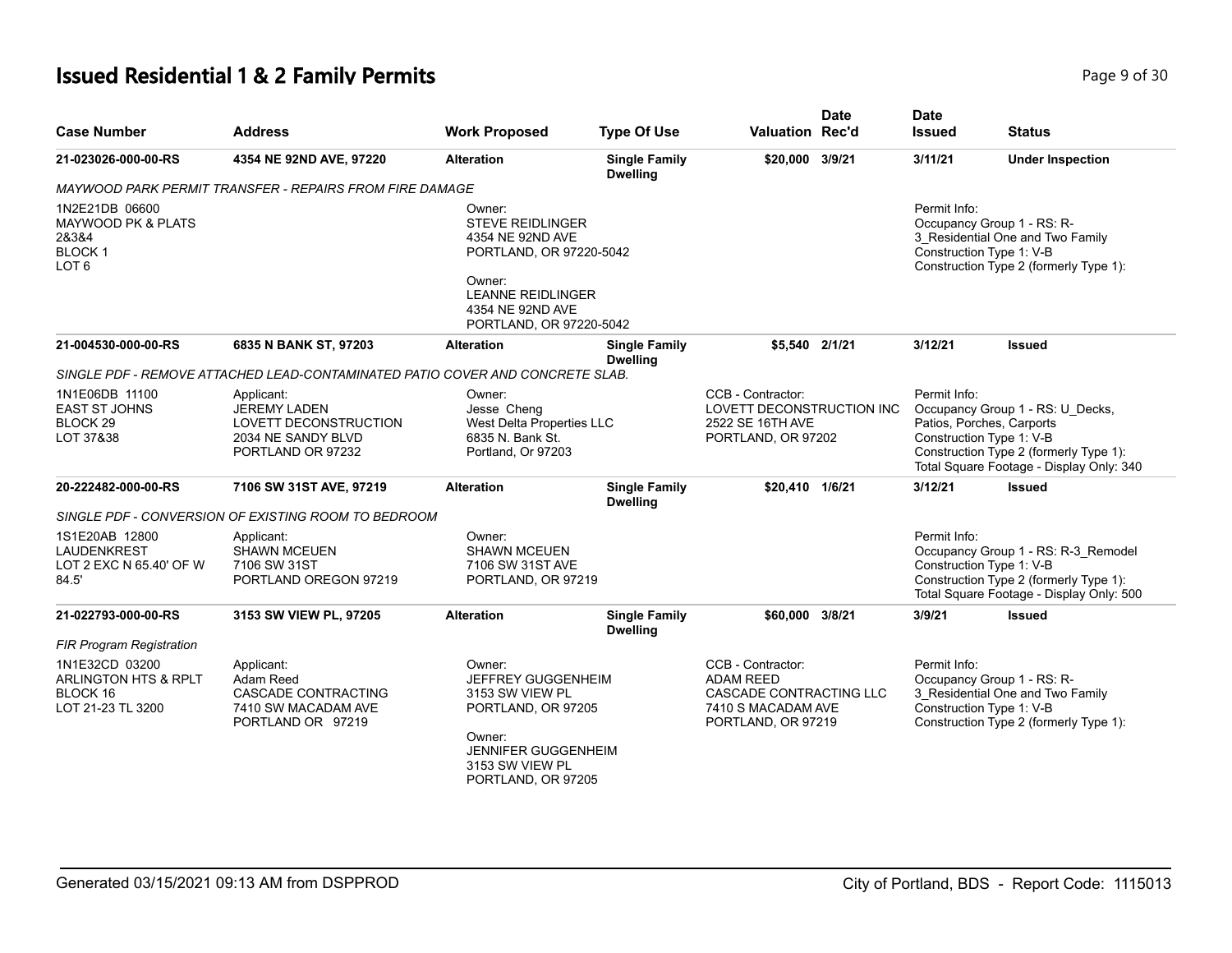## **Issued Residential 1 & 2 Family Permits Page 10 of 30 Page 10 of 30**

| <b>Case Number</b>                                                     | <b>Address</b>                                                                                                                                                                                                                            | <b>Work Proposed</b>                                                                                                                                                    | <b>Type Of Use</b>                      | <b>Valuation Rec'd</b>                                                                                                                                                               | <b>Date</b>  | <b>Date</b><br><b>Issued</b>                                                                                             | Status                                                                                                                                                |
|------------------------------------------------------------------------|-------------------------------------------------------------------------------------------------------------------------------------------------------------------------------------------------------------------------------------------|-------------------------------------------------------------------------------------------------------------------------------------------------------------------------|-----------------------------------------|--------------------------------------------------------------------------------------------------------------------------------------------------------------------------------------|--------------|--------------------------------------------------------------------------------------------------------------------------|-------------------------------------------------------------------------------------------------------------------------------------------------------|
| 21-015456-000-00-RS                                                    | 3958 SW HAMILTON ST, 97221                                                                                                                                                                                                                | <b>Alteration</b>                                                                                                                                                       | <b>Single Family</b><br><b>Dwelling</b> | \$9,000 3/3/21                                                                                                                                                                       |              | 3/10/21                                                                                                                  | <b>Issued</b>                                                                                                                                         |
|                                                                        | SINGLE PDF - RECONFIGURE LOWER LEVEL LAYOUT AND ADD NEW WALLS TO CREATE A NEW BEDROOM WITH NEW EGRESS WINDOW. ***                                                                                                                         |                                                                                                                                                                         |                                         |                                                                                                                                                                                      |              | <b>TRADES SEPARATE</b>                                                                                                   |                                                                                                                                                       |
| 1S1E17BA 03900<br><b>HOMESDALE</b><br>LOT 19&20 TL 3900                | Applicant:<br><b>GAGE BAKER</b><br>MY GUY MAINTENANCE AND<br><b>CONSTRUCTION</b><br>12650 SW BOWMONT<br>PORTLAND, OR 97225                                                                                                                | Owner:<br><b>NICK HERSHMAN</b><br>3958 SW HAMILTON ST<br>PORTLAND, OR 97221-3606<br>Owner:<br><b>MAEGAN LOBO-BERG</b><br>3958 SW HAMILTON ST<br>PORTLAND, OR 97221-3606 |                                         | CCB - Contractor:<br>Permit Info:<br>MY GUY MAINTENANCE AND<br>Construction Type 1: V-B<br><b>CONSTRUCTION LLC</b><br>12435 SW FOOTHILL DR<br>PORTLAND, OR 97225<br>\$45,500 2/23/21 |              | Occupancy Group 1 - RS: R-3_Remodel<br>Construction Type 2 (formerly Type 1):<br>Total Square Footage - Display Only: 99 |                                                                                                                                                       |
| 21-003214-000-00-RS                                                    | 2534 SE 28TH PL, 97202                                                                                                                                                                                                                    | <b>Alteration</b>                                                                                                                                                       | <b>Single Family</b><br><b>Dwelling</b> |                                                                                                                                                                                      |              | 3/11/21                                                                                                                  | <b>Issued</b>                                                                                                                                         |
|                                                                        | SINGLE PDF- CONVERT BASEMENT INTO LIVING SPACE. ADD BATHROOM W/ SHOWER. ** TRADE PERMITS SEPARATE**                                                                                                                                       |                                                                                                                                                                         |                                         |                                                                                                                                                                                      |              |                                                                                                                          |                                                                                                                                                       |
| 1S1E12BB 01100<br><b>EAST PORTLAND HTS</b><br>BLOCK 4<br><b>LOT 15</b> | Applicant:<br><b>GRANT EBRIGHT</b><br>PORTLAND OR<br><b>USA</b>                                                                                                                                                                           | Owner:<br>PHOEBE EBRIGHT<br>2534 SE 28TH PL<br>PORTLAND, OR 97202-1319                                                                                                  |                                         |                                                                                                                                                                                      |              | Permit Info:                                                                                                             | Occupancy Group 1 - RS: R-<br>3 Residential One and Two Family<br>Construction Type 1: V-B<br>Construction Type 2 (formerly Type 1):                  |
|                                                                        |                                                                                                                                                                                                                                           | Owner:<br><b>GRANT EBRIGHT</b><br>2534 SE 28TH PL<br>PORTLAND, OR 97202-1319                                                                                            |                                         |                                                                                                                                                                                      |              |                                                                                                                          |                                                                                                                                                       |
| 21-013591-000-00-RS                                                    | 3290 NW BLUE SKY LN, 97229                                                                                                                                                                                                                | <b>Alteration</b>                                                                                                                                                       | <b>Single Family</b><br><b>Dwelling</b> |                                                                                                                                                                                      | \$500 3/9/21 | 3/11/21                                                                                                                  | <b>Issued</b>                                                                                                                                         |
|                                                                        | SINGLE PDF - SOLAR 9.18 ROOF TOP MOUNTED PV SYSTEM WITH 4 POWERWALLS (ESS): PRESCRIPTIVE                                                                                                                                                  |                                                                                                                                                                         |                                         |                                                                                                                                                                                      |              |                                                                                                                          |                                                                                                                                                       |
| 1N1W26AB 06704<br><b>WESTRIDGE ESTATES</b><br>LOT <sub>1</sub>         | Applicant:<br><b>MELISSA FARIAS</b><br><b>TESLA</b><br>6132 NE 112TH AVE<br>PORTLAND, OR 97220                                                                                                                                            | Owner:<br><b>YULIA TELL</b><br>111 N RENGSTORFF AVE #178<br>MOUNTAIN VIEW, CA 94043-4237                                                                                |                                         | CCB - Contractor:<br><b>TESLA ENERGY OPERATIONS</b><br><b>INC</b><br>901 PAGE AVENUE<br>FREMONT, CA 94538                                                                            |              | Permit Info:                                                                                                             | Occupancy Group 1 - RS: R-<br>3 Residential One and Two Family<br>Construction Type 1: V-B<br>Construction Type 2 (formerly Type 1):                  |
|                                                                        |                                                                                                                                                                                                                                           | Owner:<br>PETER WINS<br>111 N RENGSTORFF AVE #178<br>MOUNTAIN VIEW, CA 94043-4237                                                                                       |                                         |                                                                                                                                                                                      |              |                                                                                                                          |                                                                                                                                                       |
| 21-014871-000-00-RS                                                    | 2728 NE 7TH AVE, 97212                                                                                                                                                                                                                    | <b>Alteration</b>                                                                                                                                                       | <b>Single Family</b><br><b>Dwelling</b> | \$29.717 2/23/21                                                                                                                                                                     |              | 3/10/21                                                                                                                  | <b>Issued</b>                                                                                                                                         |
|                                                                        | SINGLE PDF - REMOVE BRICK CHIMNEY FROM BASEMENT, MAIN LEVEL, AND ATTIC. MAIN LEVEL - REMOVE DOORS AND WALLS, AND ADD NEW HEADERS. NEW<br>BATHROOM IN UPPER LEVEL/ATTIC TO BE RETROACTIVELY PERMITTED AS LIVING SPACE. *** TRADES SEPARATE |                                                                                                                                                                         |                                         |                                                                                                                                                                                      |              |                                                                                                                          |                                                                                                                                                       |
| 1N1E26BC 10700                                                         | Applicant:                                                                                                                                                                                                                                | Owner:                                                                                                                                                                  |                                         | CCB - Contractor:                                                                                                                                                                    |              | Permit Info:                                                                                                             |                                                                                                                                                       |
| <b>IRVINGTON</b><br>BLOCK 116<br>LOT <sub>13</sub>                     | <b>KRISANNA SANDERS</b><br><b>RECAST HOMES</b><br>415 SW FLORIDA ST<br>PORTLAND OR 97219                                                                                                                                                  | NERIJUS POSKUS<br>2728 NE 7TH AVE<br>PORTLAND, OR 97212                                                                                                                 |                                         | <b>RECAST INTERIORS LLC</b><br>415 SW FLORIDA ST<br>PORTLAND, OR 97219                                                                                                               |              |                                                                                                                          | Occupancy Group 1 - RS: R-3_Remodel<br>Construction Type 1: V-B<br>Construction Type 2 (formerly Type 1):<br>Total Square Footage - Display Only: 728 |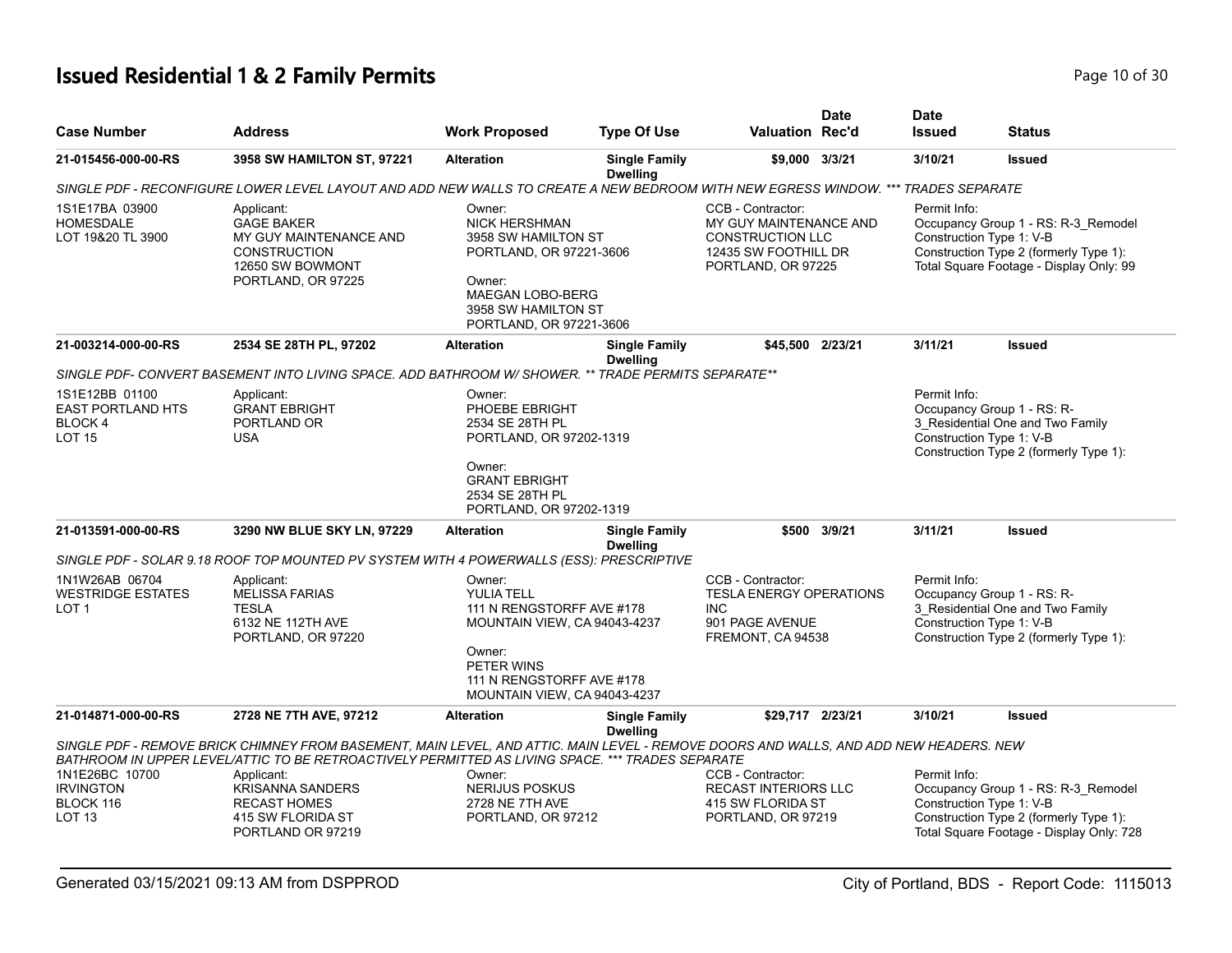# **Issued Residential 1 & 2 Family Permits Page 11 of 30 Page 11 of 30**

| <b>Case Number</b>                                                                                                        | <b>Address</b>                                                                                                                                                                                                                                                                                                                                                                                                                                                                                                                                                                 | <b>Work Proposed</b>                                                                                                                                         | <b>Type Of Use</b>                                                                                                                                                                                                   | Valuation Rec'd                                                                                                           | <b>Date</b>     | <b>Date</b><br><b>Issued</b>         | <b>Status</b>                                                                                                                                         |
|---------------------------------------------------------------------------------------------------------------------------|--------------------------------------------------------------------------------------------------------------------------------------------------------------------------------------------------------------------------------------------------------------------------------------------------------------------------------------------------------------------------------------------------------------------------------------------------------------------------------------------------------------------------------------------------------------------------------|--------------------------------------------------------------------------------------------------------------------------------------------------------------|----------------------------------------------------------------------------------------------------------------------------------------------------------------------------------------------------------------------|---------------------------------------------------------------------------------------------------------------------------|-----------------|--------------------------------------|-------------------------------------------------------------------------------------------------------------------------------------------------------|
| 20-202865-REV-01-RS                                                                                                       | 5007 SW HUMPHREY PARK RD,<br>97221<br>SINGLE PDF - REVISION TO CHANGE LAYOUT OF PANELS.                                                                                                                                                                                                                                                                                                                                                                                                                                                                                        | <b>Alteration</b>                                                                                                                                            | <b>Single Family</b><br><b>Dwelling</b>                                                                                                                                                                              |                                                                                                                           | \$0 1/22/21     | 3/9/21                               | <b>Issued</b>                                                                                                                                         |
| 1S1E06DC 01800<br><b>HUMPHREY PK</b><br>N 10' OF LOT 49<br>LOT 50 EXC NLY 5'                                              | Applicant:<br><b>JEFFREY LEE</b><br><b>BLUE RAVEN SOLAR</b><br>1403 N RESEARCH WAY<br><b>OREM, UT 84097</b>                                                                                                                                                                                                                                                                                                                                                                                                                                                                    | Owner:<br>PETER COUROGEN<br>5007 SW HUMPHREY PARK RD<br>PORTLAND, OR 97221<br>Owner:<br>CLAUDETTE COUROGEN<br>5007 SW HUMPHREY PARK RD<br>PORTLAND, OR 97221 |                                                                                                                                                                                                                      | CCB - Contractor:<br>BRS FIELD OPS LLC<br>1403 NORTH RESEARCH WAY<br>OREM, UT 84097                                       |                 | Permit Info:                         | Occupancy Group 1 - RS: R-3_Remodel<br>Construction Type 1: V-B<br>Construction Type 2 (formerly Type 1):                                             |
| 21-004047-000-00-RS                                                                                                       | 2811 SE 52ND AVE - UNIT A,<br>97206                                                                                                                                                                                                                                                                                                                                                                                                                                                                                                                                            | <b>Alteration</b>                                                                                                                                            | <b>Single Family</b><br><b>Dwelling</b>                                                                                                                                                                              | \$12,000 3/9/21                                                                                                           |                 | 3/9/21                               | <b>Issued</b>                                                                                                                                         |
|                                                                                                                           | SINGLE PDF - KITCHEN ALTERATION TO REMOVE WALLS AND DOOR, REPLACING W/ A NEW BEAM *** TRADES SEPARATE                                                                                                                                                                                                                                                                                                                                                                                                                                                                          |                                                                                                                                                              |                                                                                                                                                                                                                      |                                                                                                                           |                 |                                      |                                                                                                                                                       |
| 1S2E07AB 05000<br><b>LELAND PK</b><br><b>BLOCK1</b><br>S 35' OF LOT 8 EXC PT IN<br>ST<br>N 5.04' OF LOT 9 EXC PT<br>IN ST | Applicant:<br><b>STEVEN JACOBS</b><br><b>JACOBS SELLS</b><br>10915 SW SUMMER LAKE DR<br><b>TIGARD, OR 97223</b>                                                                                                                                                                                                                                                                                                                                                                                                                                                                | Owner:<br><b>MELISSA MORAN</b><br>Owner:<br><b>BRIAN MORAN</b>                                                                                               | CCB - Contractor:<br><b>GARY BLOMQUIST</b><br>15631 NE HOLLADAY ST<br>CITY HOME IMPROVEMENT INC<br>PORTLAND, OR 97230<br>8811 NE SANDY BLVD<br>PORTLAND, OR 97220-4996<br>15631 NE HOLLADAY ST<br>PORTLAND, OR 97230 |                                                                                                                           |                 | Permit Info:                         | Occupancy Group 1 - RS: R-3_Remodel<br>Construction Type 1: V-B<br>Construction Type 2 (formerly Type 1):<br>Total Square Footage - Display Only: 160 |
| Total # of RS Alteration permits issued: 29                                                                               |                                                                                                                                                                                                                                                                                                                                                                                                                                                                                                                                                                                |                                                                                                                                                              |                                                                                                                                                                                                                      |                                                                                                                           |                 |                                      | Total valuation of RS Alteration permits issued: \$583,916                                                                                            |
| 20-199368-000-00-RS                                                                                                       | 2047 NE DAVIS ST, 97232<br>SINGLE PDF - SB871: DEMOLISH 609 SQ FT SHED/GARAGE IN BACK YARD. REMOVE ALL DEBRIS.                                                                                                                                                                                                                                                                                                                                                                                                                                                                 | <b>Demolition</b>                                                                                                                                            | <b>Accessory</b><br><b>Structure</b>                                                                                                                                                                                 |                                                                                                                           | \$6,000 10/9/20 | 3/9/21                               | <b>Issued</b>                                                                                                                                         |
| 1N1E35DA 10000<br><b>DUNNS ADD</b><br>BLOCK <sub>8</sub><br>LOT 6 EXC E 3'                                                | Applicant:<br><b>ELSON NGUYEN</b><br>HM GROUP LLC<br>3036 SE 131ST AVE<br>PORTLAND OR 97236                                                                                                                                                                                                                                                                                                                                                                                                                                                                                    | Owner:<br><b>JASMINE INVESTMENTS LLC</b><br>636 SW ARBORETUM CIR<br>PORTLAND, OR 97221                                                                       |                                                                                                                                                                                                                      | CCB - Contractor:<br><b>NORTHWEST</b><br>DECONSTRUCTION SERVICES<br><b>LLC</b><br>7639 SE FOSTER RD<br>PORTLAND, OR 97206 |                 | Permit Info:<br>Garage\Utility Misc. | Occupancy Group 1 - RS: U_Private<br>Construction Type 1: V-B<br>Construction Type 2 (formerly Type 1):                                               |
| 21-005443-000-00-RS                                                                                                       | 649 SW SHERMAN ST, 97201                                                                                                                                                                                                                                                                                                                                                                                                                                                                                                                                                       | <b>Demolition</b>                                                                                                                                            | <b>Duplex</b>                                                                                                                                                                                                        |                                                                                                                           | \$1,000 1/20/21 | 3/8/21                               | <b>Issued</b>                                                                                                                                         |
| 1S1E04DD 06500<br><b>CARUTHERS ADD</b><br>BLOCK 36<br>E 50' OF LOT 3&4                                                    | ***This structure is severely damaged by fire and likely to collapse. This could impact adjacent properties. Please expedite. BI Jeff Gauba***SINGLE PDF - DECONSTRUCT FIRE<br>DAMAGED DUPLEX WITH BASEMENT. CAVITY TO BE FILLED. CAP SEWER. REMOVE ALL DEBRIS. SPECIAL INSPECTION REQUIRED FOR BASEMENT FILL. *** SUBJECT<br>TO 35-DAY DEMO DELAY *** SEE 20-208606-DB *** DEMOLITION DELAY 35-DAY APPEAL PERIOD UNTIL 4:30 PM, Wednesday, February 24, 2021.<br>Applicant:<br><b>DAN WILLIAMS</b><br><b>FASTER PERMITS</b><br>2000 SW 1ST AVE SUITE 420<br>PORTLAND OR 97201 | Owner:<br>SHERMAN DUPLEX LLC<br>10175 SW BARBUR BLVD #214B<br>PORTLAND, OR 97219                                                                             |                                                                                                                                                                                                                      | CCB - Contractor:<br><b>KEVIN R BENGEL</b><br>7909 NE 156TH PLACE<br>VANCOUVER, WA 98682                                  |                 | Permit Info:                         | Occupancy Group 1 - RS: R-<br>3 Residential One and Two Family<br>Construction Type 1: V-B<br>Construction Type 2 (formerly Type 1):                  |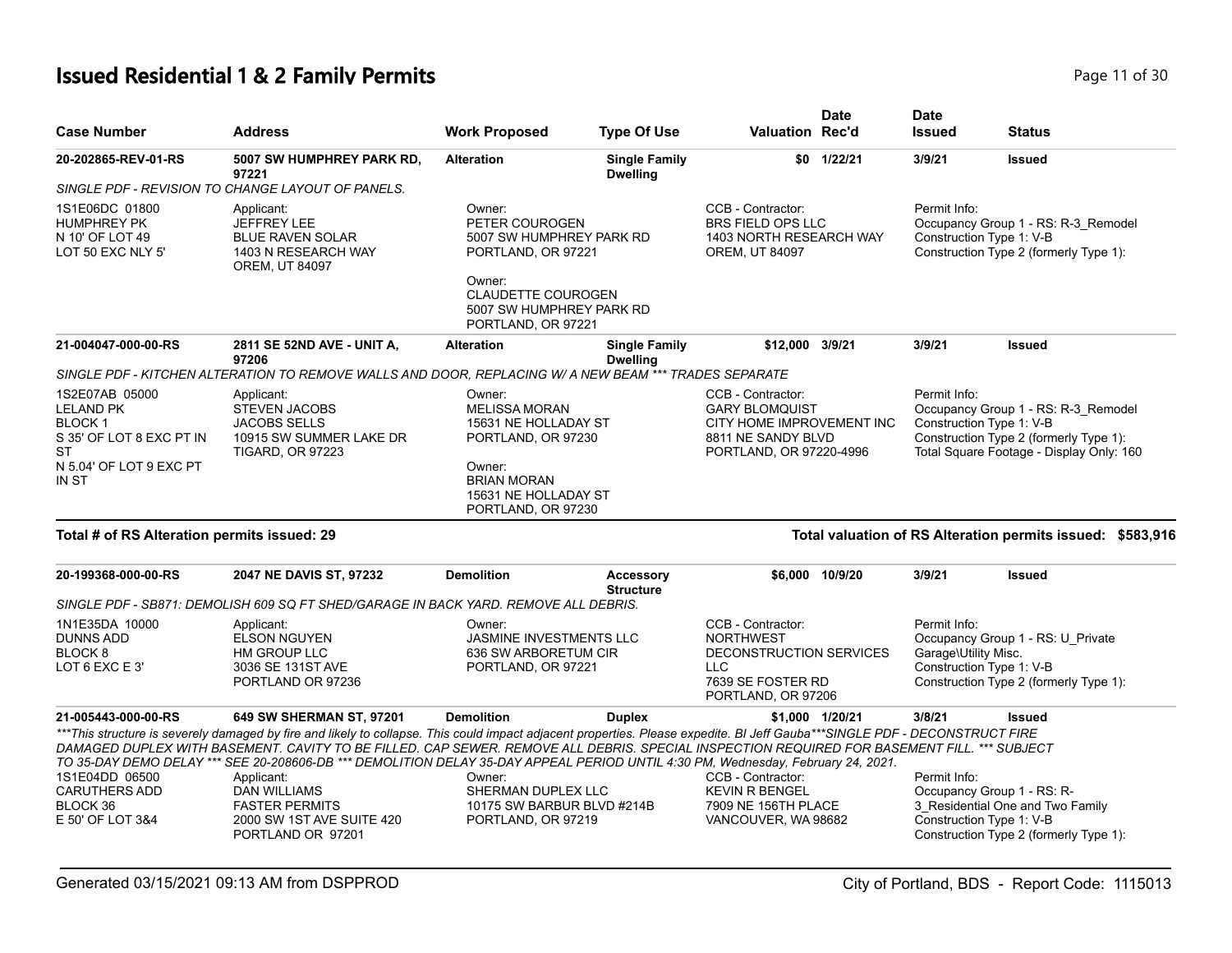#### **Issued Residential 1 & 2 Family Permits Page 12 of 30 Page 12 of 30**

| <b>Case Number</b>                                                       | <b>Address</b>                                                                                                                                                                                                                                                                                                                                                                            | <b>Work Proposed</b>                                                                                                                                           | <b>Type Of Use</b>                      | <b>Valuation Rec'd</b>                                                                          | <b>Date</b>      | <b>Date</b><br><b>Issued</b> | <b>Status</b>                                                                                                                        |
|--------------------------------------------------------------------------|-------------------------------------------------------------------------------------------------------------------------------------------------------------------------------------------------------------------------------------------------------------------------------------------------------------------------------------------------------------------------------------------|----------------------------------------------------------------------------------------------------------------------------------------------------------------|-----------------------------------------|-------------------------------------------------------------------------------------------------|------------------|------------------------------|--------------------------------------------------------------------------------------------------------------------------------------|
| 20-185702-000-00-RS                                                      | 2933 SE DIVISION ST, 97202<br>SINGLE PDF - SB871: DECONSTRUCT DUPLEX WITH BASEMENT. CAVITY TO BE FILLED WITH 20-185720-RS. CAP SEWER REMOVE ALL DEBRIS. SPECIAL INSPECTION<br>REQUIRED FOR BASEMENT FILL. *** NOT SUBJECT TO 35-DAY DEMO DELAY - NON-RESIDENTIAL COMP PLAN DESIGNATION ***SEPTIC DECOMMISSIONING<br>REQUIRED*** Septic Decommissioning Required. Call for Inspection 842. | <b>Demolition</b>                                                                                                                                              | <b>Duplex</b>                           | \$1,000 9/2/20                                                                                  |                  | 3/9/21                       | <b>Issued</b>                                                                                                                        |
| 1S1E01CD 09500<br><b>LINNWOOD</b><br><b>BLOCK1</b><br>LOT 1 EXC PT IN ST | Applicant:<br><b>DAN WILLIAMS</b><br><b>FASTER PERMITS</b><br>2000 SW 1ST AVE SUITE 420<br>PORTLAND OR 97201                                                                                                                                                                                                                                                                              | Owner:<br><b>MARCIA GARLAND</b><br>7464 SW 48TH AVE<br>PORTLAND, OR 97219-1404<br>Owner:<br><b>DAVID MOESER</b><br>7464 SW 48TH AVE<br>PORTLAND, OR 97219-1404 |                                         | CCB - Contractor:<br><b>LCD EXCAVATION LLC</b><br>13625 SW FARMINGTON RD<br>BEAVERTON, OR 97005 |                  | Permit Info:                 | Occupancy Group 1 - RS: R-<br>3_Residential One and Two Family<br>Construction Type 1: V-B<br>Construction Type 2 (formerly Type 1): |
| 20-185720-000-00-RS                                                      | 2933 SE DIVISION ST, 97202<br>SINGLE PDF - SB871: DEMO DETACHED GARAGE *** WITH 20-185702-RS                                                                                                                                                                                                                                                                                              | <b>Demolition</b>                                                                                                                                              | Garage/Carport                          | \$1.000 9/2/20                                                                                  |                  | 3/9/21                       | <b>Issued</b>                                                                                                                        |
| 1S1E01CD 09500<br><b>LINNWOOD</b><br><b>BLOCK1</b><br>LOT 1 EXC PT IN ST | Applicant:<br><b>DAN WILLIAMS</b><br><b>FASTER PERMITS</b><br>2000 SW 1ST AVE SUITE 420<br>PORTLAND OR 97201                                                                                                                                                                                                                                                                              | Owner:<br><b>MARCIA GARLAND</b><br>7464 SW 48TH AVE<br>PORTLAND, OR 97219-1404<br>Owner:<br><b>DAVID MOESER</b><br>7464 SW 48TH AVE<br>PORTLAND, OR 97219-1404 |                                         | CCB - Contractor:<br><b>LCD EXCAVATION LLC</b><br>13625 SW FARMINGTON RD<br>BEAVERTON, OR 97005 |                  | Permit Info:                 | Occupancy Group 1 - RS: R-<br>3 Residential One and Two Family<br>Construction Type 1: V-B<br>Construction Type 2 (formerly Type 1): |
| 21-001327-000-00-RS                                                      | 6318 SE 87TH AVE, 97266<br>SINGLE PDF - SB871: DEMOLISH SINGLE FAMILY RESIDENCE WITH BASEMENT. CAVITY TO BE FILLED. CAP SEWER. REMOVE ALL DEBRIS. SPECIAL INSPECTION<br>REQUIRED FOR BASEMENT FILL. *** SUBJECT TO 35-DAY DEMO DELAY. RESIDENTIAL COMPREHENSIVE PLAN DESIGNATION. *** DEMOLITION DELAY 35-DAY APPEAL                                                                      | <b>Demolition</b>                                                                                                                                              | <b>Single Family</b><br><b>Dwelling</b> |                                                                                                 | \$4.000 1/26/21  | 3/8/21                       | <b>Issued</b>                                                                                                                        |
| PERIOD UNTIL 4:30 PM, Tuesday, March 2, 2021<br>1S2E16CD 12100           | Applicant:                                                                                                                                                                                                                                                                                                                                                                                | Owner:                                                                                                                                                         |                                         | CCB - Contractor:                                                                               |                  | Permit Info:                 |                                                                                                                                      |
| ARLETA PK 2                                                              | <b>KEVIN PARTAIN</b>                                                                                                                                                                                                                                                                                                                                                                      | <b>FX HOMES</b>                                                                                                                                                |                                         | <b>SHAR</b>                                                                                     |                  |                              | Occupancy Group 1 - RS: R-                                                                                                           |
| BLOCK <sub>3</sub>                                                       | <b>URBAN VISIONS</b>                                                                                                                                                                                                                                                                                                                                                                      | 22060 SE 442ND AVE                                                                                                                                             |                                         | CIPRIANO CONSTRUCTION CO                                                                        |                  |                              | 3 Residential One and Two Family                                                                                                     |
| S 20' OF LOT 17<br>LOT 18&19                                             | 223 NE 56TH AVENUE<br>PORTLAND, OR 97213                                                                                                                                                                                                                                                                                                                                                  | SANDY, OR 97055-8443                                                                                                                                           |                                         | 9795 SE 242 AVE<br>DAMASCUS, OR 97089-6579                                                      |                  |                              | Construction Type 1: V-B<br>Construction Type 2 (formerly Type 1):                                                                   |
| 20-216339-000-00-RS                                                      | 5225 NE 35TH AVE, 97211                                                                                                                                                                                                                                                                                                                                                                   | <b>Demolition</b>                                                                                                                                              | <b>Single Family</b><br><b>Dwelling</b> |                                                                                                 | \$4,000 11/23/20 | 3/10/21                      | <b>Issued</b>                                                                                                                        |
|                                                                          | SINGLE PDF - SB871: DEMOLISH SINGLE FAMILY RESIDENCE (NO BASEMENT). CAP SEWER. REMOVE ALL DEBRIS. *** SUBJECT TO 35-DAY DEMO DELAY - RESIENTIAL<br>COMPREHENSIVE PLAN DESIGNATION***DEMOLITION DELAY 35-DAY APPEAL PERIOD UNTIL 4:30 PM, Monday, December 28, 2020.                                                                                                                       |                                                                                                                                                                |                                         |                                                                                                 |                  |                              |                                                                                                                                      |
| 1N1E24AB 11100                                                           | Applicant:                                                                                                                                                                                                                                                                                                                                                                                | Owner:                                                                                                                                                         |                                         | CCB - Contractor:                                                                               |                  | Permit Info:                 |                                                                                                                                      |
| <b>WILLAMETTE ADD</b>                                                    | <b>KEVIN PARTAIN</b>                                                                                                                                                                                                                                                                                                                                                                      | <b>TERESA THOMAS</b>                                                                                                                                           |                                         | RENAISSANCE CUSTOM                                                                              |                  |                              | Occupancy Group 1 - RS: R-                                                                                                           |
| BLOCK 24<br>LOT 35&36                                                    | <b>URBAN VISIONS</b><br>223 NE 56TH AVENUE                                                                                                                                                                                                                                                                                                                                                | 5225 NE 35TH AVE<br>PORTLAND, OR 97211                                                                                                                         |                                         | <b>HOMES LLC</b><br>16771 BOONES FERRY RD                                                       |                  |                              | 3_Residential One and Two Family<br>Construction Type 1: V-B                                                                         |
|                                                                          | PORTLAND, OR 97213                                                                                                                                                                                                                                                                                                                                                                        | Owner:                                                                                                                                                         |                                         | LAKE OSWEGO, OR 97035                                                                           |                  |                              | Construction Type 2 (formerly Type 1):                                                                                               |
|                                                                          |                                                                                                                                                                                                                                                                                                                                                                                           | <b>JOHN HOLT</b><br>5225 NE 35TH AVE<br>PORTLAND, OR 97211                                                                                                     |                                         |                                                                                                 |                  |                              |                                                                                                                                      |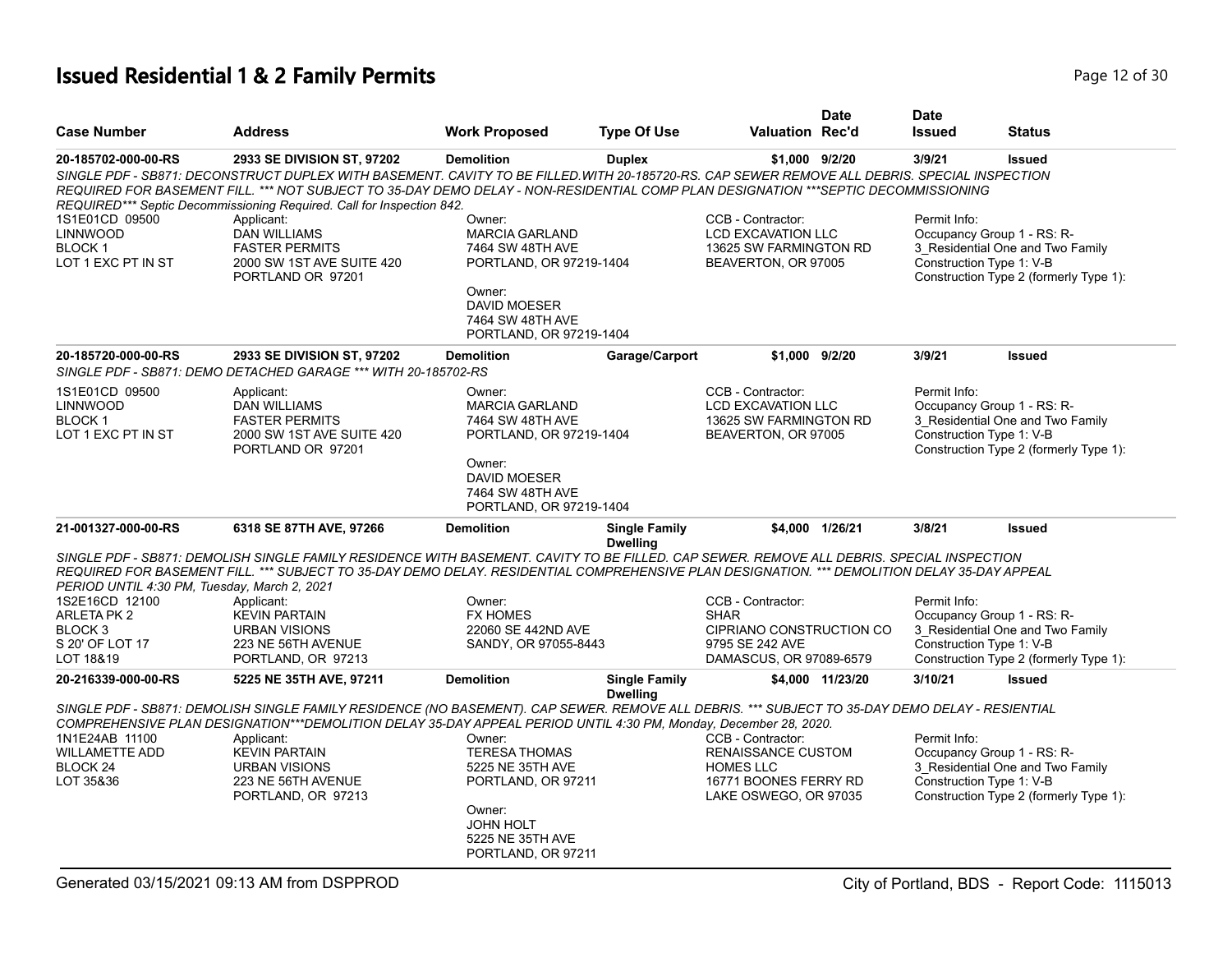#### **Issued Residential 1 & 2 Family Permits Page 13 of 30 Page 13 of 30**

| <b>Case Number</b>                                                            | <b>Address</b>                                                                                                                                                                                                                                                                                                                                                                                                                                                                               | <b>Work Proposed</b>                                                                                                                                                         | <b>Type Of Use</b>                      | Valuation Rec'd                                                                                                                     | <b>Date</b>      | <b>Date</b><br><b>Issued</b> | <b>Status</b>                                                                                                                        |
|-------------------------------------------------------------------------------|----------------------------------------------------------------------------------------------------------------------------------------------------------------------------------------------------------------------------------------------------------------------------------------------------------------------------------------------------------------------------------------------------------------------------------------------------------------------------------------------|------------------------------------------------------------------------------------------------------------------------------------------------------------------------------|-----------------------------------------|-------------------------------------------------------------------------------------------------------------------------------------|------------------|------------------------------|--------------------------------------------------------------------------------------------------------------------------------------|
| 20-211465-000-00-RS                                                           | 114 N ALBERTA ST, 97217                                                                                                                                                                                                                                                                                                                                                                                                                                                                      | <b>Demolition</b>                                                                                                                                                            | <b>Single Family</b><br><b>Dwelling</b> | \$31,400 11/9/20                                                                                                                    |                  | 3/9/21                       | <b>Issued</b>                                                                                                                        |
|                                                                               | SINGLE PDF - SB871: DECONSTRUCT SINGLE FAMILY RESIDENCE WITH BASEMENT. CAVITY TO BE FILLED. CAP SEWER. REMOVE ALL DEBRIS. SPECIAL INSPECTION<br>REQUIRED FOR BASEMENT FILL. *** NON-RESIDENTIAL COMPREHENSIVE PLAN DESIGNATION. NOT SUBJECT TO 35-DAY DEMOLITION DELAY. ***CESSPOOL<br>DECOMMOSSIONING REQUIRED IVR 842*** Septic Decommissioning Required. Call for Inspection 842.                                                                                                         |                                                                                                                                                                              |                                         |                                                                                                                                     |                  |                              |                                                                                                                                      |
| 1N1E22AC 01200<br><b>WILLIAMS AVE ADD 2</b><br><b>BLOCK1</b><br><b>LOT 18</b> | Applicant:<br><b>DOUG LICHTER</b><br>CITY OF ROSES DISPOSAL &<br><b>RECYCLING</b><br>4530 NE 138TH AVE<br>PORTLAND, OR 97230                                                                                                                                                                                                                                                                                                                                                                 | Owner:<br>PORTLAND CITY OF<br>421 SW 6TH AVE #500<br>PORTLAND, OR 97204                                                                                                      |                                         | CCB - Contractor:<br>COR CONTRACTING SERVICES<br><b>LLC</b><br>PO BOX 310427<br>PORTLAND, OR 97294                                  |                  | Permit Info:                 | Occupancy Group 1 - RS: R-<br>3 Residential One and Two Family<br>Construction Type 1: V-B<br>Construction Type 2 (formerly Type 1): |
| 20-200950-000-00-RS                                                           | 14627 E BURNSIDE ST, 97233                                                                                                                                                                                                                                                                                                                                                                                                                                                                   | <b>Demolition</b>                                                                                                                                                            | <b>Single Family</b><br><b>Dwelling</b> |                                                                                                                                     | \$1.000 10/16/20 | 3/12/21                      | <b>Issued</b>                                                                                                                        |
| 1N2E36CB 02700<br><b>ASCOT AC</b><br>LOT 207&208 TL 2700                      | SINGLE PDF DEMOLISH SINGLE FAMILY NO BASEMENT; CAP SEWER; REMOVE ALL DEBRIS; SUBJECT TO 35-DAY DEMOLITION DELAY - ALSO APPLIES TO SITE SHED<br>LESS THAN 200 SF. *** DEMOLITION DELAY 35-DAY APPEAL PERIOD UNTIL 4:30 PM, Friday, November 20, 2020.*** RESIDENTIAL COMPREHENSIVE PLAN DESIGNATION.<br>Septic Decommissioning Required. Call for Inspection 842.<br>Applicant:<br>SHAR CIPRIANO<br><b>CIPRIANO CONSTRUCTION</b><br><b>COMPANY</b><br>9795 SE 242ND AVE<br>DAMASCUS, OR 97089 | Owner:<br>AHN-E 146TH LLC<br>412 NW COUCH ST #220<br>PORTLAND, OR 97209-3880<br>Owner:<br>Rob Justus<br>AHN-E 146th LLC<br>866 N Columbia Blvd Ste A25<br>Portland, OR 97217 |                                         | CCB - Contractor:<br><b>SHAR</b><br>CIPRIANO CONSTRUCTION CO<br>9795 SE 242 AVE<br>DAMASCUS, OR 97089-6579                          |                  | Permit Info:                 | Occupancy Group 1 - RS: R-<br>3_Residential One and Two Family<br>Construction Type 1: V-B<br>Construction Type 2 (formerly Type 1): |
| Total # of RS Demolition permits issued: 8                                    |                                                                                                                                                                                                                                                                                                                                                                                                                                                                                              |                                                                                                                                                                              |                                         |                                                                                                                                     |                  |                              | Total valuation of RS Demolition permits issued: \$49,400                                                                            |
| 20-212630-000-00-RS<br>Remodel bathroom and add powder room                   | 4727 SW VESTA ST, 97219                                                                                                                                                                                                                                                                                                                                                                                                                                                                      | <b>Interior Alteration Only</b>                                                                                                                                              | <b>Single Family</b><br><b>Dwelling</b> | \$17,500 11/9/20                                                                                                                    |                  | 3/9/21                       | <b>Under Inspection</b>                                                                                                              |
| 1S1E31AD 15500<br><b>WEST PORTLAND PK</b><br>BLOCK 84<br>LOT 27-30            | Applicant:<br>PAUL HEGARTY<br>PAUL HEGARTY CONSTRUCTION<br><b>INC</b><br>4720 SE 3RD AVE<br>PORTLAND, OR 97202                                                                                                                                                                                                                                                                                                                                                                               | Owner:<br><b>MARK MACKENZIE</b><br>4727 SW VESTA ST<br>PORTLAND, OR 97219-7342                                                                                               |                                         | CCB - Contractor:<br>PAUL HEGARTY<br>PAUL HEGARTY<br>CONSTRUCTION INC<br>4720 SE 33RD AVE<br>PORTLAND, OR 97202                     |                  | Permit Info:                 | Occupancy Group 1 - RS: R-<br>3_Residential One and Two Family<br>Construction Type 1: V-B<br>Construction Type 2 (formerly Type 1): |
| 21-018485-000-00-RS                                                           | 5660 SW GARDEN HOME RD,<br>97219                                                                                                                                                                                                                                                                                                                                                                                                                                                             | <b>Interior Alteration Only</b>                                                                                                                                              | <b>Single Family</b><br><b>Dwelling</b> | \$46,300 2/25/21                                                                                                                    |                  | 3/11/21                      | <b>Issued</b>                                                                                                                        |
|                                                                               | SIMPLE BATHROOM PERMIT - ADD BATHROOM. TRADE PERMITS SEPARATE.                                                                                                                                                                                                                                                                                                                                                                                                                               |                                                                                                                                                                              |                                         |                                                                                                                                     |                  |                              |                                                                                                                                      |
| 1S1E19CD 07100<br>SECTION 19 1S 1E<br>TL 7100 0.33 ACRES                      | Applicant:<br><b>GARY NIEUWHOF</b><br>5753 SW APPALOOSE PLACE<br>BEAVERTON OR 97008                                                                                                                                                                                                                                                                                                                                                                                                          | Owner:<br>ROBERT W AND KATHRYN M<br><b>DELGATTO FAMILY TR</b><br>5660 SW GARDEN HOME RD<br>PORTLAND, OR 97219-3253                                                           |                                         | CCB - Contractor:<br><b>ALEX FREDDI</b><br>ALEX FREDDI CONSTRUCTION<br><b>LLC</b><br>9753 SW APPALOOSA PLACE<br>BEAVERTON, OR 97008 |                  | Permit Info:                 | Occupancy Group 1 - RS: R-<br>3_Residential One and Two Family<br>Construction Type 1: V-B<br>Construction Type 2 (formerly Type 1): |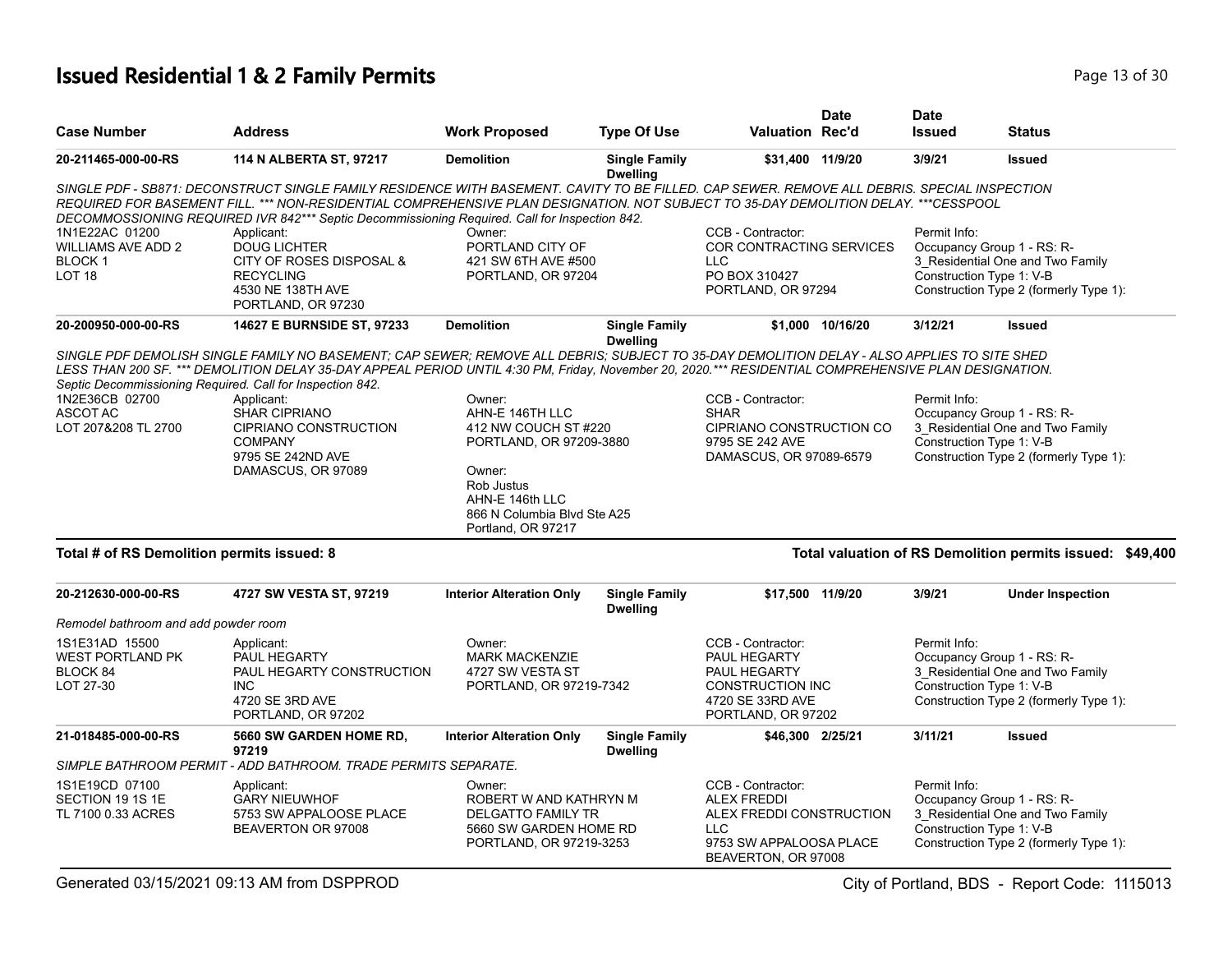## **Issued Residential 1 & 2 Family Permits Page 14 of 30 Page 14 of 30**

| <b>Case Number</b>                                                   | <b>Address</b>                                                                                                                                                                             | <b>Work Proposed</b>                                                                                                                                                | <b>Type Of Use</b>                      | <b>Valuation Rec'd</b>                                                                                                                       | <b>Date</b> | <b>Date</b><br><b>Issued</b>             | <b>Status</b>                                                                                                                        |
|----------------------------------------------------------------------|--------------------------------------------------------------------------------------------------------------------------------------------------------------------------------------------|---------------------------------------------------------------------------------------------------------------------------------------------------------------------|-----------------------------------------|----------------------------------------------------------------------------------------------------------------------------------------------|-------------|------------------------------------------|--------------------------------------------------------------------------------------------------------------------------------------|
| 21-024543-000-00-RS                                                  | 3139 SW FAIRMOUNT BLVD,<br>97239                                                                                                                                                           | <b>Interior Alteration Only</b>                                                                                                                                     | <b>Single Family</b><br><b>Dwelling</b> | \$10.000 3/12/21                                                                                                                             |             | 3/12/21                                  | <b>Issued</b>                                                                                                                        |
| required.                                                            | Repair roof. Remove existing skylights. Add new 3/12 roof over existing flat roof and sloped roof to create a new sloped roof to host the replacement skylights. Patch drywall interior as |                                                                                                                                                                     |                                         |                                                                                                                                              |             |                                          |                                                                                                                                      |
| 1S1E16BA 02700<br>SLAVINS ADD & PLAT 2<br>BLOCK 3<br>LOT 1&4 TL 2700 | Applicant:<br><b>WINSTON BISCHOF</b><br><b>SQFT STUDIOS</b><br>929 NE 23RD AVE<br>PORTLAND OR 97232                                                                                        | Owner:<br><b>IDA CAHANA</b><br>3139 SW FAIRMOUNT BLVD<br>PORTLAND, OR 97239<br>Owner:<br>MICHAEL CAHANA<br>3139 SW FAIRMOUNT BLVD<br>PORTLAND, OR 97239             |                                         | CCB - Contractor:<br><b>SCHUYLER SILVA</b><br>SQFT STUDIOS LLC<br>929 NE 23RD AVE<br>PORTLAND, OR 97232                                      |             | Permit Info:                             | Occupancy Group 1 - RS: R-<br>3 Residential One and Two Family<br>Construction Type 1: V-B<br>Construction Type 2 (formerly Type 1): |
| 21-008534-000-00-RS                                                  | 3262 NE EVERETT ST, 97232                                                                                                                                                                  | <b>Interior Alteration Only</b>                                                                                                                                     | <b>Single Family</b><br><b>Dwelling</b> | \$24,000 1/28/21                                                                                                                             |             | 3/11/21                                  | <b>Issued</b>                                                                                                                        |
| main floor.                                                          | Remodel existing kitchen and 1 existing bathrooms. Remove interior walls and add beam to enlarge kitchen, add French doors to rear of kitchen. Remove existing therapy pool on             |                                                                                                                                                                     |                                         |                                                                                                                                              |             |                                          |                                                                                                                                      |
| 1N1E36DB 07000<br>LAURELHURST<br>BLOCK 76<br>LOT <sub>7</sub>        | Applicant:<br><b>JOE MOONEY</b><br>MOONEY CONSTRUCTION AND<br>DEVELOPMENT LLC<br>3439 NE SANDY BLVD #374<br>PORTLAND, OR 97232                                                             | Owner:<br><b>FRIES, GREGORY B TR</b><br>536 NE MIRIMAR PL<br>PORTLAND, OR 97232-2540<br>Owner:<br>FRIES, AMBER C TR<br>536 NE MIRIMAR PL<br>PORTLAND, OR 97232-2540 |                                         | CCB - Contractor:<br><b>JOE MOONEY</b><br>MOONEY CONSTRUCTION AND<br><b>DEVELOPMENT LLC</b><br>3439 NE SANDY BLVD #374<br>PORTLAND, OR 97232 |             | Permit Info:<br>Construction Type 1: V-B | Occupancy Group 1 - RS: R-<br>3 Residential One and Two Family<br>Construction Type 2 (formerly Type 1):                             |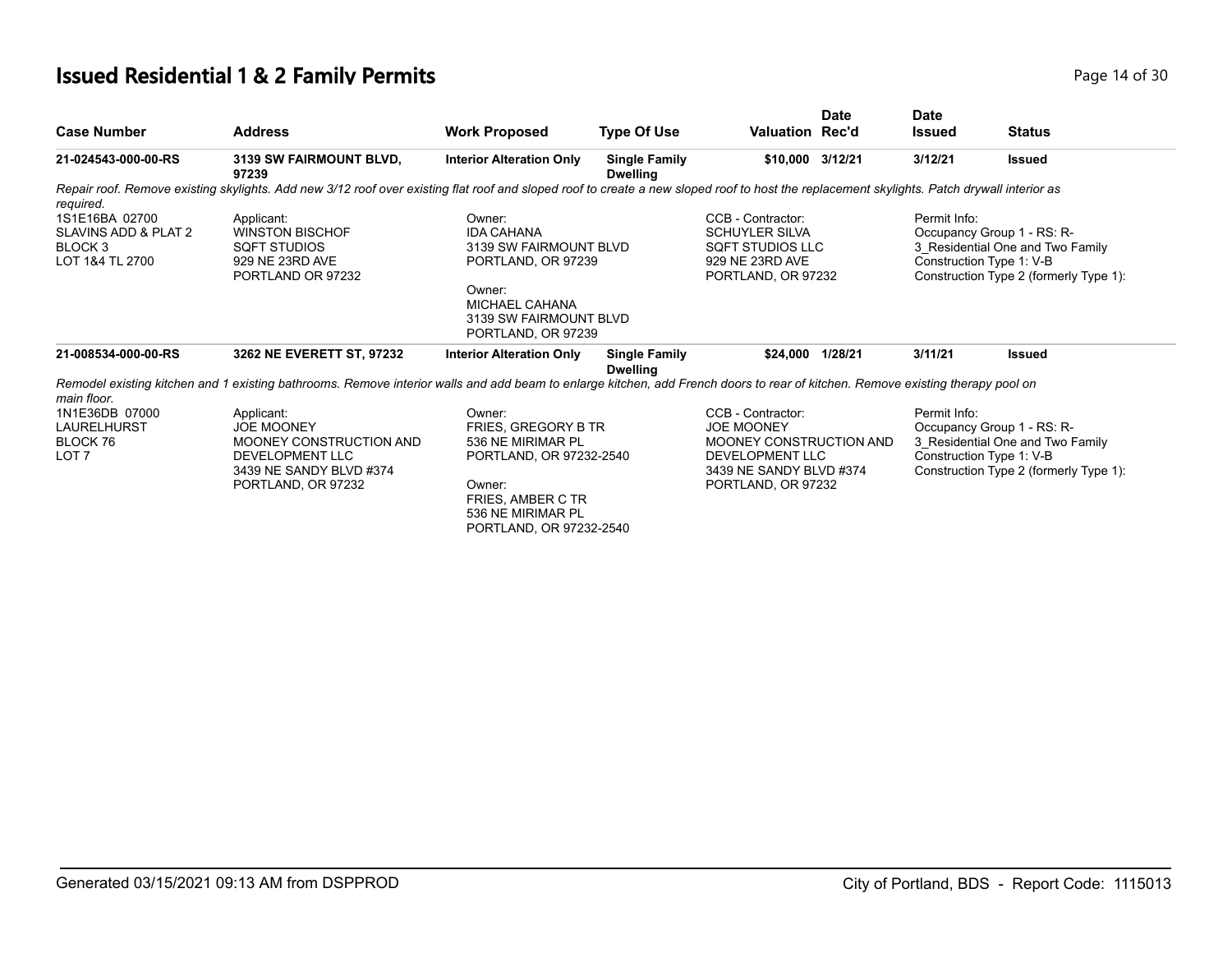#### **Issued Residential 1 & 2 Family Permits Page 15 of 30 Page 15 of 30**

| <b>Case Number</b>                                                     | <b>Address</b>                                                                                                                                                                                                                                                                                                                                   | <b>Work Proposed</b>                                                                                                                        | <b>Type Of Use</b>                      | <b>Valuation Rec'd</b>                                                                                                                                                                                                                                                                                                                                                                                                                  | <b>Date</b>     | <b>Date</b><br><b>Issued</b>             | <b>Status</b>                                                                                            |
|------------------------------------------------------------------------|--------------------------------------------------------------------------------------------------------------------------------------------------------------------------------------------------------------------------------------------------------------------------------------------------------------------------------------------------|---------------------------------------------------------------------------------------------------------------------------------------------|-----------------------------------------|-----------------------------------------------------------------------------------------------------------------------------------------------------------------------------------------------------------------------------------------------------------------------------------------------------------------------------------------------------------------------------------------------------------------------------------------|-----------------|------------------------------------------|----------------------------------------------------------------------------------------------------------|
| 21-024600-000-00-RS                                                    | 5011 NE 35TH PL, 97211                                                                                                                                                                                                                                                                                                                           | <b>Interior Alteration Only</b>                                                                                                             | <b>Single Family</b><br><b>Dwelling</b> | \$84,300 3/12/21                                                                                                                                                                                                                                                                                                                                                                                                                        |                 | 3/12/21                                  | <b>Issued</b>                                                                                            |
| 1N1E24AB 18800<br><b>WILLAMETTE ADD</b><br>BLOCK 18<br>LOT 32&33       | BASEMENT CONCERSION TO LIVING SPACE. ADD BATHROOM AND 2 BEDROMS. ADD 2 EMERGENCY ESCAPE AND RESCUE WINDOWS. NEW FURNACE, ELECTRICAL<br>SERVICE, HEAT PUMP, ON DEMAND WATER HEATER. REMOVE FIREPLACE AND CHIMNEY. ADD GAS FIREPLACE<br>Applicant:<br><b>CHARLES CATES</b><br>ROCHA BUILDERS<br>14346 SE VISTA HEIGHTS ST<br>HAPPY VALLEY OR 97086 | Owner:<br><b>EVAN PON</b><br>5011 NE 35TH PL<br>PORTLAND, OR 97211<br>Owner:<br><b>KATHRYN PON</b><br>5011 NE 35TH PL<br>PORTLAND, OR 97211 |                                         | CCB - Contractor:<br>MORGAN HEATING & COOLING<br><b>INC</b><br>PO BOX 630<br>GRESHAM, OR 97030-0160<br>CCB - Contractor:<br><b>CHARLES CATES</b><br>ROCHA BUILDERS LLC<br>14346 SE VISTA HEIGHTS ST<br>HAPPY VALLEY, OR 97086<br>CCB - Contractor:<br><b>BX ELECTRIC LLC</b><br>37460 NW HEYNDERICKX RD<br>CORNELIUS, OR 97113<br>CCB - Contractor:<br>ST HELENS PLUMBING &<br>CONSTRUCTION INC<br>306 S 14TH ST<br>ST HELENS, OR 97051 |                 | Permit Info:<br>Construction Type 1: V-B | Occupancy Group 1 - RS: R-<br>3_Residential One and Two Family<br>Construction Type 2 (formerly Type 1): |
| 21-024373-000-00-RS                                                    | 1205 NE 70TH AVE, 97213                                                                                                                                                                                                                                                                                                                          | <b>Interior Alteration Only</b>                                                                                                             | <b>Single Family</b><br><b>Dwelling</b> |                                                                                                                                                                                                                                                                                                                                                                                                                                         | \$2,000 3/11/21 | 3/12/21                                  | <b>Issued</b>                                                                                            |
|                                                                        | SIMPLE BATHROOM PERMIT - NEW BATHROOM. TRADE PERMITS SEPARATE.                                                                                                                                                                                                                                                                                   |                                                                                                                                             |                                         |                                                                                                                                                                                                                                                                                                                                                                                                                                         |                 |                                          |                                                                                                          |
| 1N2E32BA 04100<br><b>JONESMORE</b><br><b>BLOCK4</b><br>LOT 15&16       | Applicant:<br><b>VITALY SUKHANOV</b><br>1751 SW TURNER RD<br>WEST LINN OR 97068                                                                                                                                                                                                                                                                  | Owner:<br>PROVISION INVESTMENTS INC<br>1409 BROADWAY ST<br>VANCOUVER, WA 98663                                                              |                                         |                                                                                                                                                                                                                                                                                                                                                                                                                                         |                 | Permit Info:<br>Construction Type 1: V-B | Occupancy Group 1 - RS: R-<br>3 Residential One and Two Family<br>Construction Type 2 (formerly Type 1): |
| 21-011077-000-00-RS                                                    | 2736 NE 61ST AVE, 97213                                                                                                                                                                                                                                                                                                                          | <b>Interior Alteration Only</b>                                                                                                             | <b>Single Family</b><br><b>Dwelling</b> | \$20,000 2/3/21                                                                                                                                                                                                                                                                                                                                                                                                                         |                 | 3/8/21                                   | <b>Under Inspection</b>                                                                                  |
|                                                                        | REMODEL EXISTING MAIN FLOOR BATHROOM. TRADE WORK ONLY-NO PLANS REQUIRED                                                                                                                                                                                                                                                                          |                                                                                                                                             |                                         |                                                                                                                                                                                                                                                                                                                                                                                                                                         |                 |                                          |                                                                                                          |
| 1N2E30AD 09100<br><b>ROSE CITY PK</b><br>BLOCK 84<br>LOT <sub>13</sub> | Applicant:<br>THOMAS JAY CONSTRUCTION<br><b>LLC</b><br>718 NE DEKUM ST<br>PORTLAND, OR 97211                                                                                                                                                                                                                                                     | Owner:<br><b>BENNETT FAM TR</b><br>2736 NE 61ST AVE<br>PORTLAND, OR 97213                                                                   |                                         | CCB - Contractor:<br>THOMAS JAY CONSTRUCTION<br>LLC<br>718 NE DEKUM ST<br>PORTLAND, OR 97211                                                                                                                                                                                                                                                                                                                                            |                 | Permit Info:<br>Construction Type 1: V-B | Occupancy Group 1 - RS: R-<br>3_Residential One and Two Family<br>Construction Type 2 (formerly Type 1): |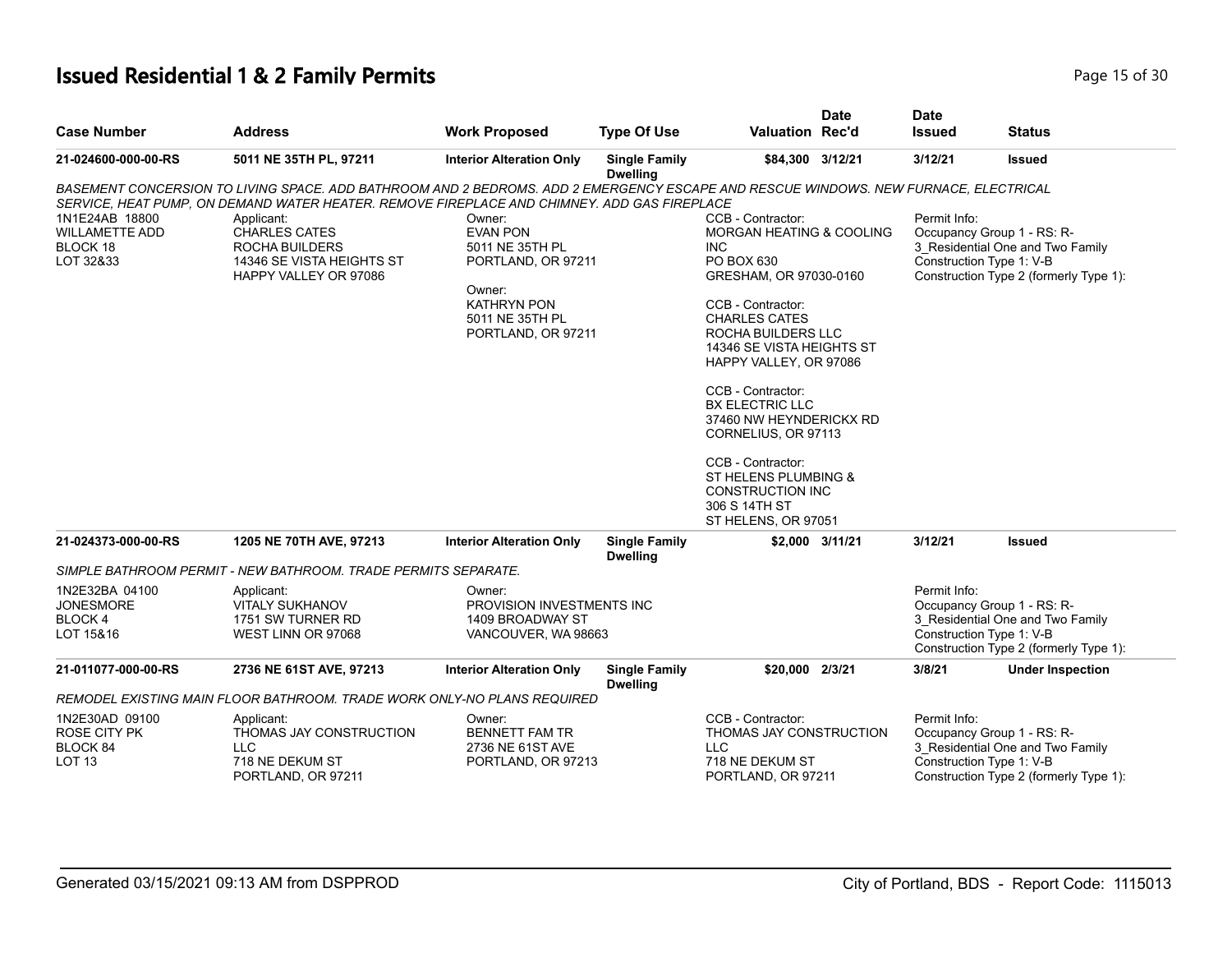#### **Issued Residential 1 & 2 Family Permits Page 16 of 30 Page 16 of 30**

| <b>Case Number</b>                                                                      | <b>Address</b>                                                                                                                                                                                                                                                                                     | <b>Work Proposed</b>                                                                                                                                     | <b>Type Of Use</b>                      | <b>Valuation Rec'd</b>                                                                                                                                                                                                                                                                                     | <b>Date</b>     | <b>Date</b><br><b>Issued</b> | <b>Status</b>                                                                                                                        |
|-----------------------------------------------------------------------------------------|----------------------------------------------------------------------------------------------------------------------------------------------------------------------------------------------------------------------------------------------------------------------------------------------------|----------------------------------------------------------------------------------------------------------------------------------------------------------|-----------------------------------------|------------------------------------------------------------------------------------------------------------------------------------------------------------------------------------------------------------------------------------------------------------------------------------------------------------|-----------------|------------------------------|--------------------------------------------------------------------------------------------------------------------------------------|
| 21-022601-000-00-RS                                                                     | 4621 NE 37TH AVE, 97211                                                                                                                                                                                                                                                                            | <b>Interior Alteration Only</b>                                                                                                                          | <b>Single Family</b><br><b>Dwelling</b> | \$24,500 3/8/21                                                                                                                                                                                                                                                                                            |                 | 3/10/21                      | <b>Issued</b>                                                                                                                        |
| one large room.                                                                         | Fir out basement walls, insulate and drywall, relocate laundry and build out utility room, replace 4exisitng windows and add 1 egress window, remodel 700 SQFT to finished space.                                                                                                                  |                                                                                                                                                          |                                         |                                                                                                                                                                                                                                                                                                            |                 |                              |                                                                                                                                      |
| 1N1E24AC 13100<br><b>WILLAMETTE ADD</b><br>BLOCK 11<br>N 12 1/2' OF LOT 24<br>LOT 25&26 | Applicant:<br><b>BRIAN BACHELOR</b><br><b>BACHELOR GENERAL</b><br><b>CONSTRACTOR</b><br>5224 NE 42ND AVENUE<br>PORTLAND OR 97218                                                                                                                                                                   | Owner:<br><b>DAVID MOGG</b><br>4621 NE 37TH AVE<br>PORTLAND, OR 97211<br>Owner:<br><b>AMBAR KHAN</b><br>4621 NE 37TH AVE<br>PORTLAND, OR 97211           |                                         | CCB - Contractor:<br><b>BGC INC</b><br>5224 NE 42ND AVE<br>PORTLAND, OR 97218                                                                                                                                                                                                                              |                 | Permit Info:                 | Occupancy Group 1 - RS: R-<br>3 Residential One and Two Family<br>Construction Type 1: V-B<br>Construction Type 2 (formerly Type 1): |
| 21-024552-000-00-RS                                                                     | 2208 SE 22ND AVE, 97214                                                                                                                                                                                                                                                                            | <b>Interior Alteration Only</b>                                                                                                                          | <b>Single Family</b><br><b>Dwelling</b> |                                                                                                                                                                                                                                                                                                            | \$5,000 3/12/21 | 3/12/21                      | <b>Under Inspection</b>                                                                                                              |
| 1S1E02DD 04400<br><b>MAYHEU PK</b><br><b>BLOCK5</b><br>W 1/2 OF LOT 5&6                 | REMODEL FIRST FLOOR BATH AND CREATE NEW BATH UPSTAIRS. REPIPE ACCESSABLE WATER LINES IN BASEMENT. PLUMBING AND VENT FANS IN BATHROOMS.<br>WIRE TO CODE. ADD ELECTRIC FLOOR HEAT AND WIRE FOR FUTURE TOEKICK HEATER<br>Applicant:<br>OTIS CONSTRUCTION INC<br>430 NE KNOTT ST<br>PORTLAND, OR 97212 | Owner:<br><b>REZNIKOFF, JUNE S TR</b><br>2208 SE 22ND AVE<br>PORTLAND, OR 97214<br>Owner:<br>SIMON, DAVID S TR<br>2208 SE 22ND AVE<br>PORTLAND, OR 97214 |                                         | CCB - Contractor:<br>OTIS CONSTRUCTION INC<br>430 NE KNOTT ST<br>PORTLAND, OR 97212<br>CCB - Contractor:<br><b>WEST SIDE ELECTRIC</b><br><b>COMPANY INC</b><br>1834 SE 8TH AVE<br>PORTLAND, OR 97214-3532<br>CCB - Contractor:<br>PORTLAND PLUMBING CO<br>16110 S HILLTOP RD<br>OREGON CITY, OR 97045-1188 |                 | Permit Info:                 | Occupancy Group 1 - RS: R-<br>3 Residential One and Two Family<br>Construction Type 1: V-B<br>Construction Type 2 (formerly Type 1): |
| 21-022999-000-00-RS                                                                     | 2232 NW IRVING ST, 97210                                                                                                                                                                                                                                                                           | <b>Interior Alteration Only</b>                                                                                                                          | <b>Single Family</b><br><b>Dwelling</b> | \$19,000 3/9/21                                                                                                                                                                                                                                                                                            |                 | 3/12/21                      | <b>Issued</b>                                                                                                                        |
|                                                                                         | 1st floor Bathroom remodel includes floor joist modification for flush, no-curb shower floor.                                                                                                                                                                                                      |                                                                                                                                                          |                                         |                                                                                                                                                                                                                                                                                                            |                 |                              |                                                                                                                                      |
| 1N1E33BD 16200<br>KINGS 2ND ADD<br>BLOCK 12<br>E 39' OF LOT 7                           | Applicant:<br>ZANE GOFF<br>NEIL KELLY CO INC<br>804 N ALBERTA ST<br>PORTLAND, OR 97217-2639                                                                                                                                                                                                        | Owner:<br><b>THOMAS &amp; HOPE LASSETER TR</b><br>2232 NW IRVING ST<br>PORTLAND, OR 97210                                                                |                                         | CCB - Contractor:<br>ZANE GOFF<br>NEIL KELLY CO INC<br>804 N ALBERTA ST<br>PORTLAND, OR 97217-2693                                                                                                                                                                                                         |                 | Permit Info:                 | Occupancy Group 1 - RS: R-<br>3 Residential One and Two Family<br>Construction Type 1: V-B<br>Construction Type 2 (formerly Type 1): |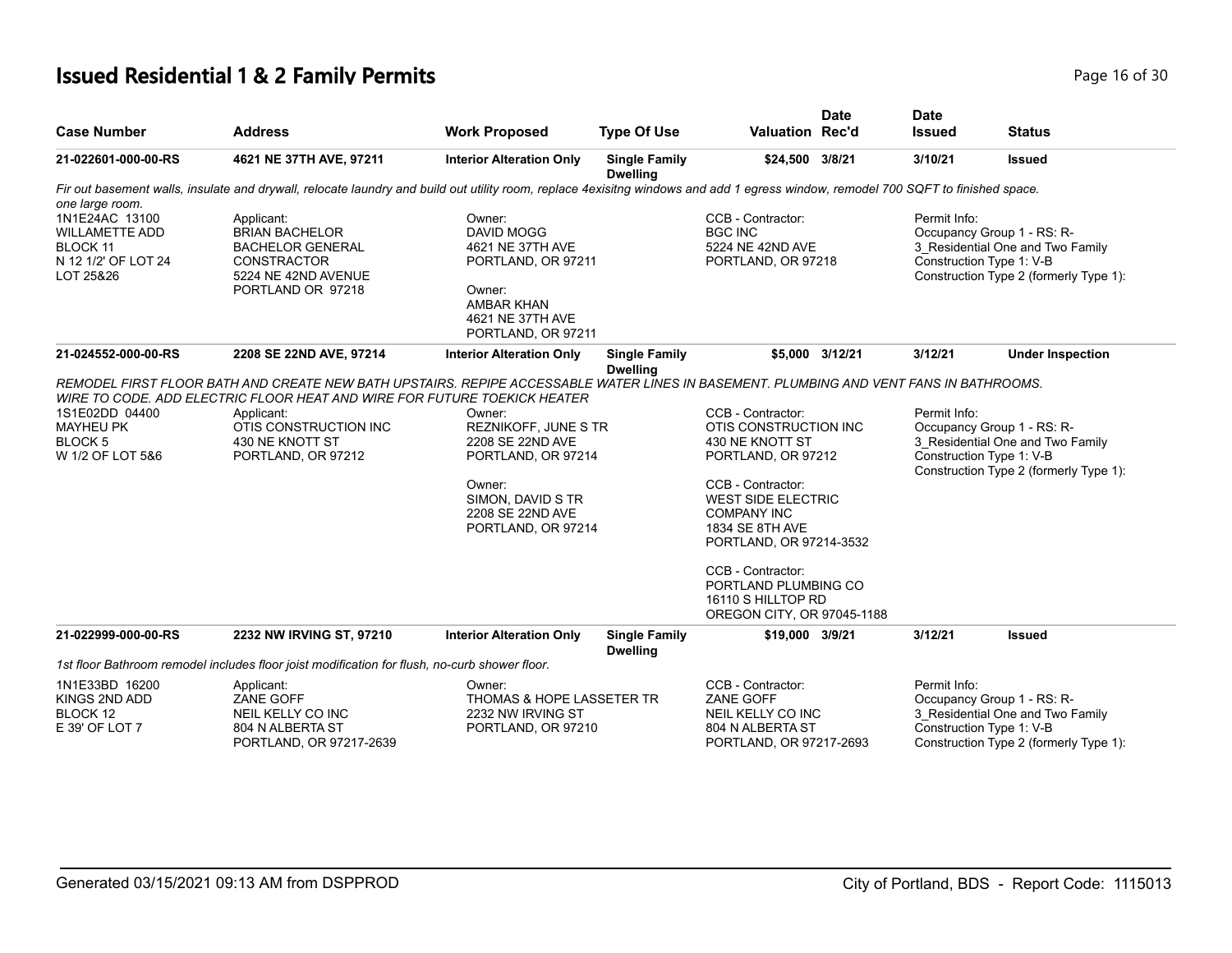#### **Issued Residential 1 & 2 Family Permits Page 17 of 30 Page 17 of 30**

| <b>Case Number</b>                                                         | <b>Address</b>                                                                                                                                                                                                                                                                                                                  | <b>Work Proposed</b>                                                                                                                                            | <b>Type Of Use</b>                      | <b>Valuation Rec'd</b>                                                                                                                                                                                                                                                                                                                                                | <b>Date</b> | <b>Date</b><br><b>Issued</b>                                           | <b>Status</b>                                                              |
|----------------------------------------------------------------------------|---------------------------------------------------------------------------------------------------------------------------------------------------------------------------------------------------------------------------------------------------------------------------------------------------------------------------------|-----------------------------------------------------------------------------------------------------------------------------------------------------------------|-----------------------------------------|-----------------------------------------------------------------------------------------------------------------------------------------------------------------------------------------------------------------------------------------------------------------------------------------------------------------------------------------------------------------------|-------------|------------------------------------------------------------------------|----------------------------------------------------------------------------|
| 21-024486-000-00-RS                                                        | 3367 SE 13TH AVE, 97202                                                                                                                                                                                                                                                                                                         | <b>Interior Alteration Only</b>                                                                                                                                 | <b>Single Family</b><br><b>Dwelling</b> | \$100,000 3/11/21                                                                                                                                                                                                                                                                                                                                                     |             | 3/11/21                                                                | <b>Issued</b>                                                              |
| 1S1E11BD 07500<br><b>FEURERS ADD</b><br><b>BLOCK1</b><br>LOT <sub>10</sub> | KITCHEN AND BATHROOM COMPLETE REMODEL, ALL NEW FIXTURES, EXTEND CABINETS IN THE NEW ENCLOSED PORCH WITH NEW FTG REFRAME PORCH, ALL<br>NEW ELECTRICAL, MECHANICAL AND PLUMBING IN KTCHEN AND BATHROOM.<br>Applicant:<br><b>CHRIS HAMLIN</b><br><b>HIGHLAND RIDGE</b><br>DEVELOPMENT CORP<br>PO BOX 1716<br>OREGON CITY, OR 97045 | Owner:<br><b>MATTHEW MESCHER</b><br>3367 SE 13TH AVE<br>PORTLAND, OR 97202<br>Owner:<br><b>MOANA MESCHER</b><br>3367 SE 13TH AVE<br>PORTLAND, OR 97202          |                                         | CCB - Contractor:<br><b>MARVIN DEE BERGEVIN</b><br><b>CONNECTIONS ELECTRIC INC</b><br>PO BOX 7136<br>SALEM, OR 97303-0026<br>CCB - Contractor:<br><b>CHRIS HAMLIN</b><br><b>HIGHLAND RIDGE</b><br>DEVELOPMENT CORP<br>PO BOX 1716<br>OREGON CITY, OR 97045<br>CCB - Contractor:<br><b>GRAVITY PLUMBING INC</b><br>414 S BEAVERCREEK RD # 717<br>OREGON CITY, OR 97045 |             | Permit Info:<br>Occupancy Group 1 - RS: R-<br>Construction Type 1: V-B | 3_Residential One and Two Family<br>Construction Type 2 (formerly Type 1): |
| 21-023008-000-00-RS                                                        | 3803 SE SALMON ST, 97214                                                                                                                                                                                                                                                                                                        | <b>Interior Alteration Only</b>                                                                                                                                 | <b>Single Family</b><br><b>Dwelling</b> | \$4,385 3/9/21                                                                                                                                                                                                                                                                                                                                                        |             | 3/9/21                                                                 | Final                                                                      |
|                                                                            | VOLUNTARY INSTALLATION OF CONNECTORS BETWEEN FRAMING AND FOUNDATION OF HOUSE                                                                                                                                                                                                                                                    |                                                                                                                                                                 |                                         |                                                                                                                                                                                                                                                                                                                                                                       |             |                                                                        |                                                                            |
| 1S1E01AD 09600<br>SECTION 01 1S 1E<br>TL 9600 0.08 ACRES                   | Applicant:<br><b>STEVE GEMMELL</b><br><b>GEMMELL CONSTRUCTION LLC</b><br>2310 N KERBY AVE<br>PORTLAND, OR 97227                                                                                                                                                                                                                 | Owner:<br><b>EMILY HAUTH</b><br>3803 SE SALMON ST<br>PORTLAND, OR 97214-4339<br>Owner:<br><b>ERIC HOLLSTEIN</b><br>3803 SE SALMON ST<br>PORTLAND, OR 97214-4339 |                                         | CCB - Contractor:<br><b>STEVE GEMMELL</b><br><b>GEMMELL CONSTRUCTION LLC</b><br>2310 N KERBY AVE<br>PORTLAND, OR 97227                                                                                                                                                                                                                                                |             | Permit Info:<br>Occupancy Group 1 - RS: R-<br>Construction Type 1: V-B | 3_Residential One and Two Family<br>Construction Type 2 (formerly Type 1): |
| 21-024044-000-00-RS                                                        | 2824 NE 27TH AVE, 97212                                                                                                                                                                                                                                                                                                         | <b>Interior Alteration Only</b>                                                                                                                                 | <b>Single Family</b>                    | \$100,000 3/10/21                                                                                                                                                                                                                                                                                                                                                     |             | 3/10/21                                                                | <b>Under Inspection</b>                                                    |
|                                                                            | "SINGLE PDF" BASEMENT CONVERSION, NO SLEEPING AREAS, ADDING FAMILY ROOM AND BATHROOM. TOTAL 3 BATHROOMS                                                                                                                                                                                                                         |                                                                                                                                                                 | <b>Dwelling</b>                         |                                                                                                                                                                                                                                                                                                                                                                       |             |                                                                        |                                                                            |
| 1N1E25BC 12500<br><b>GLENEYRIE</b><br>BLOCK 4<br>LOT <sub>1</sub>          | Applicant:<br><b>JOHN MAY</b><br><b>CREEKSTONE DESIGNS</b><br>7100 SW HAMPTEN ST, #221<br><b>TIGARD, OR 97223</b>                                                                                                                                                                                                               | Owner:<br><b>RACHEL WORTH</b><br>2824 NE 27TH AVE<br>PORTLAND, OR 97212<br>Owner:<br><b>TRISTAN WORTH</b><br>2824 NE 27TH AVE<br>PORTLAND, OR 97212             |                                         | CCB - Contractor:<br><b>TIM MEEKER</b><br><b>CREEKSTONE DESIGNS LLC</b><br>7100 SW HAMPTON ST STE 221<br><b>TIGARD, OR 97223</b><br>LAKE OSWEGO OR 97035                                                                                                                                                                                                              |             | Permit Info:<br>Occupancy Group 1 - RS: R-<br>Construction Type 1: V-B | 3_Residential One and Two Family<br>Construction Type 2 (formerly Type 1): |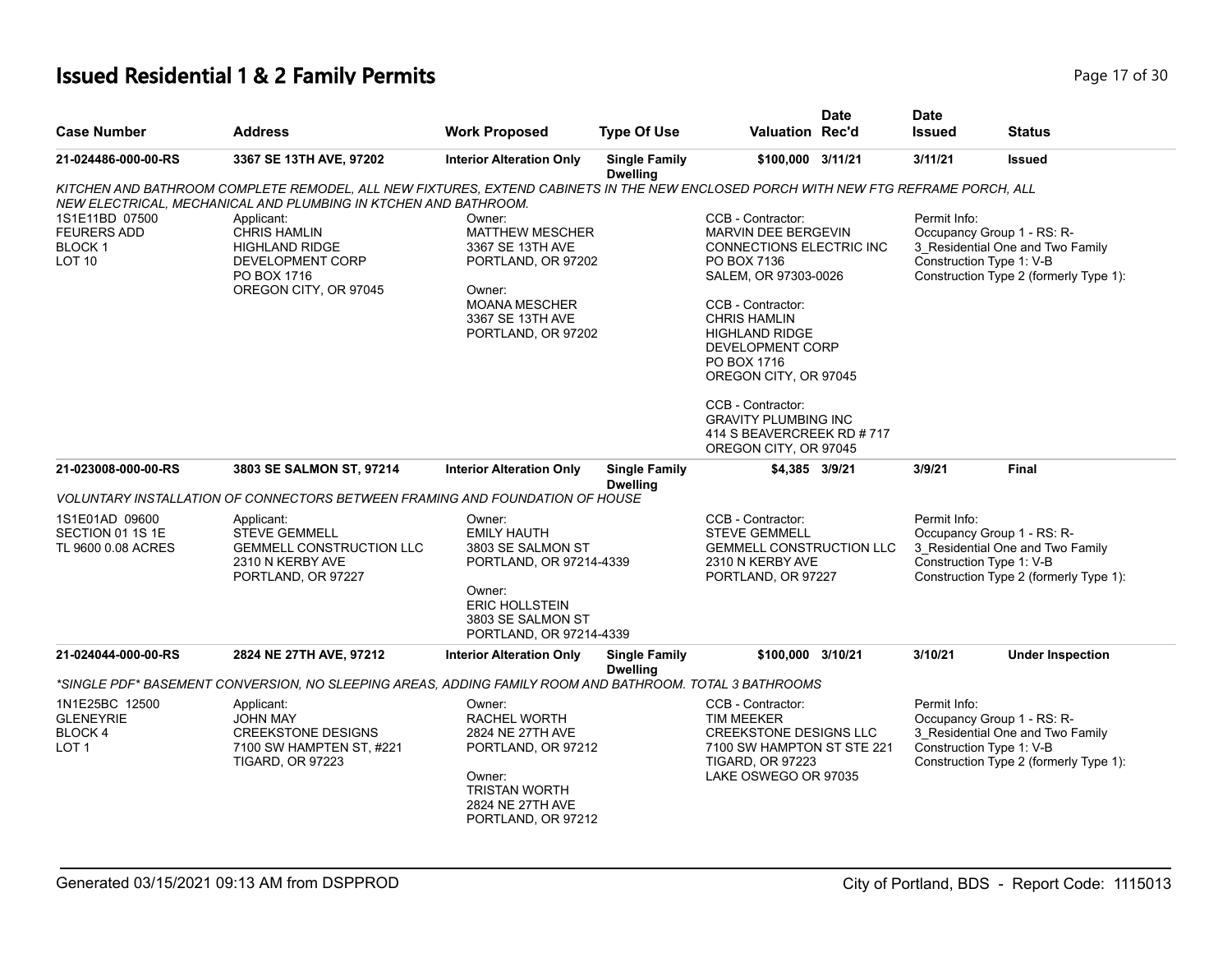## **Issued Residential 1 & 2 Family Permits Page 18 of 30 Page 18 of 30**

| <b>Case Number</b>                                                             | <b>Address</b>                                                                                                                                                                                                                                                                                                   | <b>Work Proposed</b>                                                                                              | <b>Type Of Use</b>                      | <b>Valuation Rec'd</b>                                                                                              | <b>Date</b> | <b>Date</b><br><b>Issued</b> | <b>Status</b>                                                                                                                                                                                                      |
|--------------------------------------------------------------------------------|------------------------------------------------------------------------------------------------------------------------------------------------------------------------------------------------------------------------------------------------------------------------------------------------------------------|-------------------------------------------------------------------------------------------------------------------|-----------------------------------------|---------------------------------------------------------------------------------------------------------------------|-------------|------------------------------|--------------------------------------------------------------------------------------------------------------------------------------------------------------------------------------------------------------------|
| 21-024012-000-00-RS                                                            | 7221 SW BRIER PL, 97219                                                                                                                                                                                                                                                                                          | <b>Interior Alteration Only</b>                                                                                   | <b>Single Family</b><br><b>Dwelling</b> | \$85,000 3/10/21                                                                                                    |             | 3/10/21                      | <b>Issued</b>                                                                                                                                                                                                      |
| 1S1E22BC 05200<br><b>CORBETT TERR RPLT</b><br><b>BLOCK1</b><br>LOT 5&6 TL 5200 | KITCHEN REMODEL, NO CHANGE IN LAYOUT, REMOVE INTEROR KITCHEN WALL TO WIDEN PASS THROUGH, NEW BEAM TO CARRY JOIST. NEW FOOTING IN<br>BASEMENT FOR KITCHEN BEAM, REPLACE DINNING ROOM WINDOWS ADD ONE WINDOW<br>Applicant:<br>PATRICIA PERKINS<br>PI PERKINS WOODWORKING INC<br>2425 NE 43RD<br>PORTLAND, OR 97213 | Owner:<br><b>ELIZABETH MORRIS</b><br>7221 SW BRIER PL<br>PORTLAND, OR 97219-2263<br>Owner:<br><b>RYAN PFEFFER</b> |                                         | CCB - Contractor:<br>PATRICIA PERKINS<br>PI PERKINS WOODWORKING<br><b>INC</b><br>2425 NE 43RD<br>PORTLAND, OR 97213 |             | Permit Info:                 | Occupancy Group 1 - RS: R-<br>3 Residential One and Two Family<br>Construction Type 1: V-B<br>Construction Type 2 (formerly Type 1):                                                                               |
|                                                                                |                                                                                                                                                                                                                                                                                                                  | 7221 SW BRIER PL<br>PORTLAND, OR 97219-2263                                                                       |                                         |                                                                                                                     |             |                              |                                                                                                                                                                                                                    |
| 21-022974-000-00-RS                                                            | 5227 SE 67TH AVE, 97206                                                                                                                                                                                                                                                                                          | <b>Interior Alteration Only</b>                                                                                   | <b>Single Family</b><br><b>Dwelling</b> | \$43,000 3/8/21                                                                                                     |             | 3/8/21                       | <b>Issued</b>                                                                                                                                                                                                      |
|                                                                                | INTERIOR KITCHEN REMODEL, REMOVE NON BEARING WALL, NO ADDITIONAL BATHROOMS                                                                                                                                                                                                                                       |                                                                                                                   |                                         |                                                                                                                     |             |                              |                                                                                                                                                                                                                    |
| 1S2E17BC 01100<br>THIRD ELECTRIC ADD<br>BLOCK <sub>7</sub><br>N 1/2 OF LOT 6   | Applicant:<br><b>HAYES BROTHERS LLC</b><br>5423 NE 36TH AVE<br>PORTLAND, OR 97211                                                                                                                                                                                                                                | Owner:<br><b>BARRY REYNAUD TRUST</b><br>5227 SE 67TH AVE<br>PORTLAND, OR 97206                                    |                                         | CCB - Contractor:<br><b>HAYES BROTHERS LLC</b><br>5423 NE 36TH AVE<br>PORTLAND, OR 97211                            |             | Permit Info:                 | Occupancy Group 1 - RS: R-<br>3 Residential One and Two Family<br>Construction Type 1: V-B<br>Construction Type 2 (formerly Type 1):                                                                               |
|                                                                                | Total # of RS Interior Alteration Only permits issued: 15                                                                                                                                                                                                                                                        |                                                                                                                   |                                         |                                                                                                                     |             |                              | Total valuation of RS Interior Alteration Only permits issued: \$584,985                                                                                                                                           |
| 20-130434-000-00-RS                                                            | 5774 NE RODNEY AVE - Unit B,<br>97211<br>NEW ACCESSORY DWELLING UNIT/2 STORY/NO GARAGE/FLAT LOT/COMPLEX*****TRADE PERMITS OBTAINED SEPERATELY*****                                                                                                                                                               | <b>New Construction</b>                                                                                           | Accessory<br><b>Dwelling Unit</b>       | \$111,516 3/16/20                                                                                                   |             | 3/11/21                      | <b>Issued</b>                                                                                                                                                                                                      |
| 1N1E15DD 09800                                                                 | Applicant:<br><b>WILLIE DEAN</b><br><b>GROUND UP DESIGN WORKS</b><br>4233 NE AINSWORTH ST<br>PORTLAND, OR 97218                                                                                                                                                                                                  | Owner:<br><b>ANDREW CONNELLY</b><br>5774 NE RODNEY AVE<br>PORTLAND, OR 97211                                      |                                         |                                                                                                                     |             | Permit Info:<br>1138         | Occupancy Group 1 - RS: R-<br>3_Residential One and Two Family<br>Construction Type 1: V-B<br>Construction Type 2 (formerly Type 1): V-<br>Total Square Footage - Display Only:<br>Number of New Dwelling Units: 1 |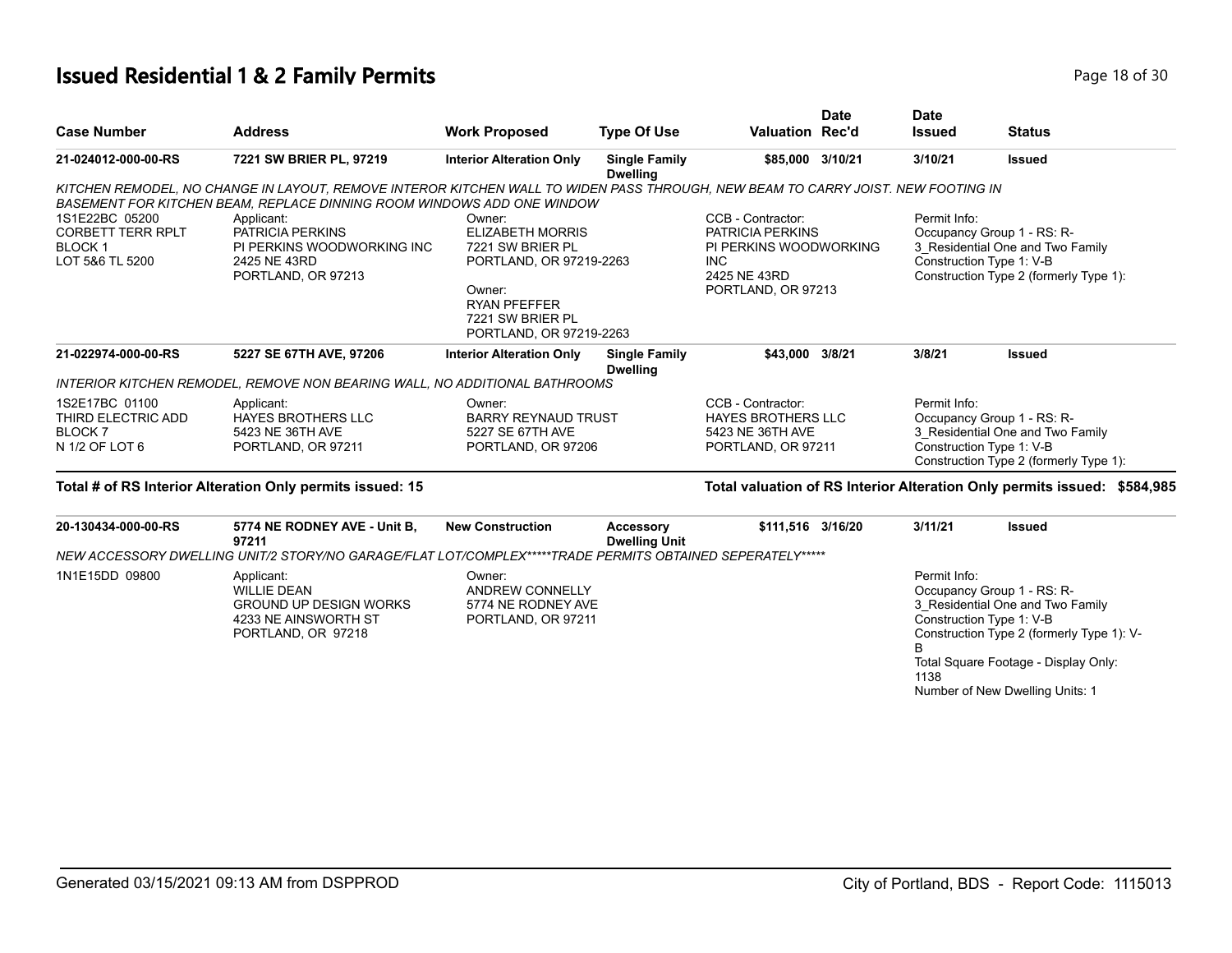#### **Issued Residential 1 & 2 Family Permits Page 19 of 30 Page 19 of 30**

| <b>Case Number</b>                                                        | <b>Address</b>                                                                                                                                                                                                                | <b>Work Proposed</b>                                                                                                                                   | <b>Type Of Use</b>                       | <b>Valuation Rec'd</b>                                                                                                                                                                                                                                                                                                                                                                                                 | <b>Date</b>       | <b>Date</b><br><b>Issued</b>         | <b>Status</b>                                                                                                                                                                                                       |
|---------------------------------------------------------------------------|-------------------------------------------------------------------------------------------------------------------------------------------------------------------------------------------------------------------------------|--------------------------------------------------------------------------------------------------------------------------------------------------------|------------------------------------------|------------------------------------------------------------------------------------------------------------------------------------------------------------------------------------------------------------------------------------------------------------------------------------------------------------------------------------------------------------------------------------------------------------------------|-------------------|--------------------------------------|---------------------------------------------------------------------------------------------------------------------------------------------------------------------------------------------------------------------|
| 20-220067-000-00-RS                                                       | 4409 NE 88TH AVE - Unit B,<br>97220                                                                                                                                                                                           | <b>New Construction</b>                                                                                                                                | <b>Accessory</b><br><b>Dwelling Unit</b> | \$97,968 12/2/20                                                                                                                                                                                                                                                                                                                                                                                                       |                   | 3/11/21                              | <b>Issued</b>                                                                                                                                                                                                       |
| $21***$                                                                   | SINGLE PDF - NEW DETACHED ACCESSORY DWELLING UNIT / 2-STORY / NO GARAGE / FLAT LOT / SIMPLE ***ADDED ELECTRICAL MECHANICAL AND PLUMBING 2-11-                                                                                 |                                                                                                                                                        |                                          |                                                                                                                                                                                                                                                                                                                                                                                                                        |                   |                                      |                                                                                                                                                                                                                     |
| 1N2E21CA 07000                                                            | Applicant:<br><b>RIVER CITY ELECTRIC INC</b><br>4733 N ADAMS ST<br>CAMAS, WA 98607<br>Applicant:<br><b>RICHARD ADAMS</b><br><b>FASTER PERMITS</b><br>2000 SW 1ST AVENUE SUITE 420<br>PORTLAND, OR 97201                       | Owner:<br><b>BRANDON WEAVER</b><br>4409 NE 88TH AVE<br>PORTLAND, OR 97220<br>Owner:<br><b>BRIEANA WEAVER</b><br>4409 NE 88TH AVE<br>PORTLAND, OR 97220 |                                          | CCB - Contractor:<br><b>RIVER CITY ELECTRIC INC</b><br>4733 N ADAMS ST<br>CAMAS, WA 98607<br>CCB - Contractor:<br><b>JMER HEATING AND COOLING</b><br><b>LLC</b><br>PO BOX 90774<br>PORTLAND, OR 97290<br>CCB - Contractor:<br>ALLSCOPE PLUMBING AND<br><b>CONSTRUCTION INC</b><br>18859 SW BUTTERNUT ST<br>BEAVERTON, OR 97078<br>CCB - Contractor:<br>NW DEVELOPMENT INC<br>5305 RIVER RD N STE B<br>KEIZER, OR 97303 |                   | Permit Info:                         | Occupancy Group 1 - RS: R-<br>3 Residential One and Two Family<br>Construction Type 1: V-B<br>Construction Type 2 (formerly Type 1):<br>Total Square Footage - Display Only: 800<br>Number of New Dwelling Units: 1 |
| 20-204028-000-00-RS                                                       | 3020 NE 29TH AVE, 97212                                                                                                                                                                                                       | <b>New Construction</b>                                                                                                                                | <b>Accessory</b><br><b>Structure</b>     |                                                                                                                                                                                                                                                                                                                                                                                                                        | \$43,850 10/21/20 | 3/8/21                               | <b>Issued</b>                                                                                                                                                                                                       |
| 1N1E25BA 22900<br><b>WAYNEWOOD</b><br><b>BLOCK 5</b><br>LOT <sub>30</sub> | SINGLE PDF NEW CONSTRUCTION OF SHOP AT REAR OF PROPERTY & REMOVAL OF GARAGE LESS THAN 200 SF***TRADE PERMITS TO BE OBTAINED SEPARATELY***<br>Applicant:<br><b>ALEXANDER MILLS</b><br>3656 SE SCHILLER ST<br>PORTLAND OR 97202 | Owner:<br>ANDREW FOSTER YEOMAN 2008<br><b>TR</b><br>3020 NE 29TH AVE<br>PORTLAND, OR 97212                                                             |                                          | CCB - Contractor:<br>SAMARA CRAFT LLC<br>3656 SE SCHILLER ST<br>PORTLAND, OR 97202                                                                                                                                                                                                                                                                                                                                     |                   | Permit Info:<br>Garage\Utility Misc. | Occupancy Group 1 - RS: U_Private<br>Construction Type 1: V-B<br>Construction Type 2 (formerly Type 1): V-<br>Total Square Footage - Display Only: 448                                                              |
| 20-172950-000-00-RS<br><b>TRUSSES</b>                                     | 4790 N OBERLIN ST, 97203<br>SINGLE PDF - NEW DUPLEX / 2-STORY / NO GARAGE / SIMPLE / SLIGHTLY SLOPED LOT ***ELECTRICAL MECHANICAL AND PLUMBING SEPERATE***DFS ROOF                                                            | <b>New Construction</b>                                                                                                                                | <b>Duplex</b>                            | \$403,996 8/7/20                                                                                                                                                                                                                                                                                                                                                                                                       |                   | 3/8/21                               | <b>Under Inspection</b>                                                                                                                                                                                             |
| 1N1E08CC 16800                                                            | Applicant:<br><b>HARRY HANNA</b><br><b>SENTAUR INC</b><br>3880 SE Harrison St, Ste 100<br>MILWAUKIE OR 97222                                                                                                                  | Owner:<br><b>SENTAUR INC</b><br>3880 SE HARRISON ST #100<br>MILWAUKIE, OR 97222-5899                                                                   |                                          | CCB - Contractor:<br><b>HARRY HANNA</b><br><b>SENTAUR INC</b><br>3880 SE HARRISON ST STE 100<br>MILWAUKIE, OR 97222                                                                                                                                                                                                                                                                                                    |                   | Permit Info:<br>3299                 | Occupancy Group 1 - RS: R-<br>3 Residential One and Two Family<br>Construction Type 1: V-B<br>Construction Type 2 (formerly Type 1):<br>Total Square Footage - Display Only:<br>Number of New Dwelling Units: 2     |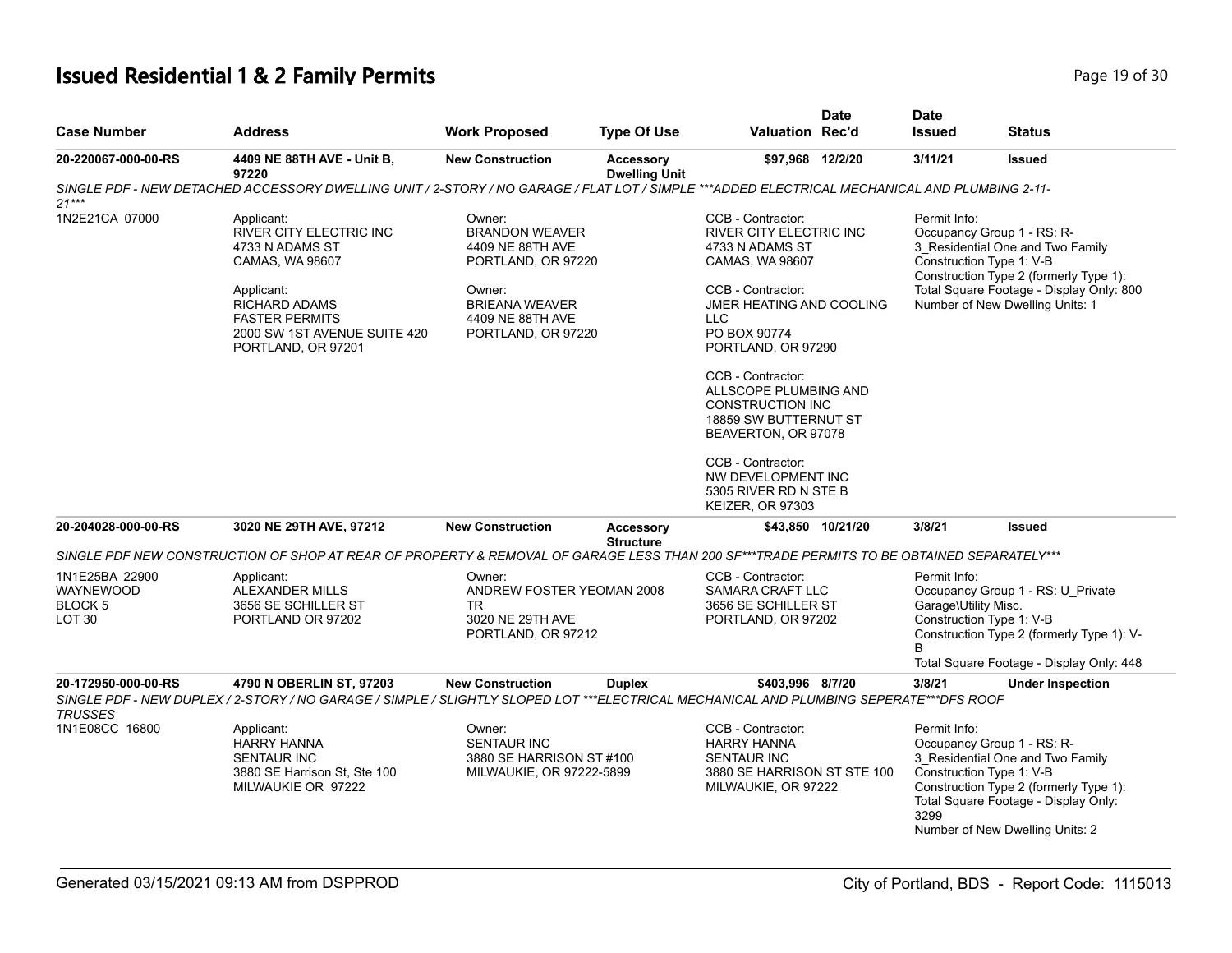# **Issued Residential 1 & 2 Family Permits Page 20 of 30 Page 20 of 30**

| <b>Case Number</b>                                                                                                                                        | <b>Address</b>                                                                                                                   | <b>Work Proposed</b>                                                     | <b>Type Of Use</b>                      | <b>Valuation Rec'd</b>                                                                                                                                                                                                                                                                                                                                                                                                   | <b>Date</b> | <b>Date</b><br><b>Issued</b> | <b>Status</b>                                                                                                                                                                                                      |
|-----------------------------------------------------------------------------------------------------------------------------------------------------------|----------------------------------------------------------------------------------------------------------------------------------|--------------------------------------------------------------------------|-----------------------------------------|--------------------------------------------------------------------------------------------------------------------------------------------------------------------------------------------------------------------------------------------------------------------------------------------------------------------------------------------------------------------------------------------------------------------------|-------------|------------------------------|--------------------------------------------------------------------------------------------------------------------------------------------------------------------------------------------------------------------|
| 20-177867-000-00-RS                                                                                                                                       | <b>6921 SE CRYSTAL SPRINGS</b><br><b>BLVD. 97206</b>                                                                             | <b>New Construction</b>                                                  | Garage/Carport                          | \$15,000 8/14/20                                                                                                                                                                                                                                                                                                                                                                                                         |             | 3/11/21                      | <b>Issued</b>                                                                                                                                                                                                      |
|                                                                                                                                                           | SINGLE PDF - DETACHED 462 SQUARE FOOT CARPORT W/ MI ON IIND. LOT 20-177865-RS                                                    |                                                                          |                                         |                                                                                                                                                                                                                                                                                                                                                                                                                          |             |                              |                                                                                                                                                                                                                    |
| 1S2E20CA 12000<br>72ND ST ADD & PLAT 2<br>BLOCK <sub>2</sub><br>S 55' OF W 1/2 OF LOT 8<br>EXC PT IN ST<br>S 55' OF E 1/2 OF LOT 9<br><b>EXC PT IN ST</b> | Applicant:<br><b>JEFF WALDIEN</b><br>AMERICAN RESTORATION AND<br><b>CONSTRUCTION</b><br>P.O. Box 12607<br><b>SALEM, OR 97309</b> | Owner:<br><b>ABRAHAM ALANY</b><br>PO BOX 42653<br>PORTLAND, OR 97242     |                                         | CCB - Contractor:<br>AMERICAN RESTORATION &<br>CONSTRUCTION OF SALEM INC<br>PO BOX 12607<br>SALEM, OR 97309-0607                                                                                                                                                                                                                                                                                                         |             | Permit Info:                 | Occupancy Group 1 - RS: U Decks,<br>Patios, Porches, Carports<br>Construction Type 1: V-B<br>Construction Type 2 (formerly Type 1):<br>Total Square Footage - Display Only: 462                                    |
| 20-182133-000-00-RS                                                                                                                                       | 9022 N DRUMMOND AVE, 97217                                                                                                       | <b>New Construction</b>                                                  | <b>Single Family</b><br><b>Dwelling</b> | \$186,856 8/25/20                                                                                                                                                                                                                                                                                                                                                                                                        |             | 3/11/21                      | <b>Issued</b>                                                                                                                                                                                                      |
|                                                                                                                                                           | SINGLE PDF - NEW SINGLE FAMILY DWELLING / 2-STORY / ATTACHED GARAGE / COMPLEX / FLAT LOT                                         |                                                                          |                                         |                                                                                                                                                                                                                                                                                                                                                                                                                          |             |                              |                                                                                                                                                                                                                    |
| 1N1E09BB 06302                                                                                                                                            | Applicant:<br><b>KEVIN PARTAIN</b><br><b>URBAN VISIONS</b><br>223 NE 56TH AVE<br>PORTLAND OR 97213                               | Owner:<br><b>KIMCO PROPERTIES</b><br>PO BOX 1540<br>SANDY, OR 97055-1540 |                                         | CCB - Contractor:<br>ALL PHASE PLUMBING LLC<br>9312 NW SKYLINE BLVD<br>PORTLAND, OR 97231<br>CCB - Contractor:<br><b>Bare Metal Heating</b><br><b>BARE METAL HEATING INC</b><br>31499 SE HIGHWAY 211<br>EAGLE CREEK, OR 97022<br>CCB - Contractor:<br><b>BARNSON ELECTRIC INC</b><br>17057 SW 123RD AVE<br><b>TIGARD, OR 97224</b><br>Primary Contractor:<br>KIMCO PROPERTIES LTD<br>PO BOX 1540<br>SANDY, OR 97055-1540 |             | Permit Info:<br>1650         | Occupancy Group 1 - RS: R-<br>3 Residential One and Two Family<br>Construction Type 1: V-B<br>Construction Type 2 (formerly Type 1): V-<br>Total Square Footage - Display Only:<br>Number of New Dwelling Units: 1 |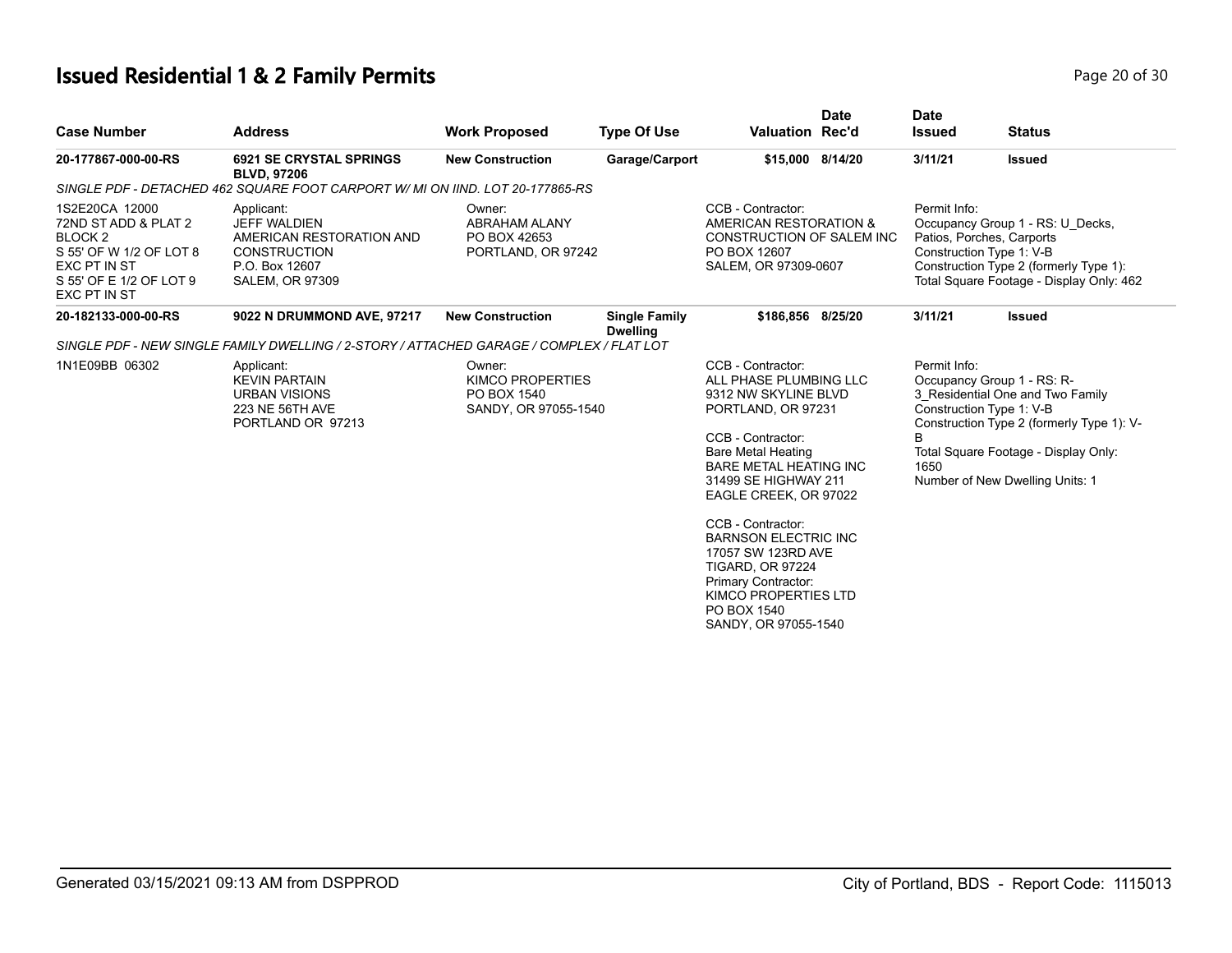## **Issued Residential 1 & 2 Family Permits**

| Page 21 of 30 |  |  |
|---------------|--|--|
|               |  |  |

| <b>Case Number</b>  | <b>Address</b>                                                                                     | <b>Work Proposed</b>    | <b>Type Of Use</b>                      | <b>Valuation Rec'd</b>                                                                                                                                        | <b>Date</b> | <b>Date</b><br><b>Issued</b> | <b>Status</b>                                                                                                                                                                   |
|---------------------|----------------------------------------------------------------------------------------------------|-------------------------|-----------------------------------------|---------------------------------------------------------------------------------------------------------------------------------------------------------------|-------------|------------------------------|---------------------------------------------------------------------------------------------------------------------------------------------------------------------------------|
| 20-182138-000-00-RS | <b>7221 SE CRYSTAL SPRINGS</b><br><b>BLVD. 97206</b>                                               | <b>New Construction</b> | <b>Single Family</b><br><b>Dwelling</b> | \$162,713 9/9/20                                                                                                                                              |             | 3/12/21                      | <b>Issued</b>                                                                                                                                                                   |
|                     | SINGLE PDF - NEW SINGLE FAMILY DWELLING / 2-STORY / ATTACHED GARAGE / COMPLEX / FLAT LOT           |                         |                                         |                                                                                                                                                               |             |                              |                                                                                                                                                                                 |
| 1S2E20DB 04403      | Applicant:<br><b>KEVIN PARTAIN</b><br><b>URBAN VISIONS</b><br>223 NE 56TH AVE<br>PORTLAND OR 97213 |                         |                                         | CCB - Contractor:<br><b>COUNTRY AIR CUSTOM HOMES</b><br><b>LLC</b><br>PO BOX 489<br>WEST LINN, OR 97068                                                       |             | Permit Info:<br>B            | Occupancy Group 1 - RS: R-<br>3_Residential One and Two Family<br>Construction Type 1: V-B<br>Construction Type 2 (formerly Type 1): V-                                         |
|                     |                                                                                                    |                         |                                         | CCB - Contractor:<br><b>CENTRAL AIR INC</b><br><b>PO BOX 433</b><br>CLACKAMAS, OR 97015                                                                       |             | 1448                         | Total Square Footage - Display Only:<br>Number of New Dwelling Units: 1                                                                                                         |
|                     |                                                                                                    |                         |                                         | CCB - Contractor:<br>STEPHEN WALSH PLUMBING<br><b>INC</b><br>PO BOX 132<br>GRESHAM, OR 97030                                                                  |             |                              |                                                                                                                                                                                 |
|                     |                                                                                                    |                         |                                         | CCB - Contractor:<br>MERRILL ELECTRIC LLC<br>PO BOX 753<br>GRESHAM, OR 97030                                                                                  |             |                              |                                                                                                                                                                                 |
| 20-182137-000-00-RS | <b>7215 SE CRYSTAL SPRINGS</b><br><b>BLVD, 97206</b>                                               | <b>New Construction</b> | <b>Single Family</b><br><b>Dwelling</b> | \$162,713 8/25/20                                                                                                                                             |             | 3/8/21                       | <b>Under Inspection</b>                                                                                                                                                         |
|                     | SINGLE PDF - NEW SINGLE FAMILY DWELLING / 2-STORY / ATTACHED GARAGE / COMPLEX / FLAT LOT           |                         |                                         |                                                                                                                                                               |             |                              |                                                                                                                                                                                 |
| 1S2E20DB 04402      | Applicant:<br><b>KEVIN PARTAIN</b><br><b>URBAN VISIONS</b><br>223 NE 56TH AVE<br>PORTLAND OR 97213 |                         |                                         | CCB - Contractor:<br><b>COUNTRY AIR CUSTOM HOMES</b><br><b>LLC</b><br><b>PO BOX 489</b><br>WEST LINN, OR 97068<br>CCB - Contractor:<br><b>CENTRAL AIR INC</b> |             | Permit Info:<br>B<br>1448    | Occupancy Group 1 - RS: R-<br>3_Residential One and Two Family<br>Construction Type 1: V-B<br>Construction Type 2 (formerly Type 1): V-<br>Total Square Footage - Display Only: |
|                     |                                                                                                    |                         |                                         | PO BOX 433<br>CLACKAMAS, OR 97015                                                                                                                             |             |                              | Number of New Dwelling Units: 1                                                                                                                                                 |
|                     |                                                                                                    |                         |                                         | CCB - Contractor:<br>STEPHEN WALSH PLUMBING<br><b>INC</b><br>PO BOX 132<br>GRESHAM, OR 97030                                                                  |             |                              |                                                                                                                                                                                 |
|                     |                                                                                                    |                         |                                         | CCB - Contractor:<br>MERRILL ELECTRIC LLC<br><b>PO BOX 753</b><br>GRESHAM, OR 97030                                                                           |             |                              |                                                                                                                                                                                 |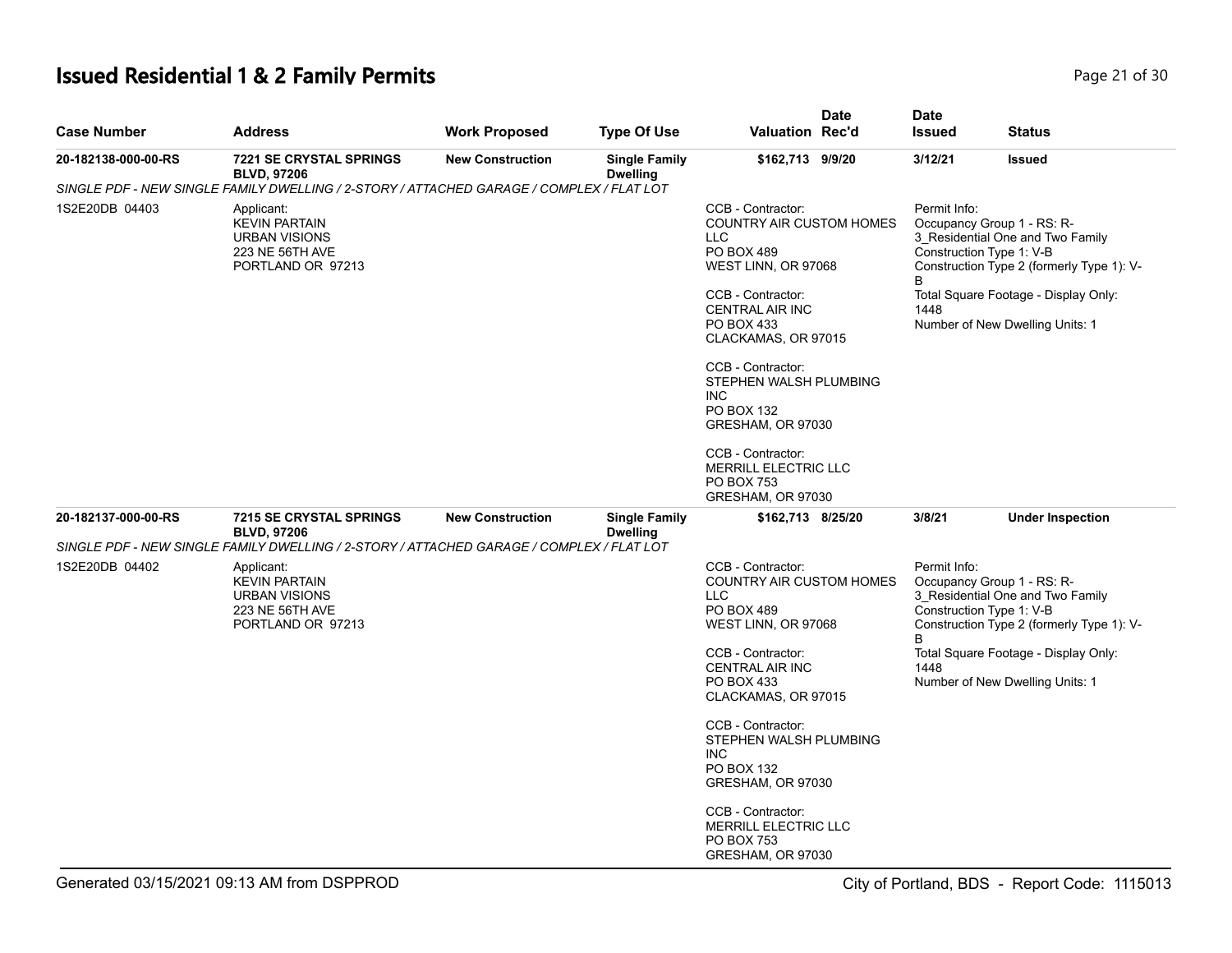## **Issued Residential 1 & 2 Family Permits Page 22 of 30 Page 22 of 30**

| <b>Case Number</b>  | <b>Address</b>                                                                                                | <b>Work Proposed</b>                                                                                                                                                                  | <b>Type Of Use</b>                      | <b>Valuation Rec'd</b>                                                                                                                                                                                                                                                                                                                                                                                                                     | <b>Date</b>  | <b>Date</b><br><b>Issued</b> | <b>Status</b>                                                                                                                                                                                                      |
|---------------------|---------------------------------------------------------------------------------------------------------------|---------------------------------------------------------------------------------------------------------------------------------------------------------------------------------------|-----------------------------------------|--------------------------------------------------------------------------------------------------------------------------------------------------------------------------------------------------------------------------------------------------------------------------------------------------------------------------------------------------------------------------------------------------------------------------------------------|--------------|------------------------------|--------------------------------------------------------------------------------------------------------------------------------------------------------------------------------------------------------------------|
| 20-196464-000-00-RS | 3445 NE 35TH PL, 97212                                                                                        | <b>New Construction</b>                                                                                                                                                               | <b>Single Family</b><br><b>Dwelling</b> | \$372,887 10/1/20                                                                                                                                                                                                                                                                                                                                                                                                                          |              | 3/11/21                      | <b>Under Inspection</b>                                                                                                                                                                                            |
|                     | SINGLE PDF - NEW SINGLE FAMILY DWELLING / 2-STORY / ATTACHED GARAGE / COMPLEX / FLAT LOT                      |                                                                                                                                                                                       |                                         |                                                                                                                                                                                                                                                                                                                                                                                                                                            |              |                              |                                                                                                                                                                                                                    |
| 1N1E25AB 02100      | Applicant:<br><b>KEVIN PARTAIN</b><br><b>URBAN VISIONS</b><br>223 NE 56TH AVE<br>PORTLAND OR 97213            | Owner:<br><b>EXCEPTIONAL HOMES BY</b><br>ANDRE, INC<br>14237 BRIDGE COURT<br>LAKE OSWEGO, OR 97034                                                                                    |                                         | CCB - Contractor:<br>ANDREY KOSHUBA<br><b>EXCEPTIONAL HOMES BY</b><br>ANDRE INC<br>14237 BRIDGE CT<br>LAKE OSWEGO, OR 97034<br>CCB - Contractor:<br><b>COMFORT AIR INC</b><br><b>COMFORT AIR INC</b><br>7504 NE 182ND AVE<br>VANCOUVER, WA 98682<br>CCB - Contractor:<br>ARTWORK CONSTRUCTION LLC<br>8312 SE ASPEN SUMMIT DR<br>PORTLAND, OR 97266<br>CCB - Contractor:<br>WEST TECH ELECTRIC LLC<br>3939 NW JASMINE ST<br>CAMAS, WA 98607 |              | Permit Info:<br>B<br>3545    | Occupancy Group 1 - RS: R-<br>3_Residential One and Two Family<br>Construction Type 1: V-B<br>Construction Type 2 (formerly Type 1): V-<br>Total Square Footage - Display Only:<br>Number of New Dwelling Units: 1 |
| 19-163298-REV-04-RS | 2535 SW HILLCREST DR, 97201                                                                                   | <b>New Construction</b>                                                                                                                                                               | <b>Single Family</b><br><b>Dwelling</b> |                                                                                                                                                                                                                                                                                                                                                                                                                                            | \$0 12/22/20 | 3/9/21                       | <b>Issued</b>                                                                                                                                                                                                      |
|                     | SINGLE PDF REVISION TO PATIO LAYOUT AND LANDSCAPE RETAINING WALLS                                             |                                                                                                                                                                                       |                                         |                                                                                                                                                                                                                                                                                                                                                                                                                                            |              |                              |                                                                                                                                                                                                                    |
| 1S1E04CC 03800      | Applicant:<br><b>BRADLEE HERSEY</b><br><b>FASTER PERMITS</b><br>2000 SW 1ST AVE, STE 420<br>PORTLAND OR 97201 | Owner:<br>CAROL KUSE EHLEN REV TR<br>836 S CURRY ST UNIT 100<br>PORTLAND, OR 97239-4754<br>Owner:<br>JEFFREY SCOTT EHLEN REV TR<br>836 S CURRY ST UNIT 100<br>PORTLAND, OR 97239-4754 |                                         | CCB - Contractor:<br>COWAN CONSTRUCTION LLC<br>PO BOX 1846<br>TUALATIN, OR 97062                                                                                                                                                                                                                                                                                                                                                           |              | Permit Info:<br>6710         | Occupancy Group 1 - RS: R-<br>3 Residential One and Two Family<br>Construction Type 1: V-B<br>Construction Type 2 (formerly Type 1): V-<br>Total Square Footage - Display Only:                                    |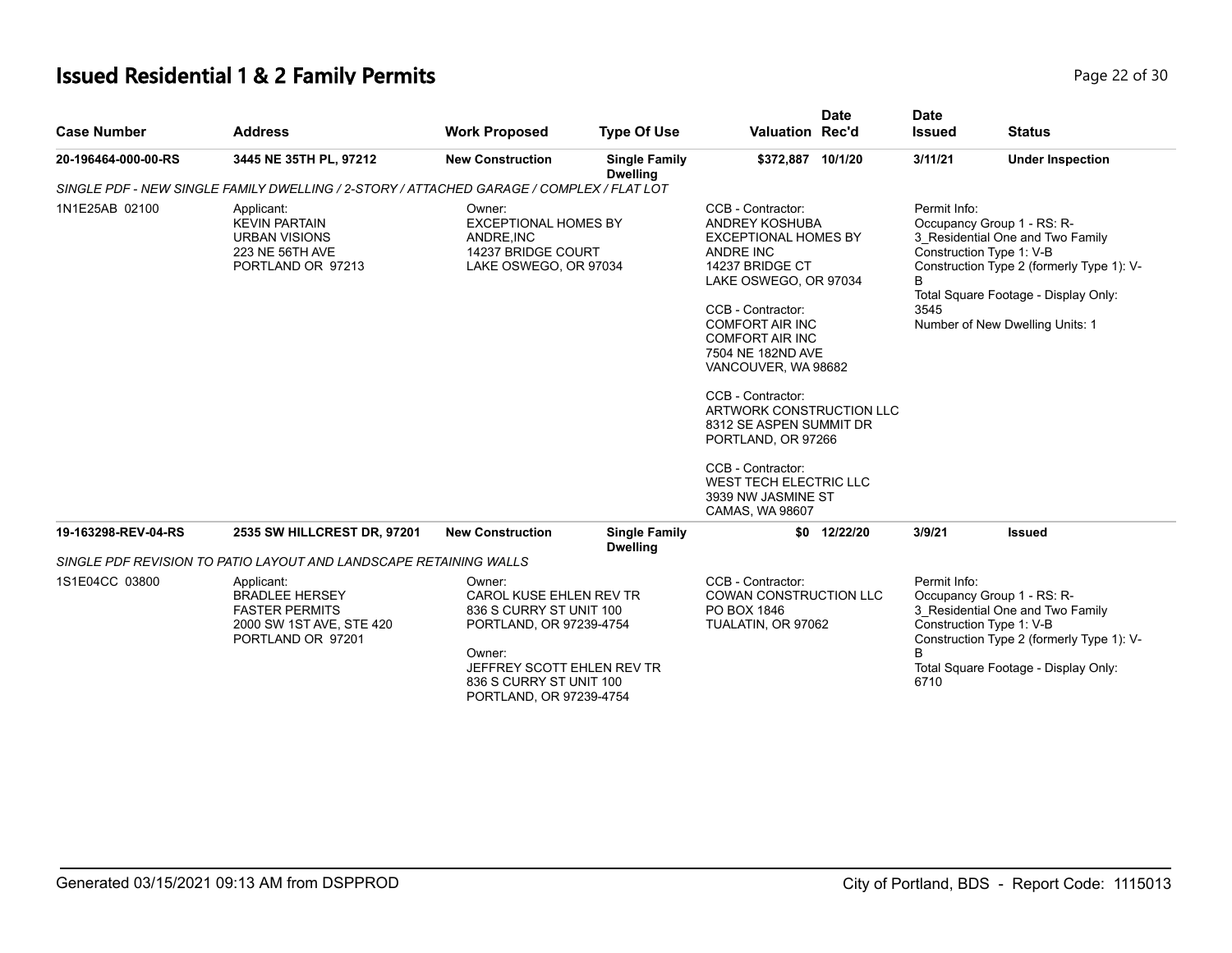# **Issued Residential 1 & 2 Family Permits Page 23 of 30 Page 23 of 30**

| <b>Case Number</b>                                                           | <b>Address</b>                                                                                                                | <b>Work Proposed</b>                                                                 | <b>Type Of Use</b>                      | Valuation Rec'd                                                                                | <b>Date</b>                                                                                                                                                      | Date<br><b>Issued</b>                                                                                                                                                                                   | <b>Status</b>                                                                                                                           |
|------------------------------------------------------------------------------|-------------------------------------------------------------------------------------------------------------------------------|--------------------------------------------------------------------------------------|-----------------------------------------|------------------------------------------------------------------------------------------------|------------------------------------------------------------------------------------------------------------------------------------------------------------------|---------------------------------------------------------------------------------------------------------------------------------------------------------------------------------------------------------|-----------------------------------------------------------------------------------------------------------------------------------------|
| 19-154174-DFS-01-RS                                                          | 6143 SE TENINO ST - Unit A,<br>97206                                                                                          | <b>New Construction</b>                                                              | <b>Single Family</b><br><b>Dwelling</b> | \$1,000 3/9/21                                                                                 |                                                                                                                                                                  | 3/10/21                                                                                                                                                                                                 | <b>Issued</b>                                                                                                                           |
| SINGLE PDF- DFS FOR ROOF TRUSSES.                                            |                                                                                                                               |                                                                                      |                                         |                                                                                                |                                                                                                                                                                  |                                                                                                                                                                                                         |                                                                                                                                         |
| 1S2E19DA 08100<br><b>DARLINGTON</b><br>BLOCK <sub>20</sub><br>N 60' OF LOT 8 | Applicant:<br><b>MICHAEL SUSAK</b><br><b>SUSAK PROPERTIES</b><br>6663 SW BEAVERTON-HILLSDALE<br>HWY #194<br>PORTLAND OR 97225 |                                                                                      |                                         | CCB - Contractor:<br><b>DAMIR KARIN</b><br>DK HOMES LLC<br>PO BOX 90277<br>PORTLAND, OR 97290  | Permit Info:<br>Occupancy Group 1 - RS: R-<br>3 Residential One and Two Family<br>Construction Type 1: V-B<br>B.<br>Total Square Footage - Display Only:<br>3810 |                                                                                                                                                                                                         | Construction Type 2 (formerly Type 1): V-                                                                                               |
| 20-143649-REV-01-RS                                                          | 11765 NE SACRAMENTO ST,<br>97220                                                                                              | <b>New Construction</b>                                                              | <b>Single Family</b><br><b>Dwelling</b> |                                                                                                | \$0 1/20/21                                                                                                                                                      | 3/10/21                                                                                                                                                                                                 | <b>Issued</b>                                                                                                                           |
|                                                                              | Single PDF - REVISION TO WIDEN DRIVEWAY AND DRIVEWAY APPROACH                                                                 |                                                                                      |                                         |                                                                                                |                                                                                                                                                                  |                                                                                                                                                                                                         |                                                                                                                                         |
| 1N2E27DA 05900                                                               | Applicant:<br><b>KEVIN PARTAIN</b><br><b>URBAN VISIONS</b><br>223 NE 56TH AVE<br>PORTLAND OR 97213                            | Owner:<br><b>VITALIY BONDARENKO</b><br>10960 NE EUGENE ST<br>PORTLAND, OR 97220      |                                         | CCB - Contractor:<br>ARTWORK CONSTRUCTION LLC<br>8312 SE ASPEN SUMMIT DR<br>PORTLAND, OR 97266 |                                                                                                                                                                  | Permit Info:                                                                                                                                                                                            | Occupancy Group 1 - RS: R-<br>3 Residential One and Two Family<br>Construction Type 1: V-B<br>Construction Type 2 (formerly Type 1): V- |
|                                                                              |                                                                                                                               | Owner:<br>SVETLANA BONDARENKO<br>10960 NE EUGENE ST<br>PORTLAND, OR 97220            |                                         | CCB - Contractor:<br><b>VICK HOMES INC</b><br>10960 NE EUGENE ST<br>PORTLAND, OR 97220         |                                                                                                                                                                  | R<br>3637                                                                                                                                                                                               | Total Square Footage - Display Only:                                                                                                    |
| 18-255467-DFS-04-RS                                                          | 7618 N BURRAGE AVE, 97217                                                                                                     | <b>New Construction</b>                                                              | <b>Single Family</b><br><b>Dwelling</b> | \$4,000 3/3/21                                                                                 |                                                                                                                                                                  | 3/9/21                                                                                                                                                                                                  | Final                                                                                                                                   |
| SINGLE PDF- DFS FOR TRUSSES.                                                 |                                                                                                                               |                                                                                      |                                         |                                                                                                |                                                                                                                                                                  |                                                                                                                                                                                                         |                                                                                                                                         |
| 1N1E09CD 16000                                                               | Applicant:<br><b>KEVIN PARTAIN</b><br><b>URBAN VISIONS</b><br>223 NE 56TH AVE<br>PORTLAND OR 97213                            | Owner:<br><b>SDB INVESTMENTS LLC</b><br>16520 SE CREST CT<br>PORTLAND, OR 97236-6498 |                                         | CCB - Contractor:<br><b>VICK HOMES INC</b><br>10960 NE EUGENE ST<br>PORTLAND, OR 97220         |                                                                                                                                                                  | Permit Info:<br>Occupancy Group 1 - RS: R-<br>3 Residential One and Two Family<br>Construction Type 1: V-B<br>Construction Type 2 (formerly Type 1): V-<br>Total Square Footage - Display Only:<br>2114 |                                                                                                                                         |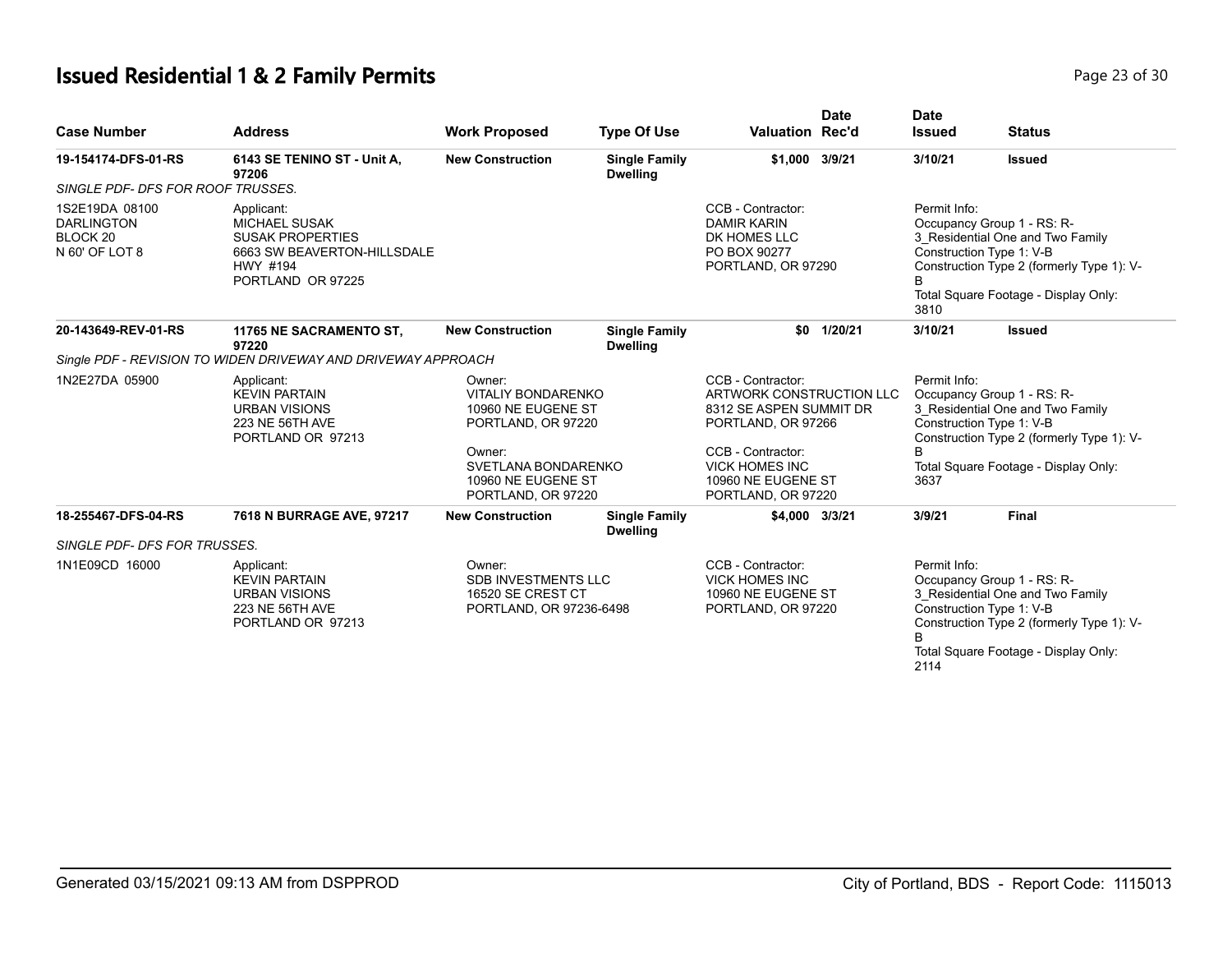## **Issued Residential 1 & 2 Family Permits Page 24 of 30 Page 24 of 30**

| <b>Case Number</b>                                       | <b>Address</b>                                                                                     | <b>Work Proposed</b>                                                                 | <b>Type Of Use</b>                      | <b>Date</b><br><b>Valuation Rec'd</b>                                                                                                                                                                                                                                                                                                                                                                                                                                                                         | <b>Date</b><br><b>Issued</b>                                                                                                                                                                                  | <b>Status</b>                                                                                                                                                                                                      |  |
|----------------------------------------------------------|----------------------------------------------------------------------------------------------------|--------------------------------------------------------------------------------------|-----------------------------------------|---------------------------------------------------------------------------------------------------------------------------------------------------------------------------------------------------------------------------------------------------------------------------------------------------------------------------------------------------------------------------------------------------------------------------------------------------------------------------------------------------------------|---------------------------------------------------------------------------------------------------------------------------------------------------------------------------------------------------------------|--------------------------------------------------------------------------------------------------------------------------------------------------------------------------------------------------------------------|--|
| 20-198336-000-00-RS                                      | 5335 SE FLAVEL ST, 97206                                                                           | <b>New Construction</b>                                                              | <b>Single Family</b><br><b>Dwelling</b> | \$188,112 10/7/20                                                                                                                                                                                                                                                                                                                                                                                                                                                                                             | 3/10/21                                                                                                                                                                                                       | <b>Issued</b>                                                                                                                                                                                                      |  |
|                                                          | SINGLE PDF - NEW SINGLE FAMILY RESIDENCE/ 2 STORY/1 CAR GARAGE/FLAT LOT/COMPLEX                    |                                                                                      |                                         |                                                                                                                                                                                                                                                                                                                                                                                                                                                                                                               |                                                                                                                                                                                                               |                                                                                                                                                                                                                    |  |
| 1S2E19AC 09400                                           | Applicant:<br><b>KEVIN PARTAIN</b><br><b>URBAN VISIONS</b><br>223 NE 56TH AVE<br>PORTLAND OR 97213 | Owner:<br>VILLARE PROPERTIES LLC<br>6045 SE STARK ST<br>PORTLAND, OR 97215-1933      |                                         | CCB - Contractor:<br><b>Todd Turpin</b><br>WHITE LIGHTNING ELECTRIC<br><b>INC</b><br>7524 SE 52ND AVE<br>PORTLAND, OR 97206<br>CCB - Contractor:<br>ALL PHASE PLUMBING LLC<br>9312 NW SKYLINE BLVD<br>PORTLAND, OR 97231<br>CCB - Contractor:<br><b>Bare Metal Heating</b><br><b>BARE METAL HEATING INC</b><br>31499 SE HIGHWAY 211<br>EAGLE CREEK, OR 97022<br>Primary Contractor:<br><b>CLINT WEILER</b><br><b>GROUND BREAKERS CONST &amp;</b><br>DEVELOPMENT INC<br>6045 SE STARK ST<br>PORTLAND, OR 97215 | Permit Info:<br>1676                                                                                                                                                                                          | Occupancy Group 1 - RS: R-<br>3_Residential One and Two Family<br>Construction Type 1: V-B<br>Construction Type 2 (formerly Type 1): V-<br>Total Square Footage - Display Only:<br>Number of New Dwelling Units: 1 |  |
| 18-255418-DFS-02-RS                                      | 7606 N BURRAGE AVE, 97217                                                                          | <b>New Construction</b>                                                              | <b>Single Family</b><br><b>Dwelling</b> | \$4,000 3/3/21                                                                                                                                                                                                                                                                                                                                                                                                                                                                                                | 3/9/21                                                                                                                                                                                                        | <b>Final</b>                                                                                                                                                                                                       |  |
| SINGLE PDF - DFS FOR TRUSSES                             |                                                                                                    |                                                                                      |                                         |                                                                                                                                                                                                                                                                                                                                                                                                                                                                                                               |                                                                                                                                                                                                               |                                                                                                                                                                                                                    |  |
| 1N1E09CD 16001<br>BLOCK <sub>2</sub><br>LOT 1&2 TL 16001 | Applicant:<br><b>KEVIN PARTAIN</b><br><b>URBAN VISIONS</b><br>223 NE 56TH AVE<br>PORTLAND OR 97213 | Owner:<br><b>SDB INVESTMENTS LLC</b><br>16520 SE CREST CT<br>PORTLAND, OR 97236-6498 |                                         | CCB - Contractor:<br><b>VICK HOMES INC</b><br>10960 NE EUGENE ST<br>PORTLAND, OR 97220                                                                                                                                                                                                                                                                                                                                                                                                                        | Permit Info:<br>Occupancy Group 1 - RS: R-<br>3_Residential One and Two Family<br>Construction Type 1: V-B<br>Construction Type 2 (formerly Type 1): V-<br>B.<br>Total Square Footage - Display Only:<br>2114 |                                                                                                                                                                                                                    |  |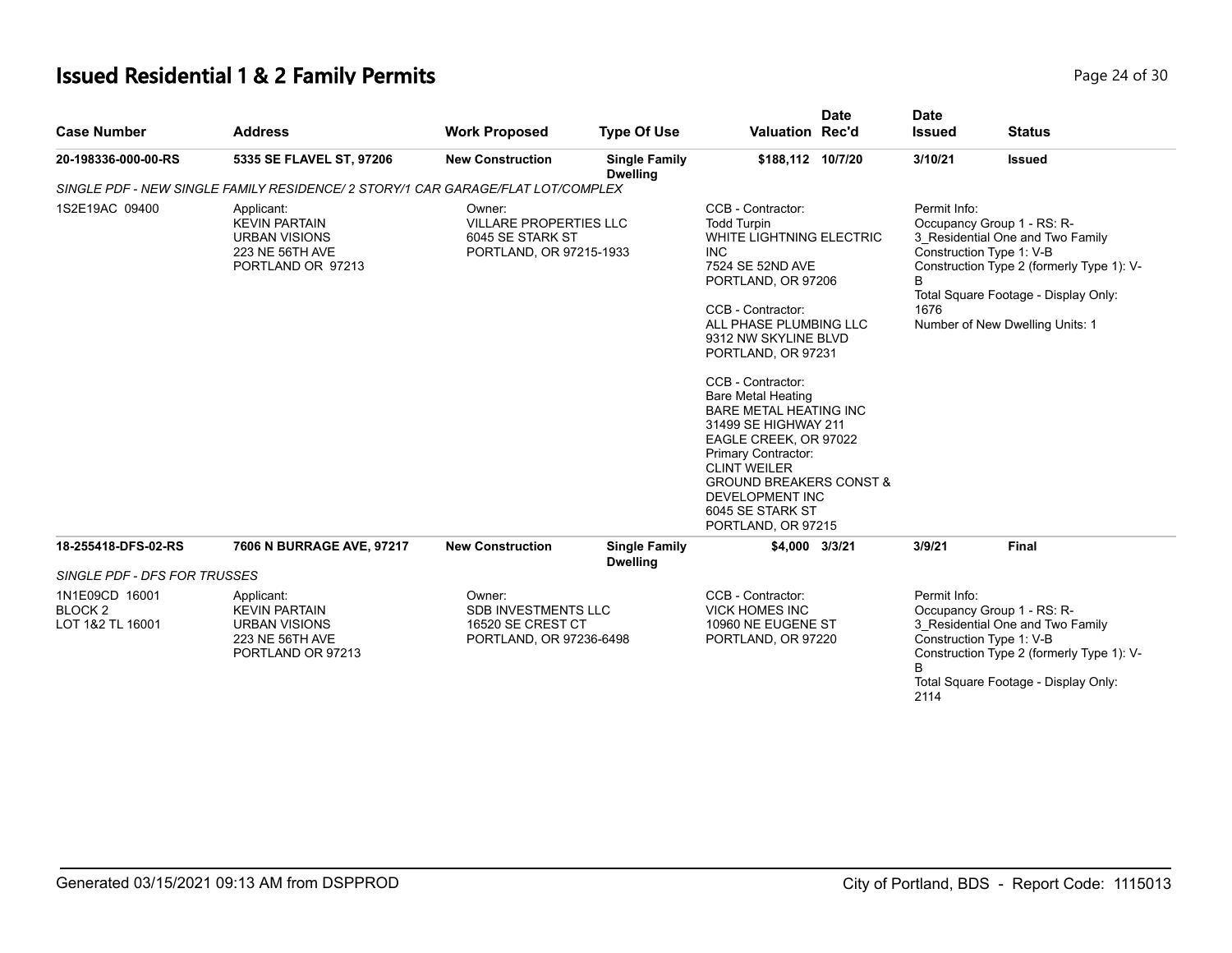## **Issued Residential 1 & 2 Family Permits**

| Page 25 of 30 |  |  |
|---------------|--|--|
|               |  |  |

| 3/12/21<br>19-250290-000-00-RS<br>4935 SE 33RD AVE, 97202<br><b>New Construction</b><br><b>Single Family</b><br>\$346,265 11/7/19<br><b>Dwelling</b><br>NEW SINGLE FAMILY RESIDENCE/ 2-STORY/ 1-CAR GARAGE/ FLAT LOT/ COMPLEX<br>CCB - Contractor:<br>Permit Info:<br>1S1E13BA 11203<br>Applicant:<br>Owner:<br>Gary L. Phillis<br>LOT 1&2 TL 11203<br><b>RENAISSANCE CUSTOM HOMES</b><br><b>KEVIN PARTAIN</b><br><b>LLC</b><br>PHILLIS CONSTRUCTION CO<br><b>URBAN VISIONS</b><br>223 NE 56TH AVENUE<br>16771 BOONES FERRY RD<br>9409 NE COLFAX ST<br>PORTLAND, OR 97213<br>LAKE OSWEGO, OR 97035-4383<br>PORTLAND, OR 97220<br>B<br>CCB - Contractor:<br><b>RENAISSANCE CUSTOM</b><br>3154<br><b>HOMES LLC</b><br>16771 BOONES FERRY RD<br>LAKE OSWEGO, OR 97035<br>CCB - Contractor:<br><b>RUSSELL &amp; SONS PLUMBING</b><br><b>INC</b><br>6015 NE 88TH ST<br>VANCOUVER, WA 98665 | <b>Case Number</b> | <b>Date</b><br><b>Issued</b> | <b>Date</b><br><b>Valuation Rec'd</b> | <b>Status</b>                                                                                                                                                                                                      |
|---------------------------------------------------------------------------------------------------------------------------------------------------------------------------------------------------------------------------------------------------------------------------------------------------------------------------------------------------------------------------------------------------------------------------------------------------------------------------------------------------------------------------------------------------------------------------------------------------------------------------------------------------------------------------------------------------------------------------------------------------------------------------------------------------------------------------------------------------------------------------------------|--------------------|------------------------------|---------------------------------------|--------------------------------------------------------------------------------------------------------------------------------------------------------------------------------------------------------------------|
|                                                                                                                                                                                                                                                                                                                                                                                                                                                                                                                                                                                                                                                                                                                                                                                                                                                                                       |                    |                              |                                       | <b>Issued</b>                                                                                                                                                                                                      |
|                                                                                                                                                                                                                                                                                                                                                                                                                                                                                                                                                                                                                                                                                                                                                                                                                                                                                       |                    |                              |                                       |                                                                                                                                                                                                                    |
| CCB - Contractor:<br><b>LANTIL LLC</b><br>11490 SE JENNIFER STREET<br>CLACKAMAS, OR 97015                                                                                                                                                                                                                                                                                                                                                                                                                                                                                                                                                                                                                                                                                                                                                                                             |                    |                              |                                       | Occupancy Group 1 - RS: R-<br>3 Residential One and Two Family<br>Construction Type 1: V-B<br>Construction Type 2 (formerly Type 1): V-<br>Total Square Footage - Display Only:<br>Number of New Dwelling Units: 1 |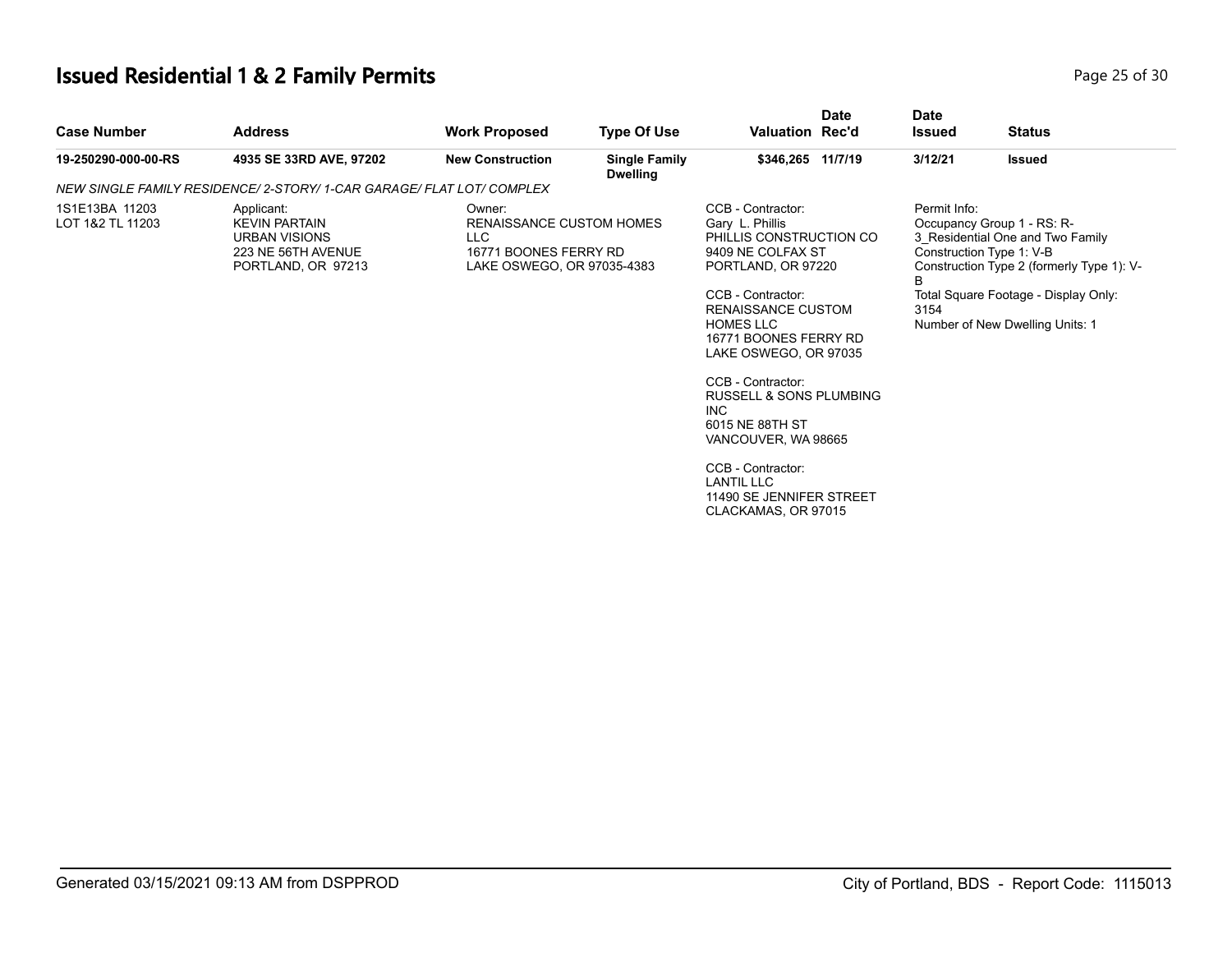## **Issued Residential 1 & 2 Family Permits Page 26 of 30 Page 26 of 30**

| <b>Case Number</b>  | <b>Address</b>                                                                                                                                  | <b>Work Proposed</b>                                                                                | <b>Type Of Use</b>     | <b>Valuation Rec'd</b>                                                                                                                                                                                                                                                                                                                                                                                                                     | <b>Date</b> | <b>Date</b><br><b>Issued</b> | <b>Status</b>                                                                                                                                                                                                      |  |
|---------------------|-------------------------------------------------------------------------------------------------------------------------------------------------|-----------------------------------------------------------------------------------------------------|------------------------|--------------------------------------------------------------------------------------------------------------------------------------------------------------------------------------------------------------------------------------------------------------------------------------------------------------------------------------------------------------------------------------------------------------------------------------------|-------------|------------------------------|--------------------------------------------------------------------------------------------------------------------------------------------------------------------------------------------------------------------|--|
| 20-195849-000-00-RS | <b>1310 SE RURAL ST, 97202</b>                                                                                                                  | <b>New Construction</b>                                                                             | Townhouse (2<br>Units) | \$323,759 10/1/20                                                                                                                                                                                                                                                                                                                                                                                                                          |             | 3/9/21                       | <b>Issued</b>                                                                                                                                                                                                      |  |
|                     | SINGLE PDF - 1 OF 2 TOWNHOMES ON INDIVIDUAL LOTS / 4-STORY / ATTACHED GARAGE / COMPLEX / FLAT LOT ***W/ 20-195851-RS***REF LU 19-174854 LDP *** |                                                                                                     |                        |                                                                                                                                                                                                                                                                                                                                                                                                                                            |             |                              |                                                                                                                                                                                                                    |  |
| 1S1E23BA 04001      | Applicant:<br><b>KEVIN PARTAIN</b><br>URBAN VISIONS<br>223 NE 56TH AVE<br>PORTLAND OR 97213                                                     | Owner:<br>EXCEPTIONAL HOMES BY ANDRE<br><b>INC</b><br>14237 BRIDGE CT<br>LAKE OSWEGO, OR 97034-2177 |                        | CCB - Contractor:<br>ANDREY KOSHUBA<br><b>EXCEPTIONAL HOMES BY</b><br>ANDRE INC<br>14237 BRIDGE CT<br>LAKE OSWEGO, OR 97034<br>CCB - Contractor:<br><b>COMFORT AIR INC</b><br><b>COMFORT AIR INC</b><br>7504 NE 182ND AVE<br>VANCOUVER, WA 98682<br>CCB - Contractor:<br>ARTWORK CONSTRUCTION LLC<br>8312 SE ASPEN SUMMIT DR<br>PORTLAND, OR 97266<br>CCB - Contractor:<br>WEST TECH ELECTRIC LLC<br>3939 NW JASMINE ST<br>CAMAS, WA 98607 |             | Permit Info:<br>B<br>2840    | Occupancy Group 1 - RS: R-<br>3 Residential One and Two Family<br>Construction Type 1: V-B<br>Construction Type 2 (formerly Type 1): V-<br>Total Square Footage - Display Only:<br>Number of New Dwelling Units: 1 |  |
|                     |                                                                                                                                                 |                                                                                                     |                        |                                                                                                                                                                                                                                                                                                                                                                                                                                            |             |                              |                                                                                                                                                                                                                    |  |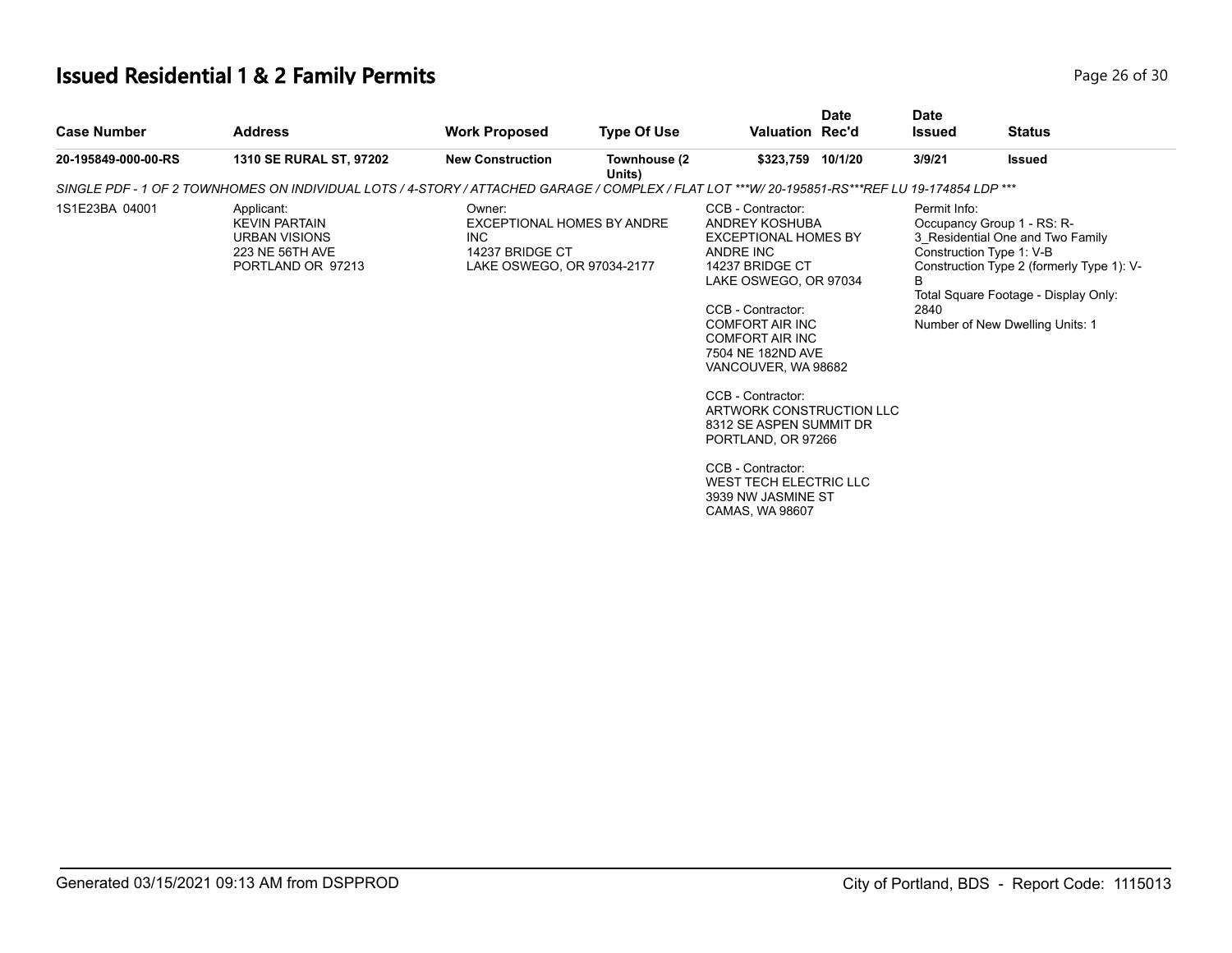## **Issued Residential 1 & 2 Family Permits Page 27 of 30 Page 27 of 30**

| <b>Case Number</b>                 | <b>Address</b>                                                                                                                                   | <b>Work Proposed</b>                                                             | <b>Type Of Use</b>             | <b>Valuation Rec'd</b>                                                                                                                                                                                                                                                                                                                                                                                                                                          | <b>Date</b> | <b>Date</b><br><b>Issued</b>                                                                                                                                                                         | <b>Status</b>                                                                                                                                                                                                      |
|------------------------------------|--------------------------------------------------------------------------------------------------------------------------------------------------|----------------------------------------------------------------------------------|--------------------------------|-----------------------------------------------------------------------------------------------------------------------------------------------------------------------------------------------------------------------------------------------------------------------------------------------------------------------------------------------------------------------------------------------------------------------------------------------------------------|-------------|------------------------------------------------------------------------------------------------------------------------------------------------------------------------------------------------------|--------------------------------------------------------------------------------------------------------------------------------------------------------------------------------------------------------------------|
| 20-195851-000-00-RS                | 1308 SE RURAL ST, 97202                                                                                                                          | <b>New Construction</b>                                                          | Townhouse (2<br>Units)         | \$346,414 10/1/20                                                                                                                                                                                                                                                                                                                                                                                                                                               |             | 3/9/21                                                                                                                                                                                               | <b>Issued</b>                                                                                                                                                                                                      |
|                                    | SINGLE PDF - 2 OF 2 TOWNHOMES ON INDIVIDUAL LOTS / 4-STORY / ATTACHED GARAGE / COMPLEX / FLAT LOT ***W/ 20-195849-RS*** REF LU 19-174854 LDP *** |                                                                                  |                                |                                                                                                                                                                                                                                                                                                                                                                                                                                                                 |             |                                                                                                                                                                                                      |                                                                                                                                                                                                                    |
| 1S1E23BA 04002                     | Applicant:<br><b>KEVIN PARTAIN</b><br><b>URBAN VISIONS</b><br>223 NE 56TH AVE<br>PORTLAND OR 97213                                               |                                                                                  |                                | CCB - Contractor:<br><b>ANDREY KOSHUBA</b><br><b>EXCEPTIONAL HOMES BY</b><br>ANDRE INC<br>14237 BRIDGE CT<br>LAKE OSWEGO, OR 97034<br>CCB - Contractor:<br><b>COMFORT AIR INC</b><br><b>COMFORT AIR INC</b><br>7504 NE 182ND AVE<br>VANCOUVER, WA 98682<br>CCB - Contractor:<br>ARTWORK CONSTRUCTION LLC<br>8312 SE ASPEN SUMMIT DR<br>PORTLAND, OR 97266<br>CCB - Contractor:<br><b>WEST TECH ELECTRIC LLC</b><br>3939 NW JASMINE ST<br><b>CAMAS, WA 98607</b> |             | Permit Info:<br>B<br>3025                                                                                                                                                                            | Occupancy Group 1 - RS: R-<br>3 Residential One and Two Family<br>Construction Type 1: V-B<br>Construction Type 2 (formerly Type 1): V-<br>Total Square Footage - Display Only:<br>Number of New Dwelling Units: 1 |
| 20-121275-DFS-01-RS                | 5131 E BURNSIDE ST, 97215                                                                                                                        | <b>New Construction</b>                                                          | Townhouse (3<br>or more units) | \$10,000 3/12/21                                                                                                                                                                                                                                                                                                                                                                                                                                                |             | 3/12/21                                                                                                                                                                                              | <b>Issued</b>                                                                                                                                                                                                      |
| SINGLE PDF DFS FOR FIRE SPRINKLERS |                                                                                                                                                  |                                                                                  |                                |                                                                                                                                                                                                                                                                                                                                                                                                                                                                 |             |                                                                                                                                                                                                      |                                                                                                                                                                                                                    |
| 1N2E31CA 08200                     | Applicant:<br><b>RONIN CAMPBELL</b><br><b>WYATT FIRE PROTECTION</b><br>9095 SW BURNHAM ST<br><b>TIGARD, OR 97223</b>                             | Owner:<br><b>BURNSIDE PROJECT LLC</b><br>3280 ROUND HILL RD<br>HAYWARD, CA 94542 |                                | CCB - Contractor:<br>SANDII CHASE<br>WYATT FIRE PROTECTION INC<br>9095 SW BURNHAM ST<br>TIGARD, OR 97223-6104                                                                                                                                                                                                                                                                                                                                                   |             | Permit Info:<br>Occupancy Group 1 - RS: R-<br>3_Residential One and Two Family<br>Construction Type 1: V-B<br>Construction Type 2 (formerly Type 1):<br>Total Square Footage - Display Only:<br>1104 |                                                                                                                                                                                                                    |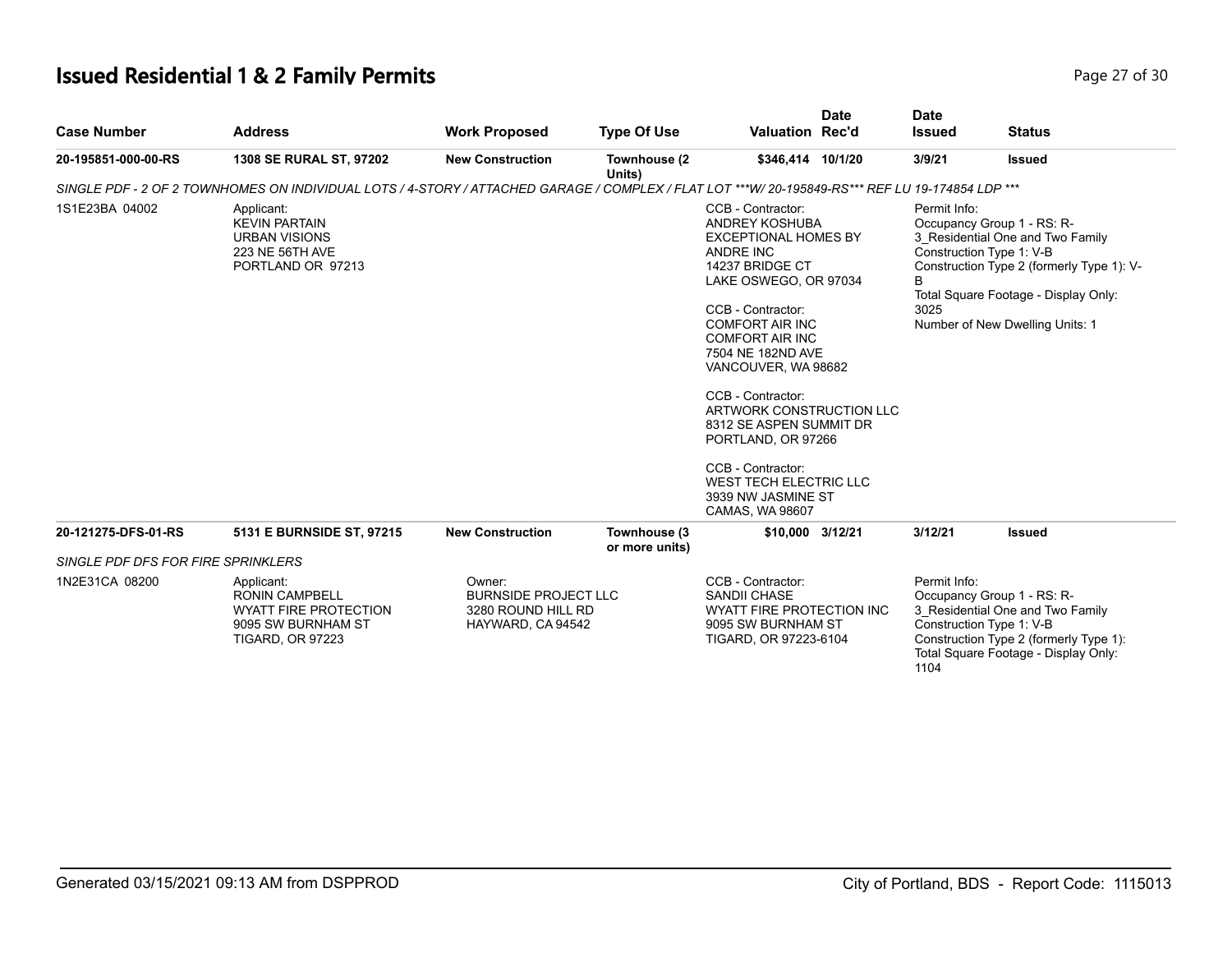#### **Issued Residential 1 & 2 Family Permits Page 28 of 30 Page 28 of 30**

| <b>Case Number</b>                     | <b>Address</b>                                                                                                                             | <b>Work Proposed</b>                                                                 | <b>Type Of Use</b>             | <b>Valuation Rec'd</b>                                                                                               | <b>Date</b> | <b>Date</b><br><b>Issued</b>                                                                                                                                                                                                            | <b>Status</b>                                                                                                                                                                                                      |  |
|----------------------------------------|--------------------------------------------------------------------------------------------------------------------------------------------|--------------------------------------------------------------------------------------|--------------------------------|----------------------------------------------------------------------------------------------------------------------|-------------|-----------------------------------------------------------------------------------------------------------------------------------------------------------------------------------------------------------------------------------------|--------------------------------------------------------------------------------------------------------------------------------------------------------------------------------------------------------------------|--|
| 20-127020-000-00-RS                    | 168 NE SACRAMENTO ST, 97212                                                                                                                | <b>New Construction</b>                                                              | Townhouse (3<br>or more units) | \$333,306 3/6/20                                                                                                     |             | 3/8/21                                                                                                                                                                                                                                  | <b>Issued</b>                                                                                                                                                                                                      |  |
| SEPARATE.***13D FIRE SPRINKLERS DFS**  | NEW CONSTRUCTION OF 3 STORY TOWNHOUSE IN EAST BUILDING (UNIT D)/2-CAR GARAGE. FLAT LOT/ COMPLEX. MECHANICAL, ELECTRICAL, PLUMBING PERMITS  |                                                                                      |                                |                                                                                                                      |             |                                                                                                                                                                                                                                         |                                                                                                                                                                                                                    |  |
| 1N1E27DA 03300                         | Applicant:<br>ANDY BORGERDING<br><b>FOSLER ARCHITECTURE LLC</b><br>1930 NW LOVEJOY ST<br>PORTLAND OR 97209                                 | Owner:<br>206 NE SACRAMENTO LLC<br>1887 WHITNEY MESA DR #1836<br>HENDERSON, NV 89014 |                                | CCB - Contractor:<br>HAMILTON AND KASHORO<br><b>GROUP LLC</b><br>322 NW 6TH AVE STE 200<br>PORTLAND, OR 97209        |             | Permit Info:<br>в<br>2968                                                                                                                                                                                                               | Occupancy Group 1 - RS: R-<br>3 Residential One and Two Family<br>Construction Type 1: V-B<br>Construction Type 2 (formerly Type 1): V-<br>Total Square Footage - Display Only:<br>Number of New Dwelling Units: 1 |  |
| 20-127013-000-00-RS                    | 172 NE SACRAMENTO ST, 97212                                                                                                                | <b>New Construction</b>                                                              | Townhouse (3<br>or more units) | \$328.683 3/6/20                                                                                                     |             | 3/8/21                                                                                                                                                                                                                                  | <b>Issued</b>                                                                                                                                                                                                      |  |
| SEPARATE***13D FIRE SPRINKLERS DFS**   | NEW CONSTRUCTION OF 3 STORY TOWNHOUSE IN EAST BUILDING (UNIT B)/ NO GARAGE/ FLAT LOT/ COMPLEX. MECHANICAL, ELECTRICAL, PLUMBING PERMITS    |                                                                                      |                                |                                                                                                                      |             |                                                                                                                                                                                                                                         |                                                                                                                                                                                                                    |  |
| 1N1E27DA 03300                         | Applicant:<br>ANDY BORGERDING<br><b>FOSLER ARCHITECTURE LLC</b><br>1930 NW LOVEJOY ST<br>PORTLAND OR 97209                                 | Owner:<br>206 NE SACRAMENTO LLC<br>1887 WHITNEY MESA DR #1836<br>HENDERSON, NV 89014 |                                | CCB - Contractor:<br><b>HAMILTON AND KASHORO</b><br><b>GROUP LLC</b><br>322 NW 6TH AVE STE 200<br>PORTLAND, OR 97209 |             | Permit Info:<br>Occupancy Group 1 - RS: R-<br>3 Residential One and Two Family<br>Construction Type 1: V-B<br>Construction Type 2 (formerly Type 1):<br>Total Square Footage - Display Only:<br>2684<br>Number of New Dwelling Units: 1 |                                                                                                                                                                                                                    |  |
| 19-213948-000-00-RS                    | 160 NE SACRAMENTO ST, 97212                                                                                                                | <b>New Construction</b>                                                              | Townhouse (3<br>or more units) | \$224.051 8/23/19                                                                                                    |             | 3/8/21                                                                                                                                                                                                                                  | <b>Issued</b>                                                                                                                                                                                                      |  |
| SEPARATE. ***13D FIRE SPRINKLERS DFS** | NEW CONSTRUCTION OF 3 STORY TOWNHOUSE IN EAST BUILDING (UNIT H) 1- CAR GARAGE/ FLAT LOT/ COMPLEX. MECHANICAL, ELECTRICAL, PLUMBING PERMITS |                                                                                      |                                |                                                                                                                      |             |                                                                                                                                                                                                                                         |                                                                                                                                                                                                                    |  |
| 1N1E27DA 03300                         | Applicant:<br>ANDY BORGERDING<br><b>FOSLER ARCHITECTURE LLC</b><br>1930 NW LOVEJOY ST<br>PORTLAND OR 97209                                 | Owner:<br>206 NE SACRAMENTO LLC<br>1887 WHITNEY MESA DR #1836<br>HENDERSON, NV 89014 |                                | CCB - Contractor:<br><b>HAMILTON AND KASHORO</b><br><b>GROUP LLC</b><br>322 NW 6TH AVE STE 200<br>PORTLAND, OR 97209 |             | Permit Info:<br>B<br>1950                                                                                                                                                                                                               | Occupancy Group 1 - RS: R-<br>3 Residential One and Two Family<br>Construction Type 1: V-B<br>Construction Type 2 (formerly Type 1): V-<br>Total Square Footage - Display Only:<br>Number of New Dwelling Units: 1 |  |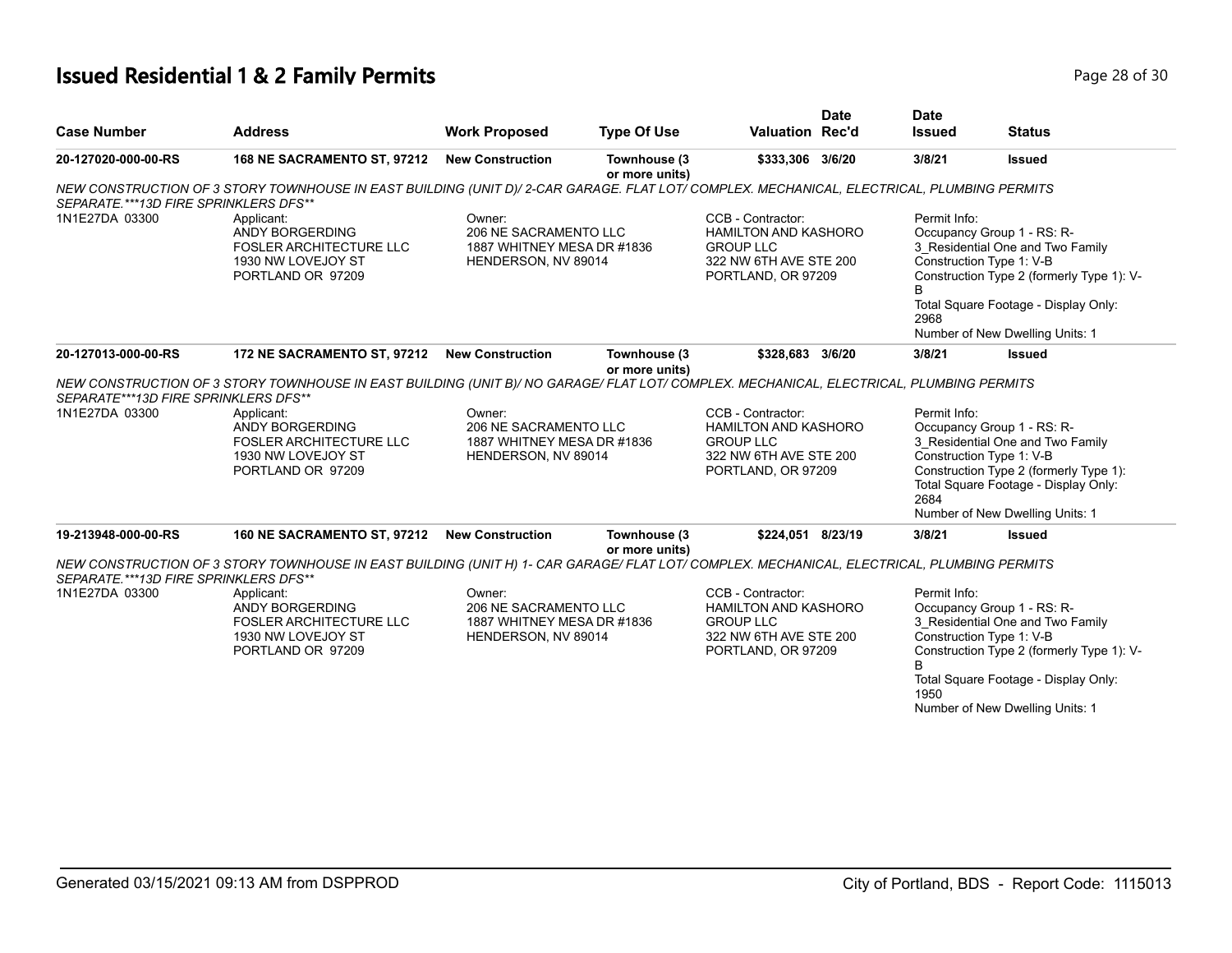#### **Issued Residential 1 & 2 Family Permits Page 29 of 30 Page 29 of 30**

| <b>Case Number</b>                     | <b>Address</b>                                                                                                                              | <b>Work Proposed</b>                                                                 | <b>Type Of Use</b>             | <b>Valuation Rec'd</b>                                                                                               | <b>Date</b> | <b>Date</b><br><b>Issued</b> | <b>Status</b>                                                                                                                                                                                                      |
|----------------------------------------|---------------------------------------------------------------------------------------------------------------------------------------------|--------------------------------------------------------------------------------------|--------------------------------|----------------------------------------------------------------------------------------------------------------------|-------------|------------------------------|--------------------------------------------------------------------------------------------------------------------------------------------------------------------------------------------------------------------|
|                                        |                                                                                                                                             |                                                                                      |                                |                                                                                                                      |             |                              |                                                                                                                                                                                                                    |
| 19-213945-000-00-RS                    | 164 NE SACRAMENTO ST, 97212                                                                                                                 | <b>New Construction</b>                                                              | Townhouse (3<br>or more units) | \$224,051 8/28/19                                                                                                    |             | 3/8/21                       | <b>Issued</b>                                                                                                                                                                                                      |
| SEPARATE. ***13D FIRE SPRINKLERS DFS** | NEW CONSTRUCTION OF 3 STORY TOWNHOUSE IN EAST BUILDING (UNIT F) / 1- CAR GARAGE FLAT LOT/ COMPLEX. MECHANICAL, ELECTRICAL, PLUMBING PERMITS |                                                                                      |                                |                                                                                                                      |             |                              |                                                                                                                                                                                                                    |
| 1N1E27DA 03300                         | Applicant:<br>ANDY BORGERDING<br><b>FOSLER ARCHITECTURE LLC</b><br>1930 NW LOVEJOY ST<br>PORTLAND OR 97209                                  | Owner:<br>206 NE SACRAMENTO LLC<br>1887 WHITNEY MESA DR #1836<br>HENDERSON, NV 89014 |                                | CCB - Contractor:<br><b>HAMILTON AND KASHORO</b><br><b>GROUP LLC</b><br>322 NW 6TH AVE STE 200<br>PORTLAND, OR 97209 |             | Permit Info:<br>B<br>1950    | Occupancy Group 1 - RS: R-<br>3 Residential One and Two Family<br>Construction Type 1: V-B<br>Construction Type 2 (formerly Type 1): V-<br>Total Square Footage - Display Only:<br>Number of New Dwelling Units: 1 |
| 19-213940-000-00-RS                    | 156 NE SACRAMENTO ST, 97212                                                                                                                 | <b>New Construction</b>                                                              | Townhouse (3                   | \$224,051 8/23/19                                                                                                    |             | 3/8/21                       | <b>Issued</b>                                                                                                                                                                                                      |
| SEPARATE.***13D FIRE SPRINKLERS DFS**  | NEW CONSTRUCTION OF 3 STORY TOWNHOUSE IN WEST BUILDING (UNIT I)/ 1- CAR GARAGE. FLAT LOT/ COMPLEX. MECHANICAL, ELECTRICAL, PLUMBING PERMITS |                                                                                      | or more units)                 |                                                                                                                      |             |                              |                                                                                                                                                                                                                    |
| 1N1E27DA 03300                         | Applicant:<br>ANDY BORGERDING<br><b>FOSLER ARCHITECTURE LLC</b><br>1930 NW LOVEJOY ST<br>PORTLAND OR 97209                                  | Owner:<br>206 NE SACRAMENTO LLC<br>1887 WHITNEY MESA DR #1836<br>HENDERSON, NV 89014 |                                | CCB - Contractor:<br><b>HAMILTON AND KASHORO</b><br><b>GROUP LLC</b><br>322 NW 6TH AVE STE 200<br>PORTLAND, OR 97209 |             | Permit Info:<br>R<br>1950    | Occupancy Group 1 - RS: R-<br>3 Residential One and Two Family<br>Construction Type 1: V-B<br>Construction Type 2 (formerly Type 1): V-<br>Total Square Footage - Display Only:<br>Number of New Dwelling Units: 1 |
| 19-213939-000-00-RS                    | 152 NE SACRAMENTO ST, 97212                                                                                                                 | <b>New Construction</b>                                                              | Townhouse (3<br>or more units) | \$224,051 8/23/19                                                                                                    |             | 3/8/21                       | <b>Issued</b>                                                                                                                                                                                                      |
| SEPARATE.***13D FIRE SPRINKLERS DFS**  | NEW CONSTRUCTION OF 3 STORY TOWNHOUSE IN WEST BUILDING (UNIT G)/ 1- CAR GARAGE. FLAT LOT/ COMPLEX. MECHANICAL, ELECTRICAL, PLUMBING PERMITS |                                                                                      |                                |                                                                                                                      |             |                              |                                                                                                                                                                                                                    |
| 1N1E27DA 03300                         | Applicant:<br>ANDY BORGERDING<br><b>FOSLER ARCHITECTURE LLC</b><br>1930 NW LOVEJOY ST<br>PORTLAND OR 97209                                  | Owner:<br>206 NE SACRAMENTO LLC<br>1887 WHITNEY MESA DR #1836<br>HENDERSON, NV 89014 |                                | CCB - Contractor:<br><b>HAMILTON AND KASHORO</b><br><b>GROUP LLC</b><br>322 NW 6TH AVE STE 200<br>PORTLAND, OR 97209 |             | Permit Info:<br>B<br>1950    | Occupancy Group 1 - RS: R-<br>3 Residential One and Two Family<br>Construction Type 1: V-B<br>Construction Type 2 (formerly Type 1): V-<br>Total Square Footage - Display Only:<br>Number of New Dwelling Units: 1 |